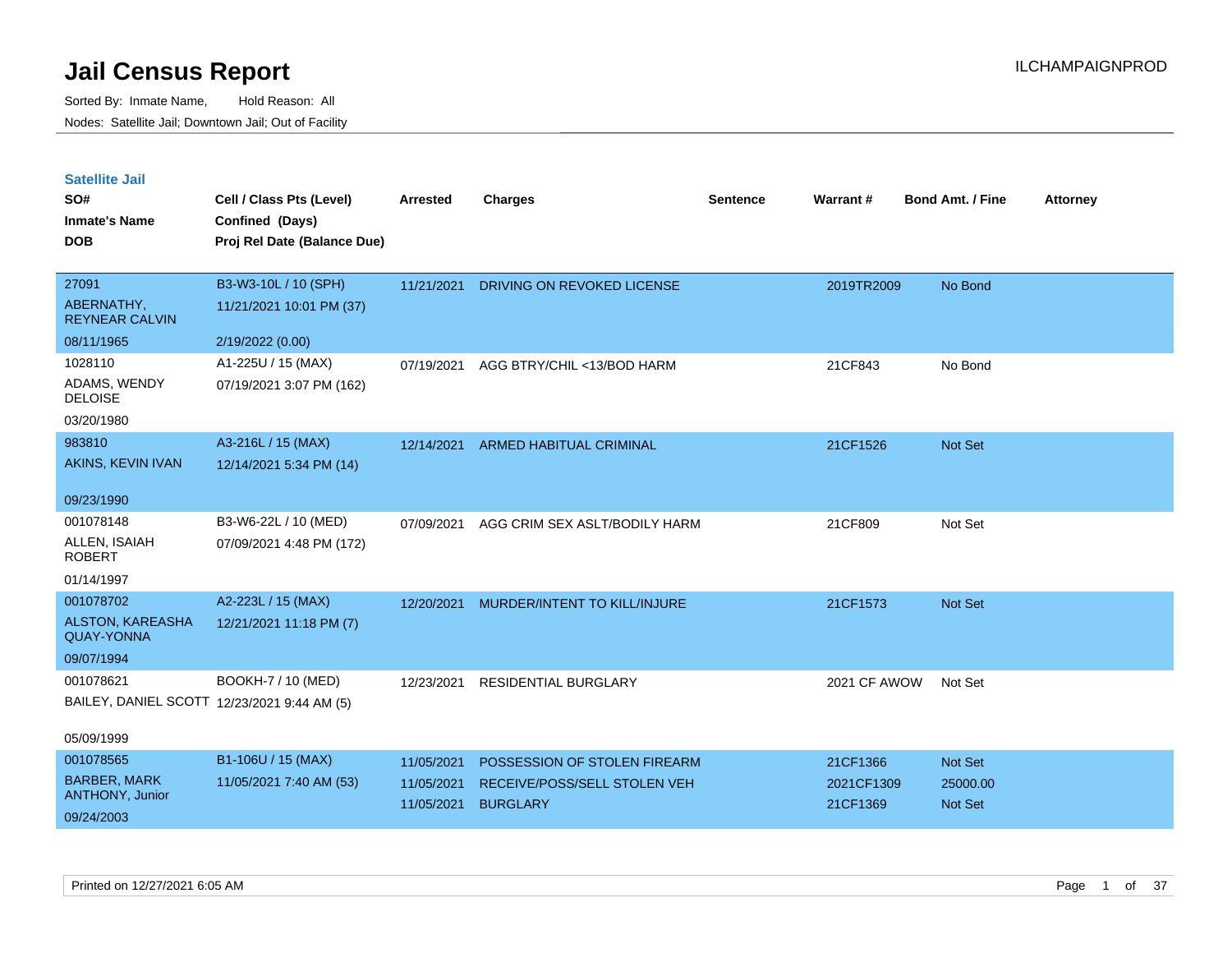| Nudes. Satellite Jali, Downtown Jali, Out of Facility |                             |                 |                                |                 |           |                         |                 |
|-------------------------------------------------------|-----------------------------|-----------------|--------------------------------|-----------------|-----------|-------------------------|-----------------|
| SO#                                                   | Cell / Class Pts (Level)    | <b>Arrested</b> | <b>Charges</b>                 | <b>Sentence</b> | Warrant#  | <b>Bond Amt. / Fine</b> | <b>Attorney</b> |
| Inmate's Name                                         | Confined (Days)             |                 |                                |                 |           |                         |                 |
| DOB                                                   | Proj Rel Date (Balance Due) |                 |                                |                 |           |                         |                 |
|                                                       |                             |                 |                                |                 |           |                         |                 |
| 1073281                                               | A2-221L / 5 (ADS)           | 11/15/2021      | DOM BTRY/CONTACT/1-2 PRECONV   |                 | 2021CF206 | 5000.00                 |                 |
| <b>BASLER, MONET</b><br>MARISA                        | 11/15/2021 11:08 PM (43)    |                 |                                |                 |           |                         |                 |
| 08/17/1994                                            |                             |                 |                                |                 |           |                         |                 |
| 001078535                                             | B2-T2-07U / 15 (SPH)        | 10/26/2021      | <b>CRIM SEX ASSAULT/FORCE</b>  |                 | 21CF1305  | Not Set                 |                 |
| BERRY, DAVID ISAAC                                    | 10/26/2021 10:52 AM (63)    |                 |                                |                 |           |                         |                 |
|                                                       |                             |                 |                                |                 |           |                         |                 |
| 09/23/2000                                            |                             |                 |                                |                 |           |                         |                 |
| 1057334                                               | B4-221U / 15 (MAX)          | 10/27/2021      | MURDER/INTENT TO KILL/INJURE   |                 |           | No Bond                 |                 |
| BEVERLY, DAVID<br><b>BENJAMIN</b>                     | 10/27/2021 1:42 PM (62)     |                 |                                |                 |           |                         |                 |
| 03/31/1987                                            |                             |                 |                                |                 |           |                         |                 |
| 29626                                                 | B1-105U / 10 (MED)          | 11/09/2021      | MFG/DEL 15<100 GR COCA/ANALOG  |                 | 21CF1387  | Not Set                 |                 |
| <b>BISHOP, DARRELL</b><br>EDWARD                      | 11/09/2021 4:46 PM (49)     |                 |                                |                 |           |                         |                 |
| 07/18/1968                                            |                             |                 |                                |                 |           |                         |                 |
| 963337                                                | A3-116L / 10 (ADS)          | 12/14/2021      | CRIMINAL DAMAGE <\$500/SCHOOL  |                 | 21CF262   | Not Set                 |                 |
| <b>BONE, DALLAS</b><br>LOWELL                         | 12/14/2021 11:37 AM (14)    |                 |                                |                 |           |                         |                 |
| 06/12/1984                                            |                             |                 |                                |                 |           |                         |                 |
| 1027929                                               | A4-204L / 15 (MAX)          | 12/18/2021      | HOME INVASION/CAUSE INJURY     |                 | 21CF1560  | No Bond                 |                 |
| <b>BROUGHTON, MARK</b><br>ANTHONY, Junior             | 12/18/2021 2:55 AM (10)     |                 |                                |                 |           |                         |                 |
| 02/15/1990                                            |                             |                 |                                |                 |           |                         |                 |
| 51247                                                 | B1-202U / 10 (MED)          | 04/15/2021      | FELON POSS/USE WEAPON/FIREARM  |                 | 21CF411   | Not Set                 |                 |
| <b>BROWN, DANTE</b><br>MAURICE                        | 04/15/2021 6:24 PM (257)    |                 |                                |                 |           |                         |                 |
| 04/19/1979                                            |                             |                 |                                |                 |           |                         |                 |
| 995432                                                | A3-113L / 10 (MED)          | 12/20/2021      | FAIL TO RPT WKLY/NO FIXED ADDR |                 | 21CF1559  | Not Set                 |                 |
| BROWN, JAVON<br>SHANTEZ                               | 12/20/2021 2:06 AM (8)      |                 |                                |                 |           |                         |                 |
| 10/14/1991                                            |                             |                 |                                |                 |           |                         |                 |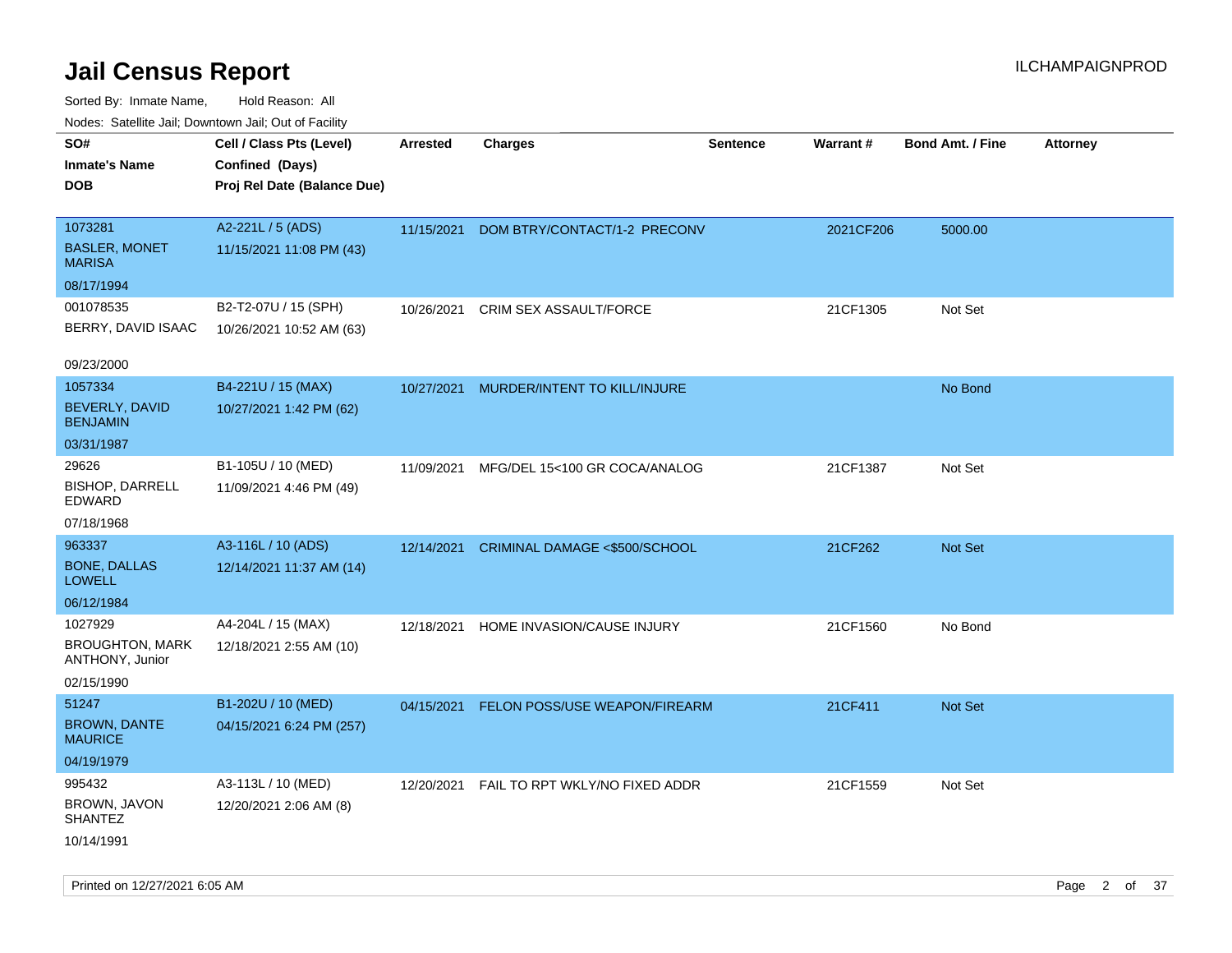Sorted By: Inmate Name, Hold Reason: All Nodes: Satellite Jail; Downtown Jail; Out of Facility

| SO#                                                  | Cell / Class Pts (Level)    | Arrested   | <b>Charges</b>                   | <b>Sentence</b> | Warrant#   | <b>Bond Amt. / Fine</b> | <b>Attorney</b> |
|------------------------------------------------------|-----------------------------|------------|----------------------------------|-----------------|------------|-------------------------|-----------------|
| <b>Inmate's Name</b>                                 | Confined (Days)             |            |                                  |                 |            |                         |                 |
| DOB                                                  | Proj Rel Date (Balance Due) |            |                                  |                 |            |                         |                 |
|                                                      |                             |            |                                  |                 |            |                         |                 |
| 1028357                                              | <b>BOOKH-3 / 15 (MAX)</b>   | 12/25/2021 | <b>AGG BATTERY</b>               |                 | 21CFAWOW   | Not Set                 |                 |
| <b>BROWN, MARCUS</b><br><b>RICKELL</b>               | 12/25/2021 12:36 PM (3)     | 12/25/2021 | POSSESSING A CONTROLLED SUBSTAND |                 |            | <b>Not Set</b>          |                 |
| 01/06/1995                                           |                             |            |                                  |                 |            |                         |                 |
| 29957                                                | B4-223U / 15 (MAX)          | 11/13/2021 | FELON POSS/USE WEAPON/FIREARM    |                 | 21CF1390   | Not Set                 |                 |
| BROWN, RODNEY<br>LOUIS                               | 11/13/2021 8:57 PM (45)     | 11/13/2021 | AGG CRIM SX AB/>5 YR OLDER VIC   |                 | 2019CF0718 | 250000.00               |                 |
| 01/07/1968                                           |                             |            |                                  |                 |            |                         |                 |
| 001077945                                            | A1-226L / 10 (MED)          | 11/13/2021 | AGG ASLT PEACE OFF/FIRE/ER WRK   |                 | 2021CF637  | 1000.00                 |                 |
| <b>BROWN, SIDREA</b>                                 | 11/13/2021 10:49 AM (45)    | 11/13/2021 | <b>BURGLARY</b>                  |                 | 2021CF543  | 50000.00                |                 |
| <b>RENEIA</b>                                        |                             | 11/17/2021 | <b>BURGLARY</b>                  |                 | 21CF1264   | 1000.00                 |                 |
| 07/23/1992                                           |                             |            |                                  |                 |            |                         |                 |
| 001077222                                            | <b>BOOKH-3 / 5 (MIN)</b>    | 12/24/2021 | <b>FUGITIVE FROM JUSTICE</b>     |                 | 2021CFAWOW | Not Set                 |                 |
| BRUCE, DAVID ERWIN, 12/24/2021 11:41 PM (4)<br>Third |                             |            |                                  |                 |            |                         |                 |
| 05/21/1998                                           |                             |            |                                  |                 |            |                         |                 |
| 1068812                                              | A3-214L / 10 (ADS)          | 12/21/2021 | FELON POSS/USE FIREARM PRIOR     |                 | 21CF1568   | <b>Not Set</b>          |                 |
| BRYANT, DANNY<br><b>EUGENE</b>                       | 12/21/2021 1:50 PM (7)      | 12/21/2021 | AGG DISCHARGE FIREARM/OCC VEH    |                 | 21CF741    | <b>Not Set</b>          |                 |
| 11/22/1989                                           |                             |            |                                  |                 |            |                         |                 |
| 988541                                               | B3-W5-20L / 5 (MIN)         | 12/06/2021 | POSSESSING A CONTROLLED SUBSTAND |                 | 2020CF1195 | No Bond                 |                 |
| <b>BURDETTE, SHANE</b><br>DILLON                     | 12/06/2021 2:57 PM (22)     |            |                                  |                 |            |                         |                 |
| 11/29/1991                                           | 1/3/2022 (0.00)             |            |                                  |                 |            |                         |                 |
| 56936                                                | B2-T1-01U / 15 (SPH)        | 11/01/2021 | PUBLIC INDECENCY/EXPOSURE/3+     | 3y/0m/0d (DO    |            | Not Set                 |                 |
| CALDWELL, STEVEN<br><b>ANDRE</b>                     | 11/01/2021 1:09 PM (57)     |            |                                  |                 |            |                         |                 |
| 04/19/1982                                           |                             |            |                                  |                 |            |                         |                 |
| 001077954                                            | A3-214U / 10 (ADS)          | 12/21/2021 | <b>RESIDENTIAL BURGLARY</b>      |                 | 21CF1570   | Not Set                 |                 |
| CALKINS, STEVEN RAY 12/21/2021 6:35 AM (7)           |                             |            |                                  |                 |            |                         |                 |

01/01/1992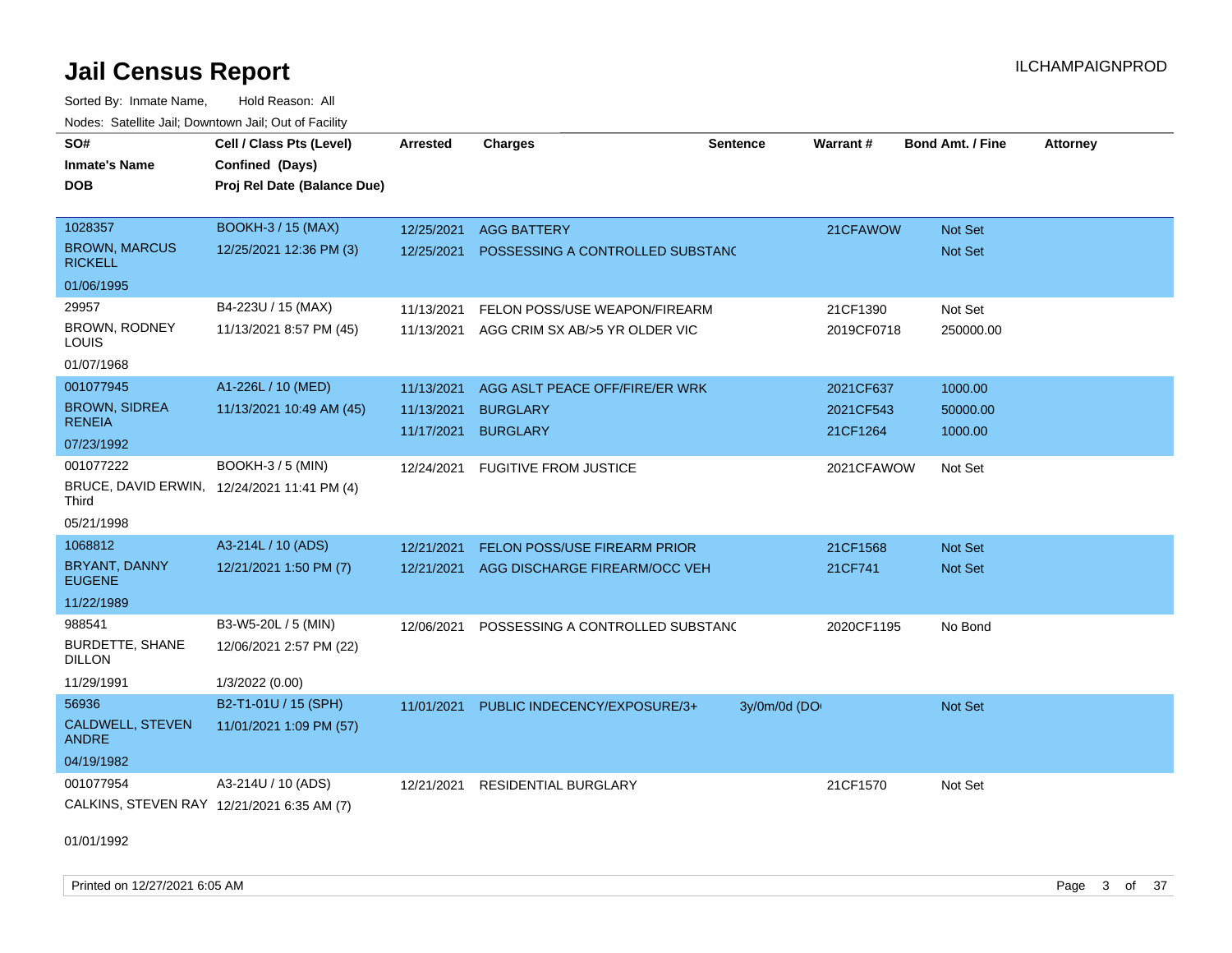Sorted By: Inmate Name, Hold Reason: All Nodes: Satellite Jail; Downtown Jail; Out of Facility

| rouco. Calcillo Jali, Downtown Jali, Out of Facility |                             |            |                                          |                 |            |                         |                 |
|------------------------------------------------------|-----------------------------|------------|------------------------------------------|-----------------|------------|-------------------------|-----------------|
| SO#                                                  | Cell / Class Pts (Level)    | Arrested   | <b>Charges</b>                           | <b>Sentence</b> | Warrant#   | <b>Bond Amt. / Fine</b> | <b>Attorney</b> |
| <b>Inmate's Name</b>                                 | Confined (Days)             |            |                                          |                 |            |                         |                 |
| DOB                                                  | Proj Rel Date (Balance Due) |            |                                          |                 |            |                         |                 |
|                                                      |                             |            |                                          |                 |            |                         |                 |
| 39474                                                | B1-101U / 10 (ADS)          |            | 07/06/2021 MFG/DEL 15<100 GR HEROIN/ANLG |                 | 21CF792    | <b>Not Set</b>          |                 |
| CAMPBELL, AARON<br>JACOB                             | 07/06/2021 11:56 PM (175)   |            |                                          |                 |            |                         |                 |
| 07/18/1974                                           |                             |            |                                          |                 |            |                         |                 |
| 1029088                                              | A3-213U / 15 (ADS)          | 12/21/2021 | FELON POSS/USE FIREARM PRIOR             |                 | 21CF1338   | 250000.00               |                 |
| CHAPPLE, MALIK<br>BIANCO                             | 12/22/2021 10:02 AM (6)     |            |                                          |                 |            |                         |                 |
| 10/25/1994                                           |                             |            |                                          |                 |            |                         |                 |
| 001077485                                            | A2-222L / 15 (MAX)          | 12/21/2021 | MURDER/INTENT TO KILL/INJURE             |                 | 2021CF1282 | 1000000.00              |                 |
| <b>COLBERT, ARIEANA</b><br><b>FELICIA</b>            | 12/21/2021 2:08 PM (7)      |            |                                          |                 |            |                         |                 |
| 12/13/2000                                           |                             |            |                                          |                 |            |                         |                 |
| 001078244                                            | BOOKF-2                     | 12/27/2021 | DOMESTIC BATTERY                         |                 | 2021CMAWOW | Not Set                 |                 |
| CONNER, FATIMA<br><b>CHRISTINE</b>                   | 12/27/2021 2:30 AM (1)      |            |                                          |                 |            |                         |                 |
| 04/09/1987                                           |                             |            |                                          |                 |            |                         |                 |
| 1076276                                              | <b>BOOKH-8 / 10 (ADS)</b>   | 12/20/2021 | <b>BURGLARY</b>                          |                 | 21CF1565   | <b>Not Set</b>          |                 |
| COX, SEAN MICHAEL                                    | 12/20/2021 12:45 PM (8)     |            | 12/20/2021 WARRANT OUT OF COUNTY         |                 | 21CM99     | 3000.00                 |                 |
|                                                      |                             |            |                                          |                 |            |                         |                 |
| 02/06/1985                                           |                             |            |                                          |                 |            |                         |                 |
| 1074319                                              | B2-T1-04L / 15 (SPH)        | 10/12/2021 | AGGRAVATED CRUELTY TO ANIMALS            |                 | 21CF1238   | Not Set                 |                 |
| CRAIG, DAVUCCI<br>DAVION                             | 10/12/2021 11:36 AM (77)    | 10/14/2021 | MURDER                                   |                 | 21CF1239   | Not Set                 |                 |
| 08/02/2001                                           |                             |            |                                          |                 |            |                         |                 |
| 001077549                                            | B2-T3-10L / 10 (SPH)        | 12/22/2020 | PRED CRIM SEX ASLT/VICTIM <13            |                 | 2020CF1469 | <b>Not Set</b>          |                 |
| CRISTOBAL-MATEO,<br>CRISTOBAL                        | 12/22/2020 1:17 PM (371)    |            |                                          |                 |            |                         |                 |
| 12/02/1988                                           |                             |            |                                          |                 |            |                         |                 |
| 988538                                               | A4-207L / 10 (MED)          | 12/21/2021 | AGGRAVATED DOMESTIC BATTERY              |                 | 21CF1564   | Not Set                 |                 |
| DAVIDSON, HARLEY<br>KYLE SCOTT                       | 12/21/2021 5:45 AM (7)      |            |                                          |                 |            |                         |                 |
| 08/05/1990                                           |                             |            |                                          |                 |            |                         |                 |

Printed on 12/27/2021 6:05 AM **Page 4 of 37**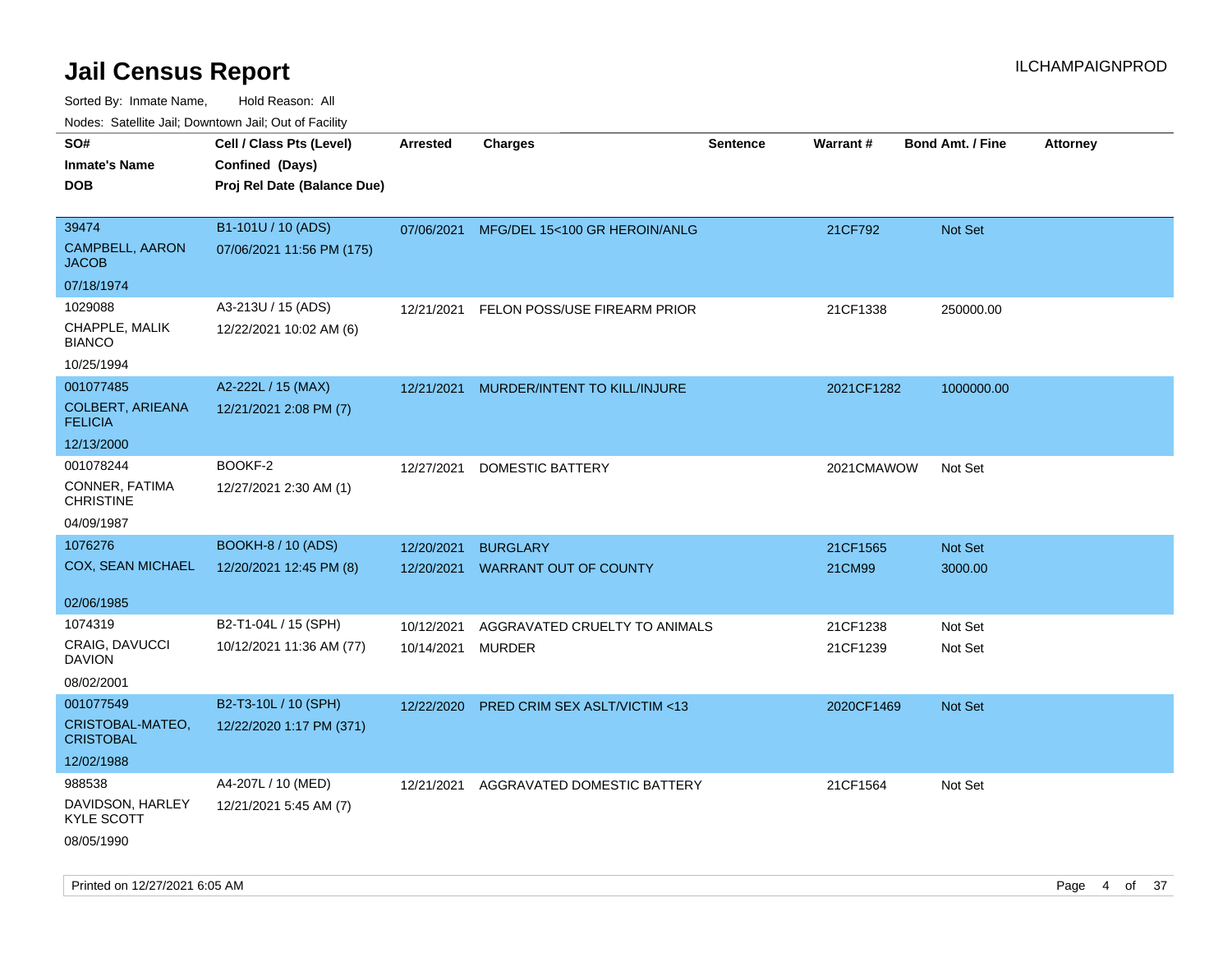| roaco. Calcinio dan, Downtown dan, Out or Fability |                             |                 |                                    |                 |            |                         |                 |
|----------------------------------------------------|-----------------------------|-----------------|------------------------------------|-----------------|------------|-------------------------|-----------------|
| SO#                                                | Cell / Class Pts (Level)    | <b>Arrested</b> | <b>Charges</b>                     | <b>Sentence</b> | Warrant#   | <b>Bond Amt. / Fine</b> | <b>Attorney</b> |
| <b>Inmate's Name</b>                               | Confined (Days)             |                 |                                    |                 |            |                         |                 |
| <b>DOB</b>                                         | Proj Rel Date (Balance Due) |                 |                                    |                 |            |                         |                 |
|                                                    |                             |                 |                                    |                 |            |                         |                 |
| 1023587                                            | B1-203U / 15 (MAX)          | 09/24/2021      | MFG/DEL CANNABIS/2.5-10 GRAMS      |                 | 21CF1155   | Not Set                 |                 |
| <b>DAVIS, MARTIN</b><br><b>DENNIS</b>              | 09/24/2021 9:38 PM (95)     |                 | 09/24/2021 ARMED HABITUAL CRIMINAL |                 | 2021-CF681 | 500000.00               |                 |
| 12/02/1994                                         |                             |                 |                                    |                 |            |                         |                 |
| 001077214                                          | A3-212L / 15 (MAX)          | 12/20/2021      | <b>MURDER</b>                      |                 | 21CF1572   | Not Set                 |                 |
| DAVIS-MURDOCK,<br>ERION VASSHAD                    | 12/21/2021 10:13 AM (7)     | 12/22/2021      | PAROLE REVOCATION                  |                 | CH2107977  | Not Set                 |                 |
| 06/22/1998                                         |                             |                 |                                    |                 |            |                         |                 |
| 001078538                                          | B1-205L / 10 (MED)          | 10/26/2021      | CRIM SEX ASSAULT/FORCE             |                 | 21CF1301   | Not Set                 |                 |
| DAWKINS, LEN                                       | 10/26/2021 8:18 PM (63)     |                 |                                    |                 |            |                         |                 |
| 03/23/1987                                         |                             |                 |                                    |                 |            |                         |                 |
| 56972                                              | B3-W8-32L / 10 (MED)        | 08/30/2021      | POSS STOLEN VEHICLE > \$25,000     |                 | 21CF1044   | Not Set                 |                 |
| DAY, DANIEL JOSEPH                                 | 08/30/2021 3:07 PM (120)    | 09/04/2021      | <b>BURGLARY</b>                    |                 | 21CF1054   | Not Set                 |                 |
|                                                    |                             |                 |                                    |                 |            |                         |                 |
| 10/16/1982                                         |                             |                 |                                    |                 |            |                         |                 |
| 001078715                                          | <b>BOOKH-7</b>              | 12/26/2021      | AGG DUI/NO VALID DL                |                 | 2021CFAWOW | Not Set                 |                 |
| DEIGO, JUAN                                        | 12/26/2021 10:03 PM (2)     | 12/26/2021      | DRVG UNDER INFLU OF ALCOHOL        |                 | 2021DTAWOW | Not Set                 |                 |
| 01/03/1972                                         |                             | 12/26/2021      | <b>IMPROPER TRAFFIC LANE USAGE</b> |                 | 2021TRAWOW | Not Set                 |                 |
|                                                    |                             | 12/26/2021      | AGG DUI/LIC SUSP OR REVOKED        |                 | 2015CF1325 | 2500.00                 |                 |
|                                                    |                             |                 | 12/26/2021 AGG DUI/NO VALID DL     |                 | 2018CF1067 | 2500.00                 |                 |
| 25659                                              | B4-125L / 15 (MAX)          | 06/15/2021      | <b>RESIDENTIAL BURGLARY</b>        |                 | 2020CF1218 | 50000.00                |                 |
| DORRIS, LORENZO                                    | 06/15/2021 6:17 AM (196)    | 06/15/2021      | <b>BURGLARY</b>                    |                 | 21CF689    | Not Set                 |                 |
| 07/19/1966                                         |                             |                 |                                    |                 |            |                         |                 |
| 1024895                                            | A4-106U / 10 (ADS)          | 12/15/2021      | MFG/DEL 100<400 GR COCA/ANLG       |                 | 21CF1535   | Not Set                 |                 |
| EDWARDS, GEORGE<br><b>CORTEZ</b>                   | 12/15/2021 12:26 PM (13)    |                 | 12/15/2021 AGGRAVATED BATTERY      |                 | 21CF1536   | Not Set                 |                 |
| 06/19/1994                                         |                             |                 |                                    |                 |            |                         |                 |
| 43977                                              | A3-117U / 5 (MIN)           | 12/20/2021      | AGG FLEEING POLICE/21 MPH OVER     |                 | 21CF1566   | Not Set                 |                 |
| <b>EMKES, DOUGLAS</b><br>ALAN                      | 12/20/2021 9:59 AM (8)      | 12/20/2021      | PAROLE REVOCATION                  |                 |            | No Bond                 |                 |
| 06/08/1959                                         |                             |                 |                                    |                 |            |                         |                 |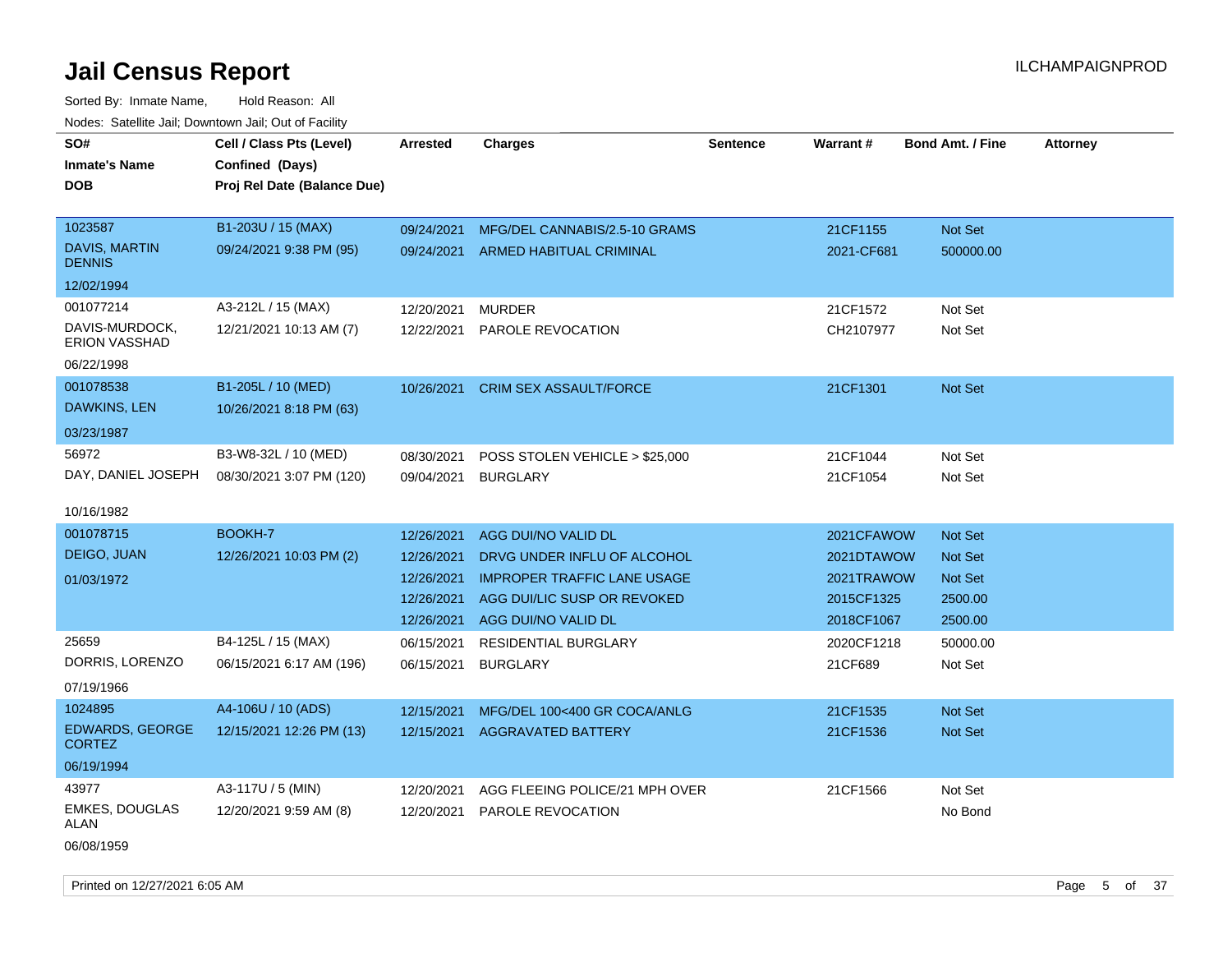| <b>Nouse:</b> Satellite Sall, Downtown Sall, Out of Fability |                                             |                 |                                |                 |                 |                         |                 |
|--------------------------------------------------------------|---------------------------------------------|-----------------|--------------------------------|-----------------|-----------------|-------------------------|-----------------|
| SO#                                                          | Cell / Class Pts (Level)                    | <b>Arrested</b> | Charges                        | <b>Sentence</b> | <b>Warrant#</b> | <b>Bond Amt. / Fine</b> | <b>Attorney</b> |
| <b>Inmate's Name</b>                                         | Confined (Days)                             |                 |                                |                 |                 |                         |                 |
| <b>DOB</b>                                                   | Proj Rel Date (Balance Due)                 |                 |                                |                 |                 |                         |                 |
|                                                              |                                             |                 |                                |                 |                 |                         |                 |
| 987328                                                       | A2-122L / 10 (MED)                          | 12/11/2021      | AGG ASLT PEACE OFF/FIRE/ER WRK |                 | 21CF1515        | Not Set                 |                 |
| ERVIN, DEIDRA ANN<br><b>RUTH</b>                             | 12/11/2021 8:48 PM (17)                     |                 |                                |                 |                 |                         |                 |
| 04/15/1991                                                   |                                             |                 |                                |                 |                 |                         |                 |
| 1061231                                                      | <b>BOOKH-1 / 5 (MIN)</b>                    | 12/26/2021      | UNLWFL POSS/DRIVER/VEH/STOLEN  |                 | 21CFAWOW        | Not Set                 |                 |
| ESTES, ELI AMOS                                              | 12/26/2021 11:04 AM (2)                     |                 |                                |                 |                 |                         |                 |
| 08/23/1993                                                   |                                             |                 |                                |                 |                 |                         |                 |
| 45194                                                        | B3-W1-01U / 10 (MED)                        | 10/20/2021      | DOMESTIC BATTERY/OTHER PRIOR   |                 | 21CF1265        | Not Set                 |                 |
| <b>FALLS, ANDREW</b>                                         | 10/20/2021 12:59 AM (69)                    |                 |                                |                 |                 |                         |                 |
| 08/15/1976                                                   |                                             |                 |                                |                 |                 |                         |                 |
| 527081                                                       | B3-W6-24L / 10 (MED)                        | 09/06/2021      | ARSON/REAL/PERSONAL PROP>\$150 |                 | 2021 CF 797     | 25000.00                |                 |
| FERGUSON,<br><b>CHRISTOPHER</b>                              | 09/06/2021 1:18 PM (113)                    |                 |                                |                 |                 |                         |                 |
| 12/21/1981                                                   |                                             |                 |                                |                 |                 |                         |                 |
| 1039744                                                      | B4-224U / 15 (MAX)                          | 12/06/2021      | <b>MURDER</b>                  |                 | 20CF959         | 1000000.00              |                 |
| FONVILLE, TREVOY<br><b>JERMAINE</b>                          | 12/06/2021 10:52 AM (22)                    |                 |                                |                 |                 |                         |                 |
| 01/13/1996                                                   |                                             |                 |                                |                 |                 |                         |                 |
| 518395                                                       | B2-T3-12L / 15 (SPH)                        | 07/07/2020      | <b>CRIMINAL SEXUAL ASSAULT</b> |                 | 2020-CF735      | 250000.00               |                 |
|                                                              | FRANDLE, MARK RYAN 07/07/2020 3:42 PM (539) |                 |                                |                 |                 |                         |                 |
|                                                              |                                             |                 |                                |                 |                 |                         |                 |
| 09/10/1985                                                   |                                             |                 |                                |                 |                 |                         |                 |
| 001077934                                                    | A1-224L / 10 (MED)                          | 08/22/2021      | AGG DUI/ACCIDENT/DEATH         |                 | 21CF1024        | Not Set                 |                 |
| FREED, LOGAN<br><b>SUZANNE</b>                               | 08/22/2021 11:45 PM (128)                   | 08/22/2021      | <b>DOMESTIC BATTERY</b>        |                 | 21 CM 172       | 10000.00                |                 |
| 08/18/1996                                                   |                                             |                 |                                |                 |                 |                         |                 |
| 001078290                                                    | A1-125U / 10 (ADS)                          | 08/19/2021      | MACHINE GUN/AUTO WEAPON/VEH    |                 | 21CF1012        | Not Set                 |                 |
| FREEMAN, ANGEL<br><b>JANILA KAY</b>                          | 08/19/2021 1:26 AM (131)                    |                 |                                |                 |                 |                         |                 |
| 12/25/1995                                                   |                                             |                 |                                |                 |                 |                         |                 |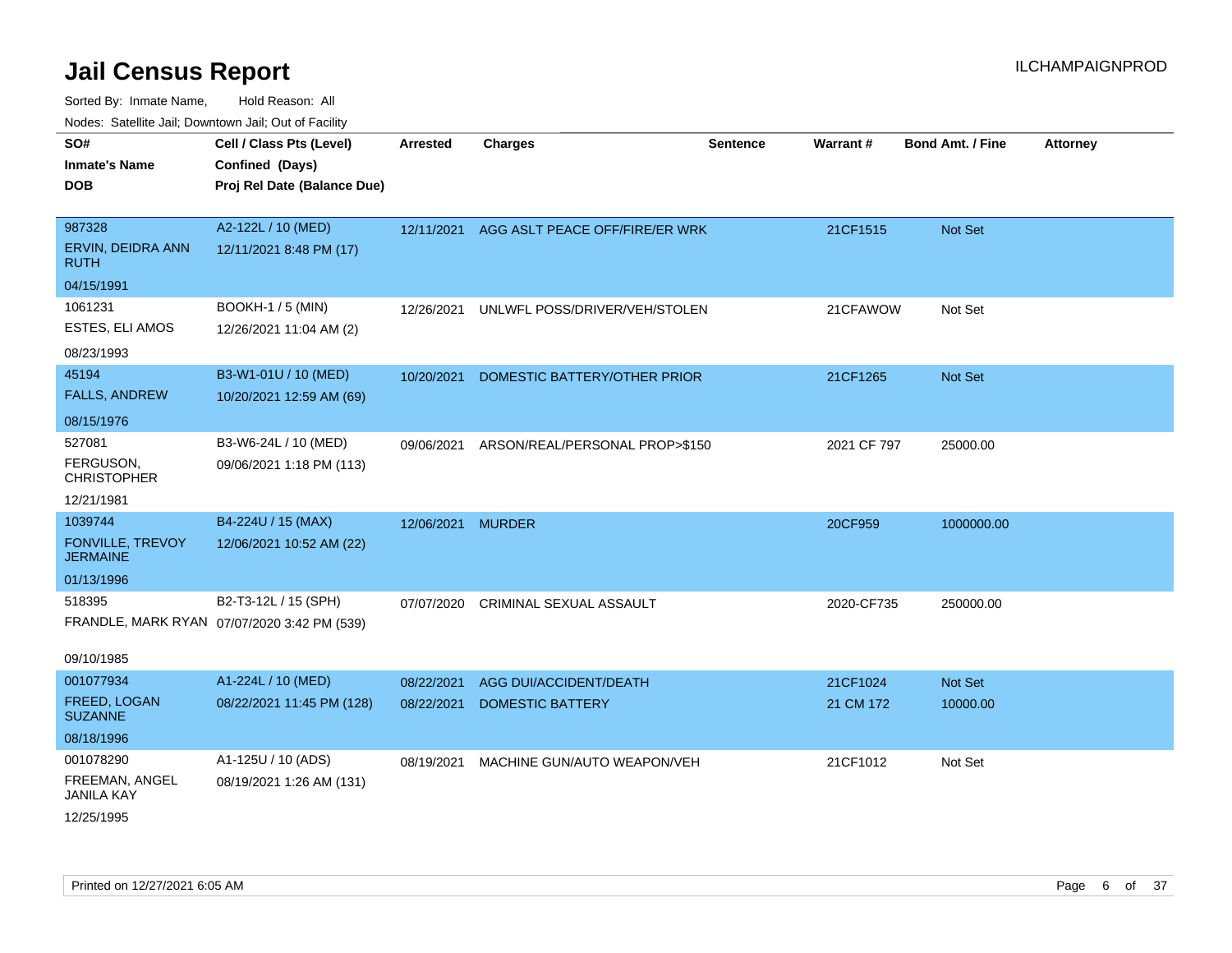| SO#<br><b>Inmate's Name</b><br><b>DOB</b> | Cell / Class Pts (Level)<br>Confined (Days)<br>Proj Rel Date (Balance Due) | <b>Arrested</b>          | <b>Charges</b>                                        | <b>Sentence</b> | <b>Warrant#</b>      | <b>Bond Amt. / Fine</b> | <b>Attorney</b> |  |
|-------------------------------------------|----------------------------------------------------------------------------|--------------------------|-------------------------------------------------------|-----------------|----------------------|-------------------------|-----------------|--|
| 1068518                                   | A4-106L / 5 (ADS)                                                          | 12/16/2021               | <b>BURGLARY</b>                                       |                 | 21CF54               | 10000.00                |                 |  |
| <b>FULFORD, WILLIE</b><br>Junior          | 12/15/2021 11:16 PM (13)                                                   | 12/16/2021<br>12/16/2021 | <b>BURGLARY</b><br><b>RESIST/OBSTRUCT WITH INJURY</b> |                 | 21CF416<br>21C370    | 10000.00<br>5000.00     |                 |  |
| 12/12/1963                                |                                                                            |                          |                                                       |                 |                      |                         |                 |  |
| 001078633                                 | B2-T4-13U / 15 (MAX)                                                       | 12/01/2021               | PRED CRIM SEX ASLT/VICTIM <13                         |                 | 21CF1416             | 250000.00               |                 |  |
| GONZALEZ-GUILLEN,<br>EDWARD               | 12/01/2021 12:08 PM (27)                                                   |                          |                                                       |                 |                      |                         |                 |  |
| 08/25/2002                                |                                                                            |                          |                                                       |                 |                      |                         |                 |  |
| 001078607                                 | B4-221L / 15 (MAX)                                                         | 11/22/2021               | <b>FELON POSS/USE FIREARM/PAROLE</b>                  |                 | 21CF1437             | Not Set                 |                 |  |
| <b>GRAY, WILLIAM</b><br>DA'VON            | 11/22/2021 2:57 PM (36)                                                    |                          | 11/22/2021 ATTEMPT (FIRST DEGREE MURDER)              |                 | 21CF1435             | Not Set                 |                 |  |
| 04/18/1984                                |                                                                            |                          |                                                       |                 |                      |                         |                 |  |
| 56342                                     | B1-104L / 10 (MED)                                                         | 10/21/2021               | THEFT CONTROL INTENT <\$500                           |                 | 17CF1451             | 10000.00                |                 |  |
| <b>GRIFFIN, NATHAN</b><br><b>EUGENE</b>   | 10/21/2021 4:20 PM (68)                                                    | 10/21/2021<br>10/21/2021 | DRIVING ON REVOKED LICENSE<br>ARMED HABITUAL CRIMINAL |                 | 20TR1979<br>21CF1279 | 3000.00<br>Not Set      |                 |  |
| 02/24/1969                                |                                                                            |                          |                                                       |                 |                      |                         |                 |  |
| 001078706                                 | BOOKF-2 / 10 (MED)                                                         | 12/21/2021               | AGG BATTERY/PEACE OFFICER                             |                 | 2021CFAWOW           | Not Set                 |                 |  |
| <b>HAMPTON, STAR</b><br><b>DORIS</b>      | 12/21/2021 6:04 PM (7)                                                     |                          |                                                       |                 |                      |                         |                 |  |
| 02/18/1992                                |                                                                            |                          |                                                       |                 |                      |                         |                 |  |
| 001078685                                 | <b>BOOKH-3 / 5 (MIN)</b>                                                   | 12/21/2021               | AID/ABET/POSS/SELL STOLEN VEH                         |                 | 2021CFAWOW           | Not Set                 |                 |  |
| HATHORN, MELVIN<br>NATHANIEL              | 12/21/2021 4:27 PM (7)                                                     |                          |                                                       |                 |                      |                         |                 |  |
| 02/27/1999                                |                                                                            |                          |                                                       |                 |                      |                         |                 |  |
| 001078705                                 | A3-211U / 5 (ADS)                                                          | 12/21/2021               | OBSTRUCT JUST/DESTROY EVIDENCE                        |                 | 2021CF1283           | 100000.00               |                 |  |
| <b>HAYES, QUINCY</b><br><b>AARON</b>      | 12/21/2021 2:31 PM (7)                                                     |                          |                                                       |                 |                      |                         |                 |  |
| 01/14/1994                                |                                                                            |                          |                                                       |                 |                      |                         |                 |  |
| 965829                                    | BOOKH-4 / 10 (ADS)                                                         | 09/09/2021               | HRSMT/NO CONVERSATION/KILL                            |                 | 2021CF1072           | 25000.00                |                 |  |
| HEINZ, ANDREW<br><b>MICHAEL</b>           | 09/09/2021 5:21 PM (110)                                                   | 09/13/2021               | PROBATION VIOLATION                                   |                 | 21CF7                | Not Set                 |                 |  |
| 07/01/1987                                |                                                                            |                          |                                                       |                 |                      |                         |                 |  |
| Printed on 12/27/2021 6:05 AM             |                                                                            |                          |                                                       |                 |                      |                         | Page 7 of 37    |  |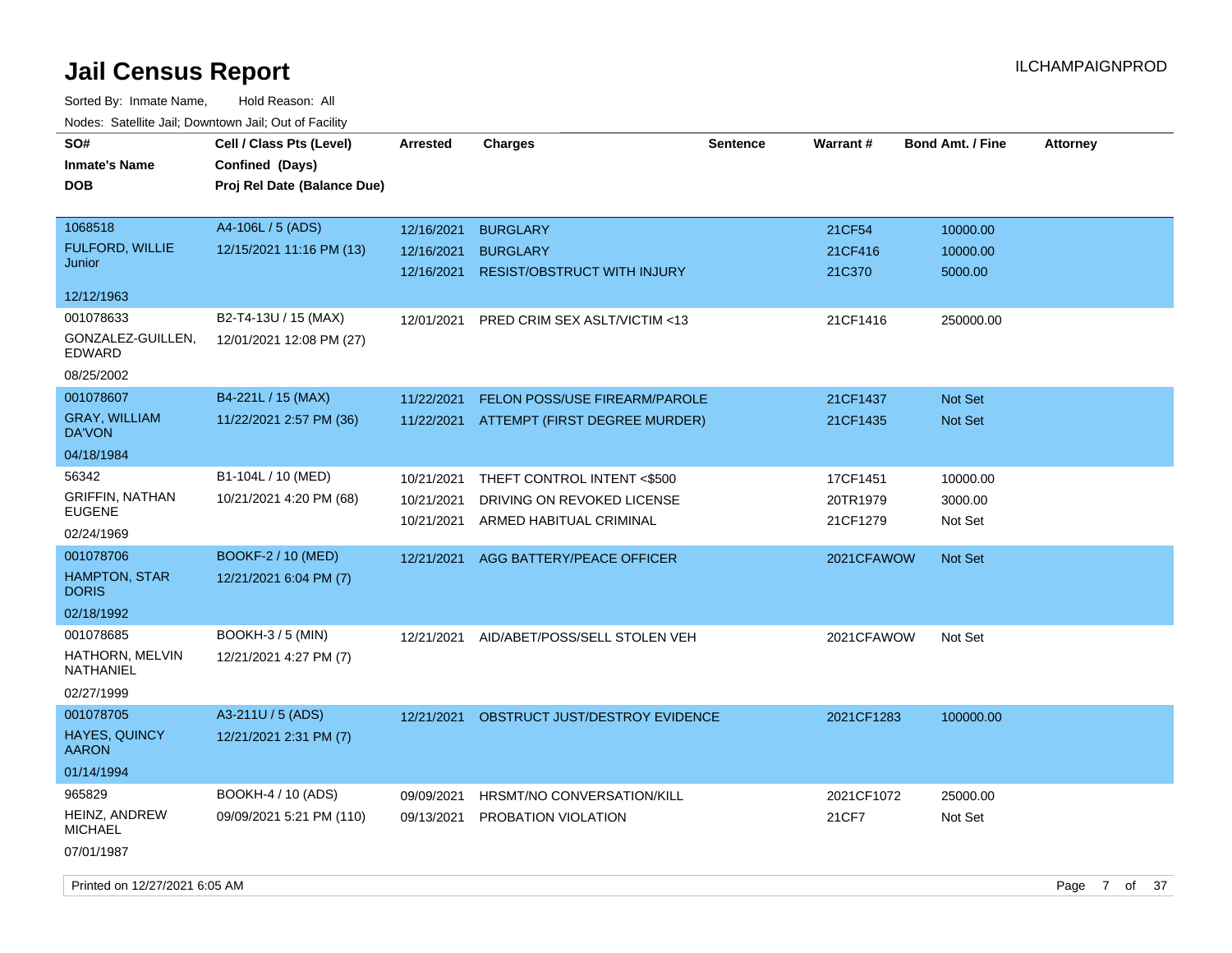| SO#<br><b>Inmate's Name</b><br><b>DOB</b>                         | Cell / Class Pts (Level)<br>Confined (Days)<br>Proj Rel Date (Balance Due) | <b>Arrested</b>                                                    | <b>Charges</b>                                                                                                                    | <b>Sentence</b>       | Warrant#                                                 | <b>Bond Amt. / Fine</b>                             | <b>Attorney</b> |
|-------------------------------------------------------------------|----------------------------------------------------------------------------|--------------------------------------------------------------------|-----------------------------------------------------------------------------------------------------------------------------------|-----------------------|----------------------------------------------------------|-----------------------------------------------------|-----------------|
| 001078488<br>HERNANDEZ-LOPEZ,<br><b>ERNESTO</b>                   | B2-T3-11U / 15 (SPH)<br>10/14/2021 3:15 PM (75)                            | 10/14/2021<br>10/14/2021                                           | <b>PRED CRIM SEX ASLT/VICTIM &lt;13</b><br><b>FUGITIVE FROM JUSTICE</b>                                                           |                       | 21CF1232<br>21CF1246                                     | 500000.00<br>Not Set                                |                 |
| 11/28/1975<br>975293<br>HILL, JACOB MILES<br>02/06/1988           | B2-T4-14L / 10 (SPH)<br>07/21/2021 8:43 PM (160)                           | 07/21/2021<br>07/21/2021<br>07/25/2021<br>08/18/2021<br>09/09/2021 | VIO ORDER/PRIOR VIO OF ORDER<br><b>STALKING</b><br>PAROLE REVOCATION<br>HARASS WITNESS/FAMILY MBR/REP<br>AGG STALKING/BODILY HARM |                       | 21CF914<br>2021CF863<br>CH2104646<br>21CF992<br>21CF1073 | No Bond<br>Not Set<br>Not Set<br>Not Set<br>Not Set |                 |
| 48471<br>HILL, RAMESH<br><b>JERMAINE</b><br>12/11/1978            | B1-207L / 15 (MAX)<br>08/08/2021 4:45 AM (142)                             | 08/08/2021                                                         | AGG BATTERY/DISCHARGE FIREARM                                                                                                     |                       | 21CF946                                                  | Not Set                                             |                 |
| 972300<br>HOLT, MICHAEL<br><b>TERRELL</b><br>12/25/1989           | A3-211L / 10 (ADS)<br>12/22/2021 8:36 AM (6)                               | 12/22/2021<br>12/22/2021                                           | <b>RESIDENTIAL BURGLARY</b><br>AGG CRIM SEX ABUSE/VICTIM <9                                                                       |                       | 18CF1691<br>19CF1277                                     | 25000.00<br>250000.00                               |                 |
| 1043704<br><b>HOUSTON, STEVEN</b><br><b>CORDELL</b><br>01/24/1989 | B4-223L / 15 (MAX)<br>07/13/2021 5:56 AM (168)                             | 07/13/2021                                                         | ARMED ROBBERY/ARMED W/FIREARM                                                                                                     | 12y (DOC)             | 21CF815                                                  | Not Set                                             |                 |
| 999198<br>HOWARD, BRION LIN<br>06/10/1992                         | B4-226L / 15 (MAX)<br>11/30/2021 10:41 AM (28)                             | 11/30/2021                                                         | FELON POSS/USE FIREARM PRIOR                                                                                                      |                       | 21CF1377                                                 | 500000.00                                           |                 |
| 1061996<br>HUBBARD, REBEKIAH<br><b>DIONA</b><br>04/08/1998        | A1-226U / 5 (MIN)<br>10/30/2021 1:37 PM (59)                               | 10/30/2021<br>10/30/2021<br>10/31/2021                             | DRVG UNDER INFLUENCE OF DRUG<br>RETAIL THEFT/DISP MERCH/<\$300<br>USE FORGED CR/DEBIT CARD/<\$300                                 | 180d (CJ)<br>2y (DOC) | 2018CF1302                                               | No Bond<br>20000.00<br>No Bond                      |                 |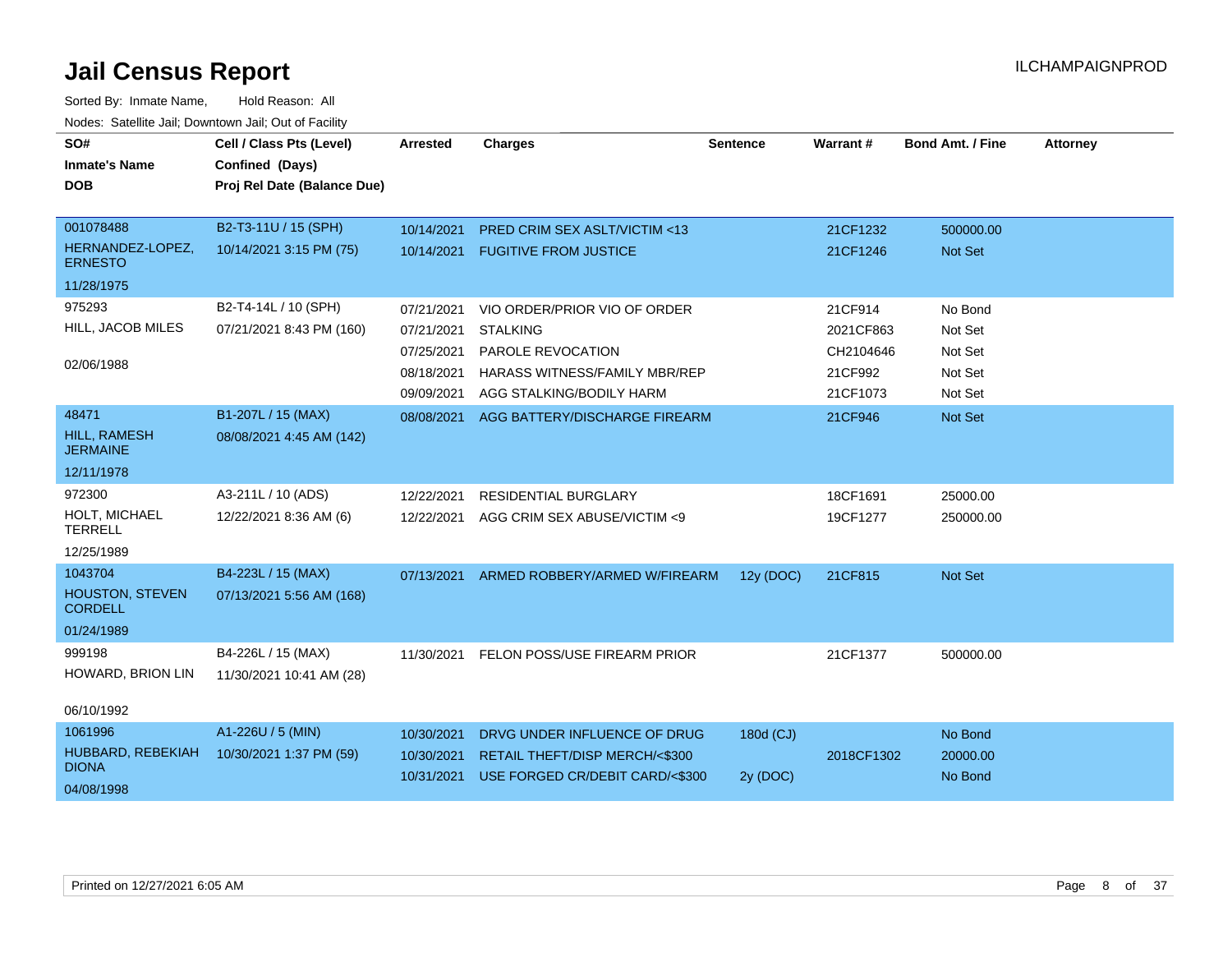| roaco. Oatomto dan, Downtown dan, Oat or Fability  |                                            |                 |                                           |                 |             |                         |                 |
|----------------------------------------------------|--------------------------------------------|-----------------|-------------------------------------------|-----------------|-------------|-------------------------|-----------------|
| SO#                                                | Cell / Class Pts (Level)                   | <b>Arrested</b> | <b>Charges</b>                            | <b>Sentence</b> | Warrant#    | <b>Bond Amt. / Fine</b> | <b>Attorney</b> |
| <b>Inmate's Name</b>                               | Confined (Days)                            |                 |                                           |                 |             |                         |                 |
| <b>DOB</b>                                         | Proj Rel Date (Balance Due)                |                 |                                           |                 |             |                         |                 |
|                                                    |                                            |                 |                                           |                 |             |                         |                 |
| 953555                                             | B4-122L / 15 (MAX)                         | 03/10/2021      | <b>CRIM TRESPASS TO RESIDENCE</b>         |                 | 21CF272     | Not Set                 |                 |
| HUNT, TAVARIS EARL                                 | 03/10/2021 4:58 AM (293)                   |                 | 04/14/2021 AGG FLEEING POLICE/21 MPH OVER | 3y (DOC)        | 2020CF94    | 10000.00                |                 |
|                                                    |                                            |                 |                                           |                 |             |                         |                 |
| 12/29/1987                                         |                                            |                 |                                           |                 |             |                         |                 |
| 001078639                                          | B1-206L / 10 (MED)                         | 12/02/2021      | <b>FUGITIVE FROM JUSTICE</b>              |                 | 21CF1465    | Not Set                 |                 |
| JACKSON, GREGORY                                   | 12/02/2021 3:43 AM (26)                    |                 |                                           |                 |             |                         |                 |
| LYNN                                               |                                            |                 |                                           |                 |             |                         |                 |
| 11/22/1994                                         |                                            |                 |                                           |                 |             |                         |                 |
| 38993                                              | B4-126L / 15 (MAX)                         |                 | 02/13/2021 ATTEMPT (FIRST DEGREE MURDER)  |                 | 21CF181     | Not Set                 |                 |
| JACKSON, LAMONT                                    | 02/13/2021 7:45 AM (318)                   |                 |                                           |                 |             |                         |                 |
| <b>JEREMIE</b>                                     |                                            |                 |                                           |                 |             |                         |                 |
| 07/31/1973                                         |                                            |                 |                                           |                 |             |                         |                 |
| 001078689                                          | A3-112U / 15 (MAX)                         | 12/17/2021      | FIREARM/FOID INVALID/NOT ELIG             |                 | 21CF1551    | No Bond                 |                 |
| <b>JACKSON, PRENTISS</b><br><b>MANSION DEWAYNE</b> | 12/18/2021 12:39 AM (10)                   |                 |                                           |                 |             |                         |                 |
|                                                    |                                            |                 |                                           |                 |             |                         |                 |
| 09/02/2003                                         |                                            |                 |                                           |                 |             |                         |                 |
| 001077487                                          | B3-W7-27U / 10 (MED)                       | 12/03/2020      | <b>FELON POSS/USE WEAPON/FIREARM</b>      |                 | 20CF1377    | Not Set                 |                 |
| <b>JACKSON, TERRELL</b><br><b>DANDRE</b>           | 12/03/2020 10:18 AM (390)                  | 11/09/2021      | AGG DISCHARGE FIREARM/OCC VEH             |                 | 21CR0331401 | No Bond                 |                 |
| 08/11/1990                                         |                                            |                 |                                           |                 |             |                         |                 |
| 001077864                                          | B1-103L / 15 (MAX)                         | 04/18/2021      | FELON POSS/USE WEAPON/FIREARM             |                 | 21CF428     | Not Set                 |                 |
| D                                                  | JAMERSON, ANTHONY 04/18/2021 7:21 PM (254) |                 |                                           |                 |             |                         |                 |
| 01/26/1990                                         |                                            |                 |                                           |                 |             |                         |                 |
| 001078703                                          | A2-223U / 15 (MAX)                         | 12/20/2021      | MURDER/INTENT TO KILL/INJURE              |                 | 21CF1574    | Not Set                 |                 |
| <b>JOHN, SHAMIQUH</b>                              | 12/22/2021 6:41 AM (6)                     |                 |                                           |                 |             |                         |                 |
| <b>THERESA</b>                                     |                                            |                 |                                           |                 |             |                         |                 |
| 04/03/1992                                         |                                            |                 |                                           |                 |             |                         |                 |
| 001077437                                          | B3-W4-16L / 10 (MED)                       | 08/23/2021      | DOM BTRY/CONTACT/1-2 PRECONV              |                 | 21CF1025    | Not Set                 |                 |
| JOHNSON, ANTONIO                                   | 08/23/2021 7:48 PM (127)                   |                 |                                           |                 |             |                         |                 |
| LASHAUN                                            |                                            |                 |                                           |                 |             |                         |                 |
| 01/06/1980                                         |                                            |                 |                                           |                 |             |                         |                 |
|                                                    |                                            |                 |                                           |                 |             |                         |                 |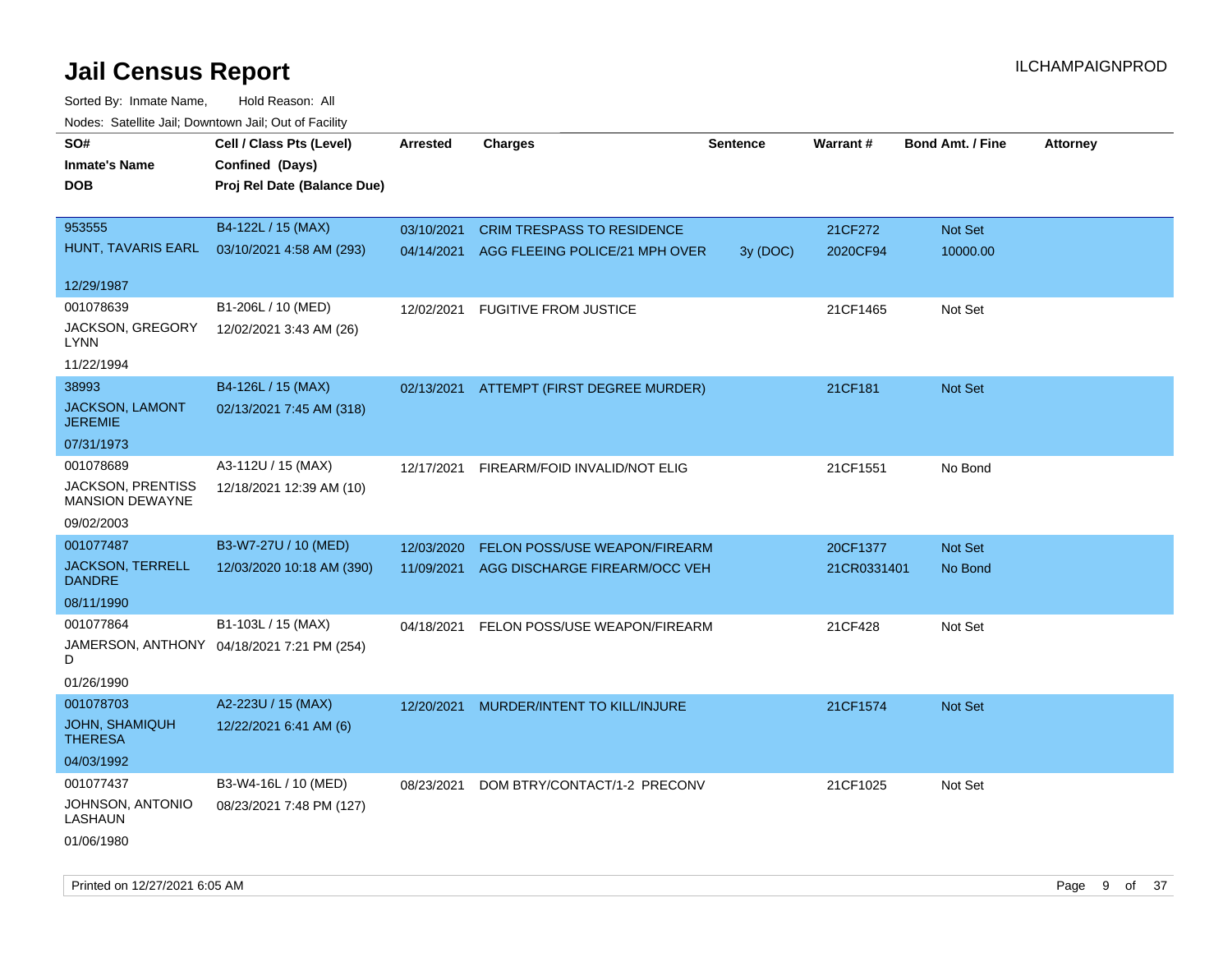Sorted By: Inmate Name, Hold Reason: All Nodes: Satellite Jail; Downtown Jail; Out of Facility

| SO#                                       | Cell / Class Pts (Level)    | <b>Arrested</b> | <b>Charges</b>                    | <b>Sentence</b> | Warrant#     | <b>Bond Amt. / Fine</b> | <b>Attorney</b> |
|-------------------------------------------|-----------------------------|-----------------|-----------------------------------|-----------------|--------------|-------------------------|-----------------|
| <b>Inmate's Name</b>                      | Confined (Days)             |                 |                                   |                 |              |                         |                 |
| <b>DOB</b>                                | Proj Rel Date (Balance Due) |                 |                                   |                 |              |                         |                 |
|                                           |                             |                 |                                   |                 |              |                         |                 |
| 1071536                                   | B4-127L / 15 (MED)          | 06/17/2021      | ATTEMPT (FIRST DEGREE MURDER)     |                 | 21CF702      | Not Set                 |                 |
| JOHNSON, ZACHERY<br><b>EDWARD</b>         | 06/17/2021 2:00 AM (194)    |                 |                                   |                 |              |                         |                 |
| 10/30/1987                                |                             |                 |                                   |                 |              |                         |                 |
| 1017120                                   | B3-W1-03U / 5 (MIN)         | 10/29/2021      | AGG ASLT/USE DDLY WEAPON          |                 |              | No Bond                 |                 |
| JONES, JOSHUA LYNN                        | 10/29/2021 3:15 AM (60)     |                 |                                   |                 |              |                         |                 |
| 05/16/1993                                | 1/25/2022 (0.00)            |                 |                                   |                 |              |                         |                 |
| 001078645                                 | B4-222U / 10 (MED)          | 12/02/2021      | <b>ILLEG POSS AMMUNITION/FOID</b> |                 | 2021CM000472 | 1000.00                 |                 |
| JONES, KELVIN<br><b>KHYRIC</b>            | 12/02/2021 6:56 PM (26)     | 12/02/2021      | <b>AGG DISCHARGE FIREARM</b>      |                 | 21CF1478     | No Bond                 |                 |
| 02/27/2001                                |                             |                 |                                   |                 |              |                         |                 |
| 956822                                    | B1-205U / 15 (MAX)          | 11/25/2021      | AGGRAVATED DOMESTIC BATTERY       |                 | 21CF1442     | Not Set                 |                 |
| JONES, MARIO                              | 11/25/2021 10:37 AM (33)    | 11/25/2021      | PAROLE REVOCATION                 |                 | CH2106361    | No Bond                 |                 |
| <b>NATHANIEL</b>                          |                             | 11/25/2021      | UNLAWFUL RESTRAINT                |                 | 21CF1443     | Not Set                 |                 |
| 10/27/1987                                |                             |                 |                                   |                 |              |                         |                 |
| 1008468                                   | B4-226U / 10 (MED)          | 12/01/2021      | FELON POSS/USE WEAPON/FIREARM     |                 | 21CF1472     | <b>Not Set</b>          |                 |
| JONES, MARTEZ<br><b>LAMONTE</b>           | 12/01/2021 1:28 PM (27)     | 12/02/2021      | PROBATION VIOLATION               |                 | 20CF1151     | Not Set                 |                 |
| 06/22/1993                                |                             |                 |                                   |                 |              |                         |                 |
| 506244                                    | B1-204L / 15 (MAX)          | 07/15/2021      | ARMED ROBBERY/ARMED W/FIREARM     |                 | 2021CF791    | 250000.00               |                 |
| JOSLIN, JASON LEE                         | 07/15/2021 4:38 AM (166)    |                 |                                   |                 |              |                         |                 |
| 12/22/1985                                |                             |                 |                                   |                 |              |                         |                 |
| 66662                                     | B1-102L / 10 (MED)          | 12/05/2021      | POSS AMT CON SUB EXCEPT(A)/(D)    | 2y (DOC)        | 18CF597      | 200000.00               |                 |
| KINTNER, WESLEY J                         | 12/05/2021 1:57 PM (23)     |                 |                                   |                 |              |                         |                 |
| 04/15/1986                                |                             |                 |                                   |                 |              |                         |                 |
| 001078693                                 | A4-205U / 15 (MAX)          | 12/19/2021      | RECEIVE/POSS/SELL STOLEN VEH      |                 | 21CF1555     | Not Set                 |                 |
| LARGE, JOSHUA DALE 12/19/2021 4:54 AM (9) |                             | 12/19/2021      | <b>RETAIL THEFT</b>               |                 | 2021CM216    | 5000.00                 |                 |
|                                           |                             | 12/19/2021      | <b>RETAIL THEFT</b>               |                 | 2021CF422    | 20000.00                |                 |
| 10/27/1985                                |                             |                 |                                   |                 |              |                         |                 |

Printed on 12/27/2021 6:05 AM **Page 10** of 37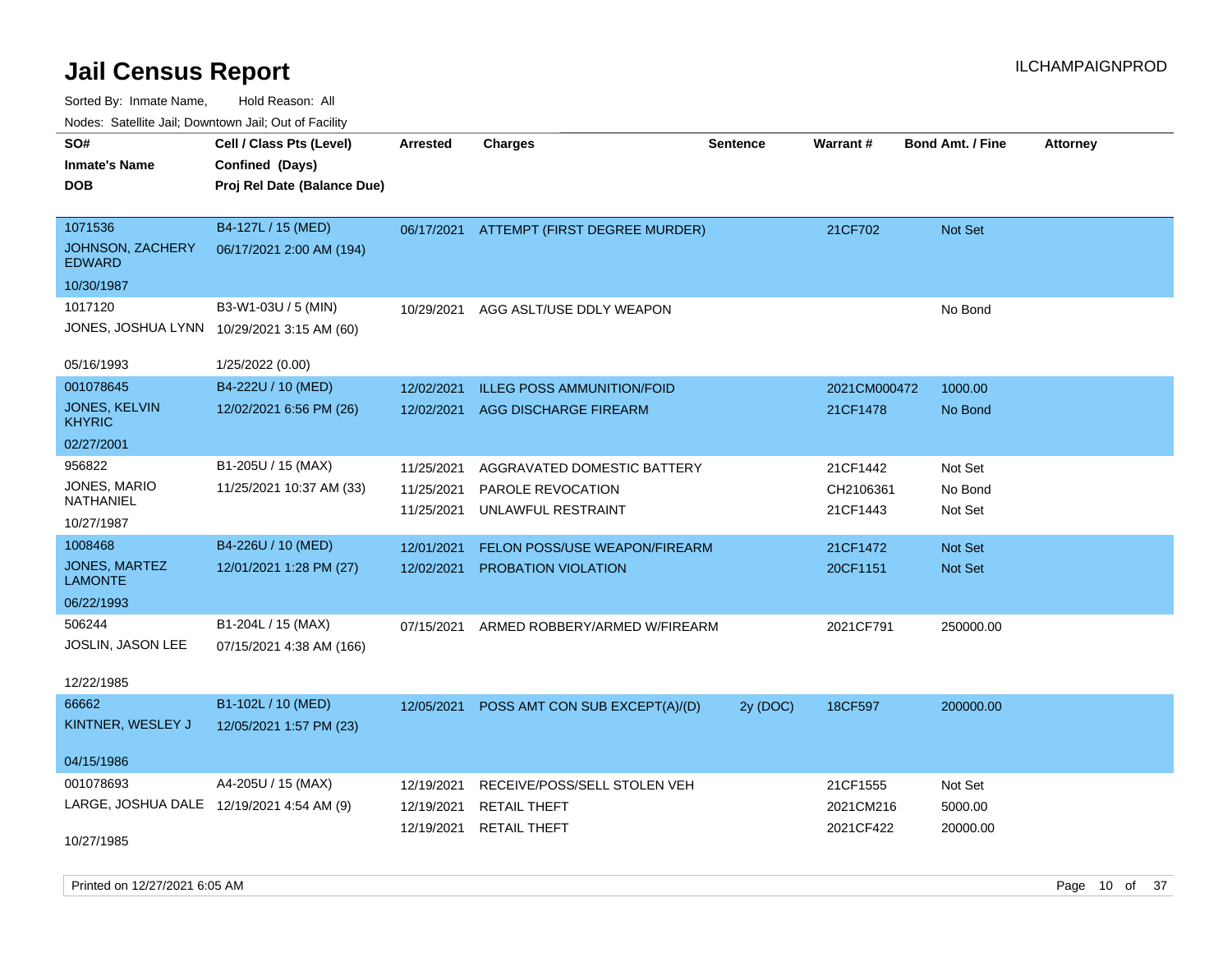Sorted By: Inmate Name, Hold Reason: All Nodes: Satellite Jail; Downtown Jail; Out of Facility

| SO#<br><b>Inmate's Name</b><br><b>DOB</b>                                     | Cell / Class Pts (Level)<br>Confined (Days)<br>Proj Rel Date (Balance Due)                                             | <b>Arrested</b>                                                    | <b>Charges</b>                                                                                                                                      | <b>Sentence</b> | Warrant#                                                                 | <b>Bond Amt. / Fine</b>                                    | <b>Attorney</b> |
|-------------------------------------------------------------------------------|------------------------------------------------------------------------------------------------------------------------|--------------------------------------------------------------------|-----------------------------------------------------------------------------------------------------------------------------------------------------|-----------------|--------------------------------------------------------------------------|------------------------------------------------------------|-----------------|
| 26787<br>LAURENT, JOHN<br><b>WAYNE</b><br>02/01/1967                          | A4-205L / 10 (MED)<br>12/18/2021 9:30 PM (10)                                                                          | 12/18/2021                                                         | <b>RESIDENTIAL BURGLARY</b>                                                                                                                         |                 | 21CF1558                                                                 | Not Set                                                    |                 |
| 1017260<br>LAWRENCE.<br>DAQUEVIUS ANTWON<br>08/20/1993                        | BOOKH-3 / 15 (MAX)<br>12/26/2021 3:53 AM (2)                                                                           | 12/26/2021<br>12/26/2021<br>12/26/2021                             | CAUSE CHILD TO BE ENDANGERED<br>DOMESTIC BATTERY<br>AGG ASLT PEACE OFF/FIRE/ER WRK                                                                  |                 | 2021CFAWOW                                                               | Not Set<br>Not Set<br>No Bond                              |                 |
| 1070011<br>LAWS, WILLIAM<br>ZARAK, Third<br>07/06/1999                        | B4-124U / 15 (MAX)<br>08/03/2021 3:53 PM (147)                                                                         | 08/03/2021                                                         | AGG DISCH FIREARM/1ST AID PERS                                                                                                                      |                 | 21CF929                                                                  | <b>Not Set</b>                                             |                 |
| 548089<br>LEWIS, LAWRENCE<br>PAUL, Third<br>02/08/1993                        | B1-204U / 15 (MAX)<br>12/04/2020 4:42 AM (389)                                                                         | 12/04/2020<br>12/04/2020<br>12/04/2020                             | ATTEMPT (FIRST DEGREE MURDER)<br>METH DELIVERY/100<400 GRAMS<br>AGG DOMESTIC BATTERY/STRANGLE                                                       |                 | 20CF1378<br>20CF1481<br>18CF1507                                         | Not Set<br>Not Set<br>10000.00                             |                 |
| 001077524<br><b>LEWIS, TREVOR</b><br><b>DANIEL</b><br>06/03/2002<br>001077621 | B2-T4-15U / 10 (SPH)<br>12/14/2020 5:16 PM (379)<br>B1-107L / 10 (MED)<br>LINDSEY, DONALD RAY 12/05/2021 10:23 AM (23) | 12/14/2020<br>12/14/2020<br>12/14/2020<br>12/14/2020<br>12/05/2021 | <b>AGG BATTERY/JUDGE/EMT</b><br><b>RESIDENTIAL ARSON</b><br>AGG BATTERY/PUBLIC PLACE<br>AGG BATTERY/PEACE OFFICER<br>AGG ASLT PEACE OFF/FIRE/ER WRK |                 | 2020-CF-1212<br>2020-CF-1388<br>2020-CF-1231<br>2020-CF-1211<br>2021CF64 | 10000.00<br>150000.00<br>50000.00<br>10000.00<br>100000.00 |                 |

### 08/19/1996

| 1065002                          | B3-W4-13U / 10 (MED)      | 11/16/2021 | DOMESTIC BTRY/CONTACT/VIO O/P | 2019CF001781 | 25000.00 |
|----------------------------------|---------------------------|------------|-------------------------------|--------------|----------|
| LOVELESS, DUSTIN<br>DEE.         | 11/16/2021 11:41 AM (42)  | 11/16/2021 | DOM BTRY/CONTACT/1-2 PRECONV  | 2021CF000494 | 25000.00 |
| 06/17/1982                       |                           |            |                               |              |          |
| 1000869                          | B1-106L / 15 (MAX)        | 09/11/2021 | FELON POSS/USE WEAPON/FIREARM | 21CF1102     | Not Set  |
| MARTIN, MANNIX<br><b>TILMOND</b> | 09/12/2021 12:40 AM (107) |            |                               |              |          |
| 07/19/1991                       |                           |            |                               |              |          |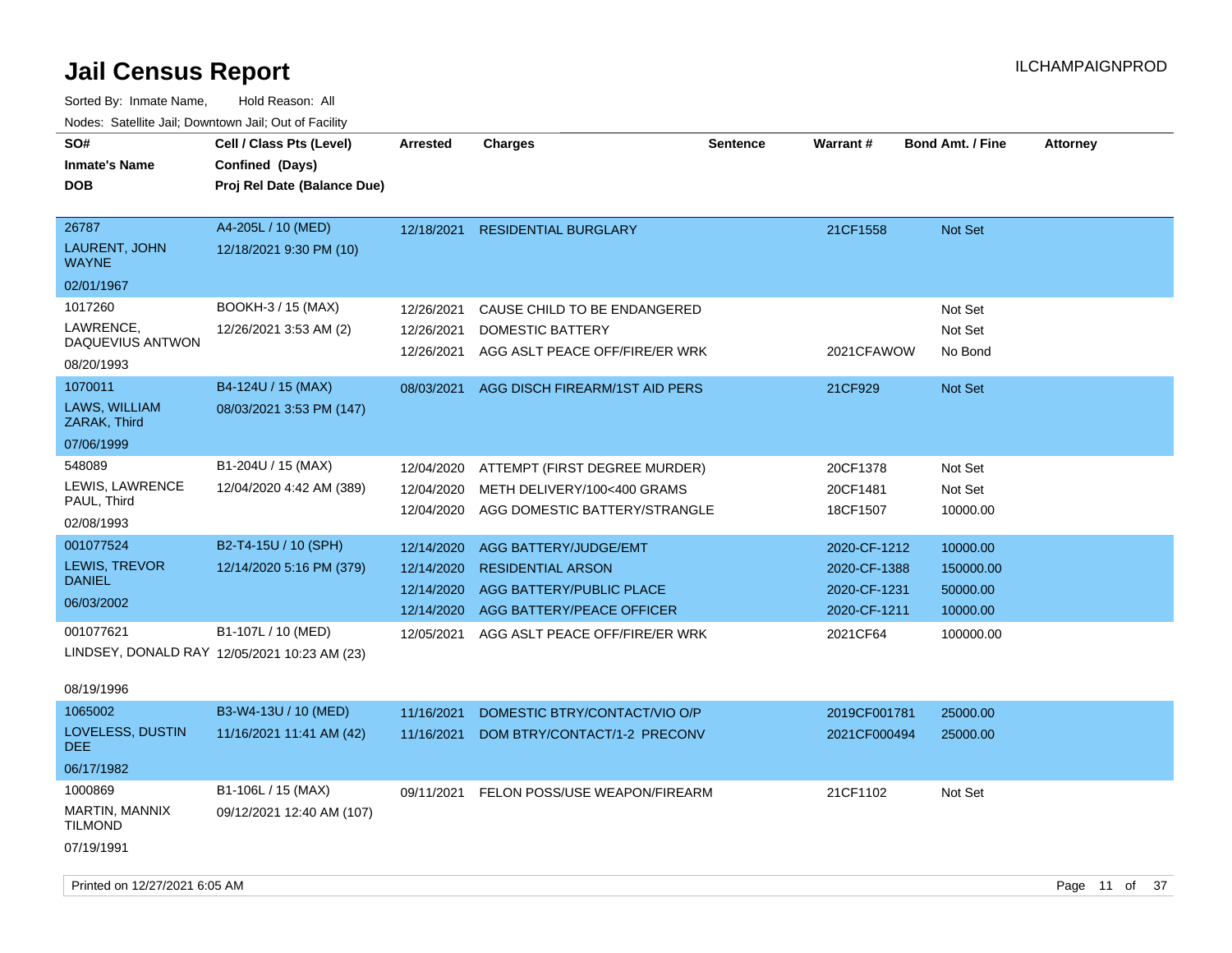| SO#<br><b>Inmate's Name</b><br><b>DOB</b><br>1063030<br>MASON, RYAN ONEIAL 12/21/2021 9:30 AM (7) | Cell / Class Pts (Level)<br>Confined (Days)<br>Proj Rel Date (Balance Due)<br>A4-101L / 15 (MAX) | Arrested<br>12/20/2021<br>12/22/2021                                             | <b>Charges</b><br><b>MURDER</b><br>PAROLE REVOCATION                                                                                                                                           | <b>Sentence</b> | <b>Warrant#</b><br>21CF1571<br>CH2107979                                         | <b>Bond Amt. / Fine</b><br>Not Set<br>Not Set                  | <b>Attorney</b> |
|---------------------------------------------------------------------------------------------------|--------------------------------------------------------------------------------------------------|----------------------------------------------------------------------------------|------------------------------------------------------------------------------------------------------------------------------------------------------------------------------------------------|-----------------|----------------------------------------------------------------------------------|----------------------------------------------------------------|-----------------|
| 02/22/1991                                                                                        |                                                                                                  |                                                                                  |                                                                                                                                                                                                |                 |                                                                                  |                                                                |                 |
| 48792<br>MCCLAIN, HURCHEL<br><b>JOSEPH</b><br>05/01/1979                                          | B4-225U / 10 (MED)<br>11/20/2021 4:11 AM (38)                                                    | 11/19/2021                                                                       | AGG BATTERY/DISCHARGE FIREARM                                                                                                                                                                  |                 | 21CF1425                                                                         | Not Set                                                        |                 |
| 001077938<br>MCGAHA,<br><b>CHRISTOPHER D</b><br>07/27/1991                                        | <b>BOOKH-2 / 15 (ADS)</b><br>05/10/2021 7:02 PM (232)                                            | 05/10/2021<br>05/11/2021<br>05/27/2021                                           | AGG KIDNAPING DISCH FIR/HARM<br><b>MURDER</b><br>ESCAPE FROM DEPT OF CORRECTION                                                                                                                |                 | 21CF532<br>2021-CF-215<br>21CF600                                                | Not Set<br>No Bond<br>Not Set                                  |                 |
| 001078716<br>MEEKER, GRACEN<br>02/25/2002                                                         | BOOKF-2<br>12/26/2021 10:40 PM (2)                                                               | 12/26/2021<br>12/26/2021<br>12/26/2021<br>12/26/2021<br>12/26/2021<br>12/26/2021 | AGG ASSAULT/USE FIR/PEACE OFF<br>RESIST/OBSTRUCTING A PEACE OFFICEF<br>DRVG UNDER INFLU OF ALCOHOL<br><b>IMPROPER TRAFFIC LANE USAGE</b><br>OPERATE UNINSURED MTR VEHICLE<br><b>UNLICENSED</b> |                 | 2021CFAWOW<br>2021CMAWOW<br>2021DTAWOW<br>2021TRAWOW<br>2021TRAWOW<br>2021TRAWOW | No Bond<br>Not Set<br>Not Set<br>Not Set<br>Not Set<br>Not Set |                 |
| 1043071<br><b>MERRELL-</b><br>SUTHERLAND, ALICIA<br>11/26/1972                                    | A2-220L / 10 (MED)<br>11/08/2021 2:22 AM (50)                                                    | 11/08/2021                                                                       | CRIM DMG/GOVT PROP/<\$500                                                                                                                                                                      |                 | 21CF1378                                                                         | Not Set                                                        |                 |
| 1026478<br>MILLER, ANTHONY<br>02/20/1994                                                          | <b>BOOKH-3 / 5 (MIN)</b><br>12/24/2021 1:11 AM (4)                                               | 12/24/2021<br>12/24/2021<br>12/24/2021                                           | <b>DOMESTIC BATTERY</b><br>UNLAWFUL RESTRAINT<br>DRIVING ON REVOKED LICENSE                                                                                                                    |                 | 21CMAWOW<br>21CFAWOW<br>20TR3647                                                 | Not Set<br>Not Set<br>10000.00                                 |                 |
| 41584<br>MILLER, JOSE LOVELL 12/02/2021 1:04 AM (26)<br>10/07/1975                                | B4-227U / 15 (MAX)                                                                               | 12/01/2021                                                                       | <b>ARMED HABITUAL CRIMINAL</b>                                                                                                                                                                 |                 | 21CF1467                                                                         | Not Set                                                        |                 |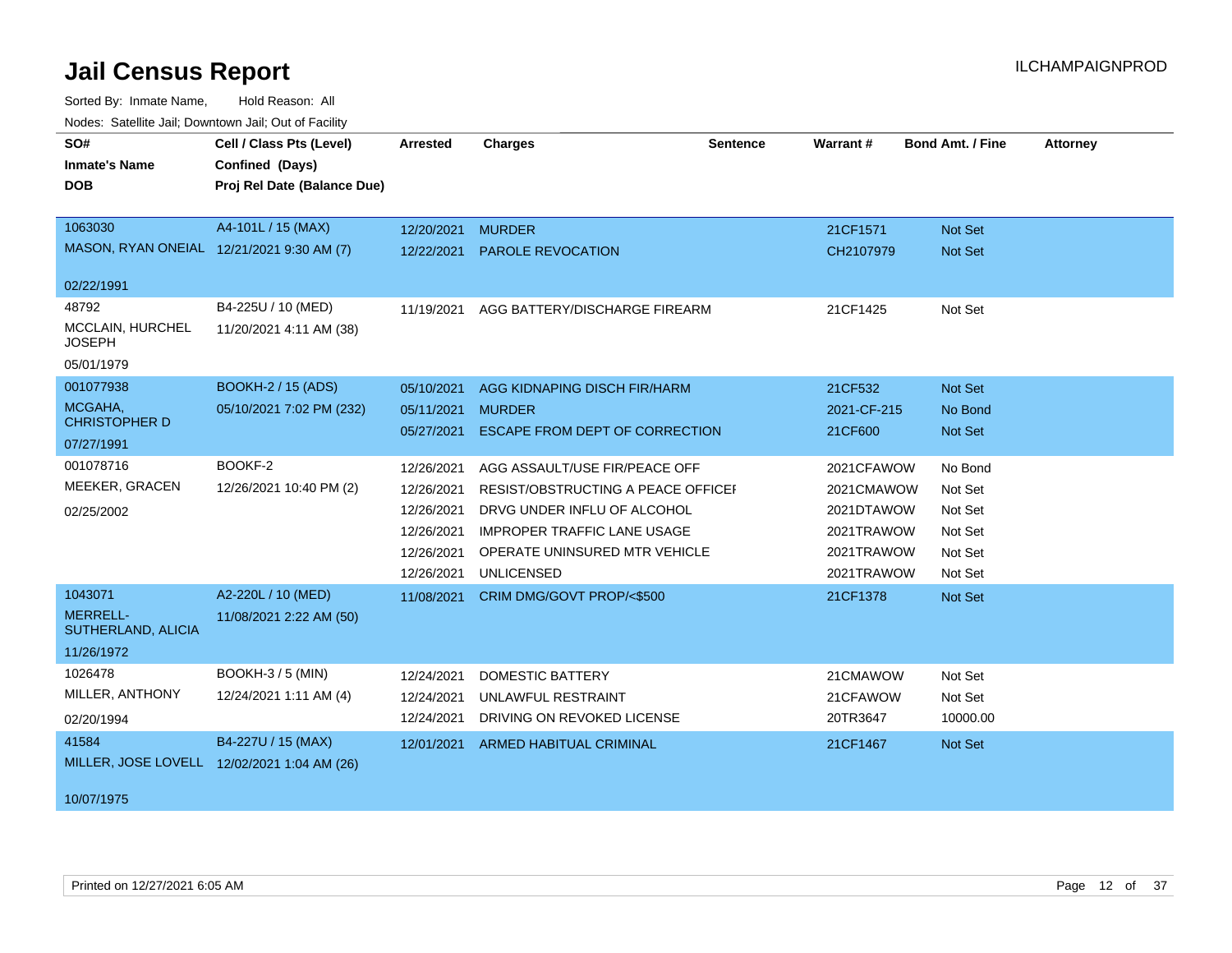| SO#<br><b>Inmate's Name</b><br><b>DOB</b>                                                                            | Cell / Class Pts (Level)<br>Confined (Days)<br>Proj Rel Date (Balance Due)         | <b>Arrested</b>                                      | <b>Charges</b>                                                                                                                                                                        | <b>Sentence</b> | <b>Warrant#</b>                                       | <b>Bond Amt. / Fine</b>                                    | <b>Attorney</b> |
|----------------------------------------------------------------------------------------------------------------------|------------------------------------------------------------------------------------|------------------------------------------------------|---------------------------------------------------------------------------------------------------------------------------------------------------------------------------------------|-----------------|-------------------------------------------------------|------------------------------------------------------------|-----------------|
| 001077576<br>MILLER-BRADLEY,<br><b>VICTORIA VIOLA</b><br>12/26/2000<br>001077902<br>MOFFETT, CAROLYN<br><b>REENE</b> | BOOKH-5<br>12/27/2021 2:51 AM (1)<br>A2-123L / 5 (ADS)<br>11/21/2021 10:31 AM (37) | 12/27/2021<br>12/27/2021<br>12/27/2021<br>11/23/2021 | <b>CRIM TRESPASS TO RESIDENCE</b><br>CRIM DAMAGE TO PROPERTY <\$500<br><b>RESIST/OBSTRUCTING A PEACE OFFICEF</b><br>12/27/2021 AGG BATTERY/PEACE OFFICER<br>BATTERY/CAUSE BODILY HARM |                 | 21CM458<br>21CM495<br>21CFAWOW<br>21CFAWOW<br>21CM187 | 1000.00<br>2500.00<br><b>Not Set</b><br>Not Set<br>Not Set |                 |
| 10/23/1988<br>001078712<br>MONTGOMERY,<br><b>RASHARD MYKI</b><br>11/05/2001                                          | BOOKH-3 / 10 (MED)<br>12/23/2021 4:27 PM (5)                                       | 12/23/2021                                           | AGG UNLAWFUL USE WEAPON/PERSON<br>12/23/2021 AGG DISCH FIREARM/1ST AID PERS                                                                                                           |                 | 2021CFAWOW<br>2021CFAWOW                              | Not Set<br><b>Not Set</b>                                  |                 |
| 39106<br>Junior<br>04/12/1973                                                                                        | B4-227L / 10 (MED)<br>MOORE, ANDREW LEE, 10/12/2021 1:02 AM (77)                   | 10/12/2021                                           | DOMESTIC BATTERY/OTHER PRIOR                                                                                                                                                          |                 | 21CF1217                                              | Not Set                                                    |                 |
| 1076384<br>09/23/1995                                                                                                | A1-227L / 5 (MIN)<br>MURPHY, AZIA CIMONE 10/29/2021 12:49 AM (60)                  |                                                      | 10/28/2021 RETAIL THEFT/DISP MERCH/<\$300                                                                                                                                             |                 | 21CM149                                               | 12500.00                                                   |                 |
| 001078517<br><b>NELSON, RORY</b><br><b>DEMOND</b><br>08/14/1984                                                      | B1-201L / 15 (MAX)<br>10/19/2021 3:55 AM (70)                                      |                                                      | 10/19/2021 ATTEMPT (FIRST DEGREE MURDER)                                                                                                                                              |                 | 21CF1267                                              | Not Set                                                    |                 |
| 1064664<br>NEVAREZ, OSCAR<br><b>DEWEY</b><br>09/26/1996                                                              | B3-W4-15U / 10 (MED)<br>12/01/2021 4:46 PM (27)<br>12/29/2021 (0.00)               | 12/01/2021                                           | <b>DOMESTIC BATTERY</b>                                                                                                                                                               |                 | 20CF1443                                              | No Bond                                                    |                 |
| 1073913<br>OSBORNE, NICHOLE<br><b>MARIE</b><br>06/22/1979                                                            | A2-120L / 5 (MIN)<br>12/16/2021 4:17 AM (12)                                       | 12/16/2021<br>12/16/2021<br>12/16/2021               | <b>RESIDENTIAL BURGLARY</b><br>CRIMINAL TRESPASS TO VEHICLES<br><b>RETAIL THEFT</b>                                                                                                   |                 | 21CF1537<br>2021CM423<br>21CM522                      | 100.00<br>1500.00<br>5000.00                               |                 |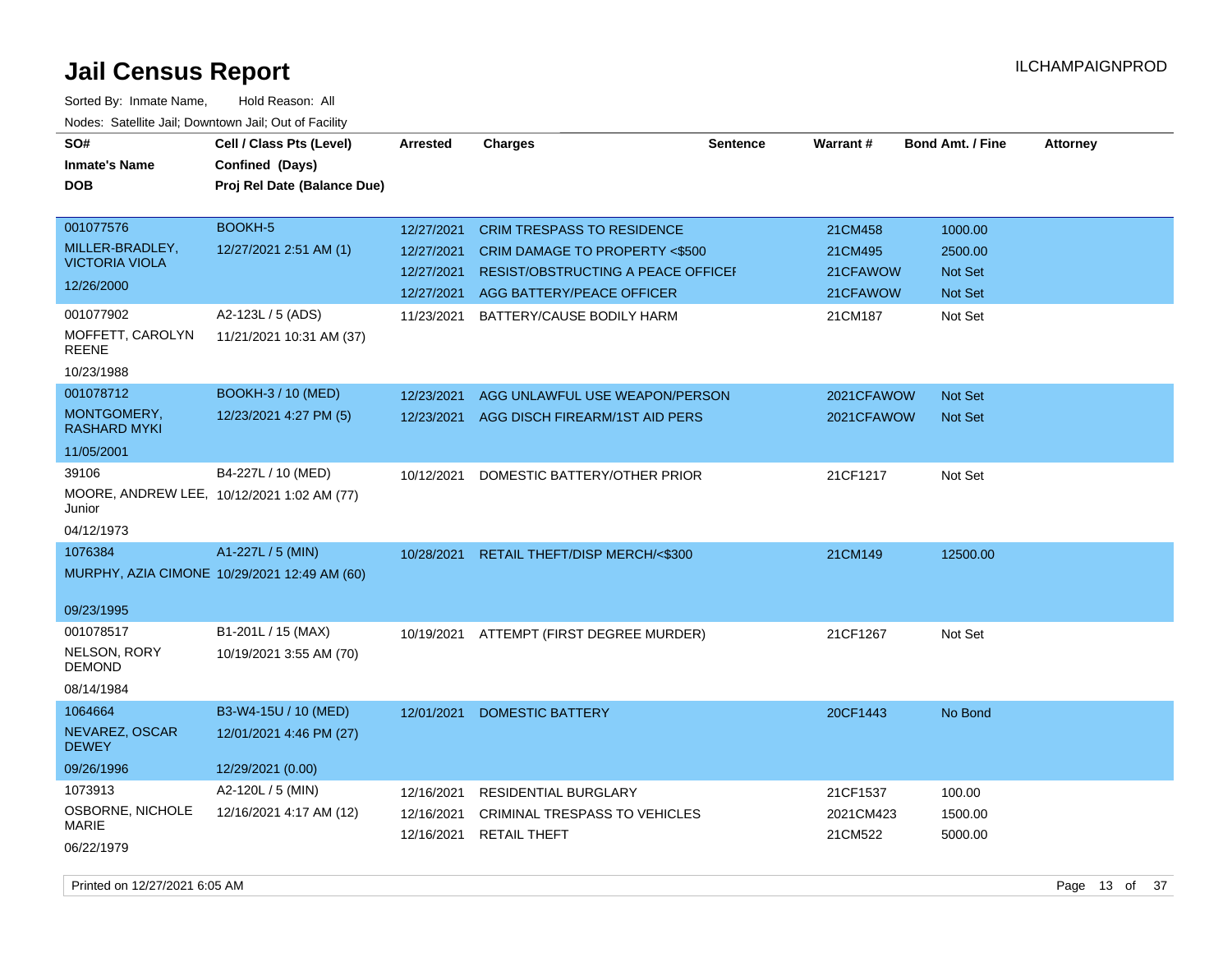Sorted By: Inmate Name, Hold Reason: All Nodes: Satellite Jail; Downtown Jail; Out of Facility

| ivuutis. Galtiillit Jall, Duwilluwii Jall, Oul of Facility |                             |                 |                                         |                 |           |                  |                 |
|------------------------------------------------------------|-----------------------------|-----------------|-----------------------------------------|-----------------|-----------|------------------|-----------------|
| SO#                                                        | Cell / Class Pts (Level)    | <b>Arrested</b> | <b>Charges</b>                          | <b>Sentence</b> | Warrant#  | Bond Amt. / Fine | <b>Attorney</b> |
| <b>Inmate's Name</b>                                       | Confined (Days)             |                 |                                         |                 |           |                  |                 |
| <b>DOB</b>                                                 | Proj Rel Date (Balance Due) |                 |                                         |                 |           |                  |                 |
|                                                            |                             |                 |                                         |                 |           |                  |                 |
| 1074169                                                    | A4-207U / 10 (ADS)          | 12/21/2021      | AGGRAVATED DOMESTIC BATTERY             |                 | 21CF1567  | Not Set          |                 |
| PANZER, IAN RICHARD 12/21/2021 2:24 PM (7)                 |                             |                 |                                         |                 |           |                  |                 |
| 07/04/1988                                                 |                             |                 |                                         |                 |           |                  |                 |
| 1063325                                                    | B1-104U / 10 (MED)          | 12/09/2021      | <b>DOMESTIC BATTERY</b>                 |                 | 21CF1502  | Not Set          |                 |
| PICKENS, JOSEPH<br><b>PARNELL</b>                          | 12/09/2021 4:43 AM (19)     |                 |                                         |                 |           |                  |                 |
| 04/27/1978                                                 |                             |                 |                                         |                 |           |                  |                 |
| 999352                                                     | B4-225L / 10 (MED)          | 09/09/2021      | <b>VIOLATE OP/OTHER PRIOR</b>           |                 | 21CF1092  | <b>Not Set</b>   |                 |
| PIRLOT, JUSTIN LEE                                         | 09/09/2021 11:28 AM (110)   | 10/23/2021      | <b>FALSE REPORT OF OFFENSE</b>          |                 | 2019CF836 | 5000.00          |                 |
|                                                            |                             |                 |                                         |                 |           |                  |                 |
| 11/08/1982                                                 |                             |                 |                                         |                 |           |                  |                 |
| 001078669                                                  | A4-105U / 10 (MED)          | 12/10/2021      | AGG DISCHARGE FIREARM/BLDG/SCH          |                 | 21CF1507  | Not Set          |                 |
| RANGEL, ADRIAN                                             | 12/10/2021 12:53 AM (18)    |                 |                                         |                 |           |                  |                 |
| 11/25/2000                                                 |                             |                 |                                         |                 |           |                  |                 |
| 1069524                                                    | B4-224L / 15 (MAX)          | 08/08/2021      | MFG/DEL CANNABIS/30-500 GRAMS           |                 | 21CF953   | <b>Not Set</b>   |                 |
| RAY-DAVIS, KAMARI<br><b>DAYVON</b>                         | 08/09/2021 2:44 AM (141)    |                 |                                         |                 |           |                  |                 |
| 03/30/2000                                                 |                             |                 |                                         |                 |           |                  |                 |
| 45473                                                      | B1-202L / 15 (MAX)          | 11/23/2021      | CHIL SEX OFFEN/RESIDE DAY CARE          |                 | 21CF1275  | 10000.00         |                 |
| REXROAD, CALVIN<br>ALLEN                                   | 11/23/2021 6:27 PM (35)     | 11/23/2021      | <b>VIOLATE SEX OFFENDER REGIS</b>       |                 | 21CF546   | 50000.00         |                 |
| 10/04/1970                                                 |                             |                 |                                         |                 |           |                  |                 |
| 979485                                                     | B2-T4-16L / 15 (ADS)        | 03/12/2021      | <b>PRED CRIM SEX ASLT/VICTIM &lt;13</b> |                 | 21CF282   | <b>Not Set</b>   |                 |
| RODRIGUEZ, JOSHUA<br><b>ANTHONY</b>                        | 03/12/2021 1:57 PM (291)    |                 |                                         |                 |           |                  |                 |
| 04/06/1990                                                 |                             |                 |                                         |                 |           |                  |                 |
| 61330                                                      | B4-121L / 15 (MAX)          | 12/01/2021      | ARMED HABITUAL CRIMINAL                 |                 | 21CF1473  | Not Set          |                 |
| RUFFIN, JONATHON<br><b>CECIL</b>                           | 12/01/2021 5:34 AM (27)     | 12/01/2021      | PAROLE REVOCATION                       |                 | CH2107545 | No Bond          |                 |

05/10/1984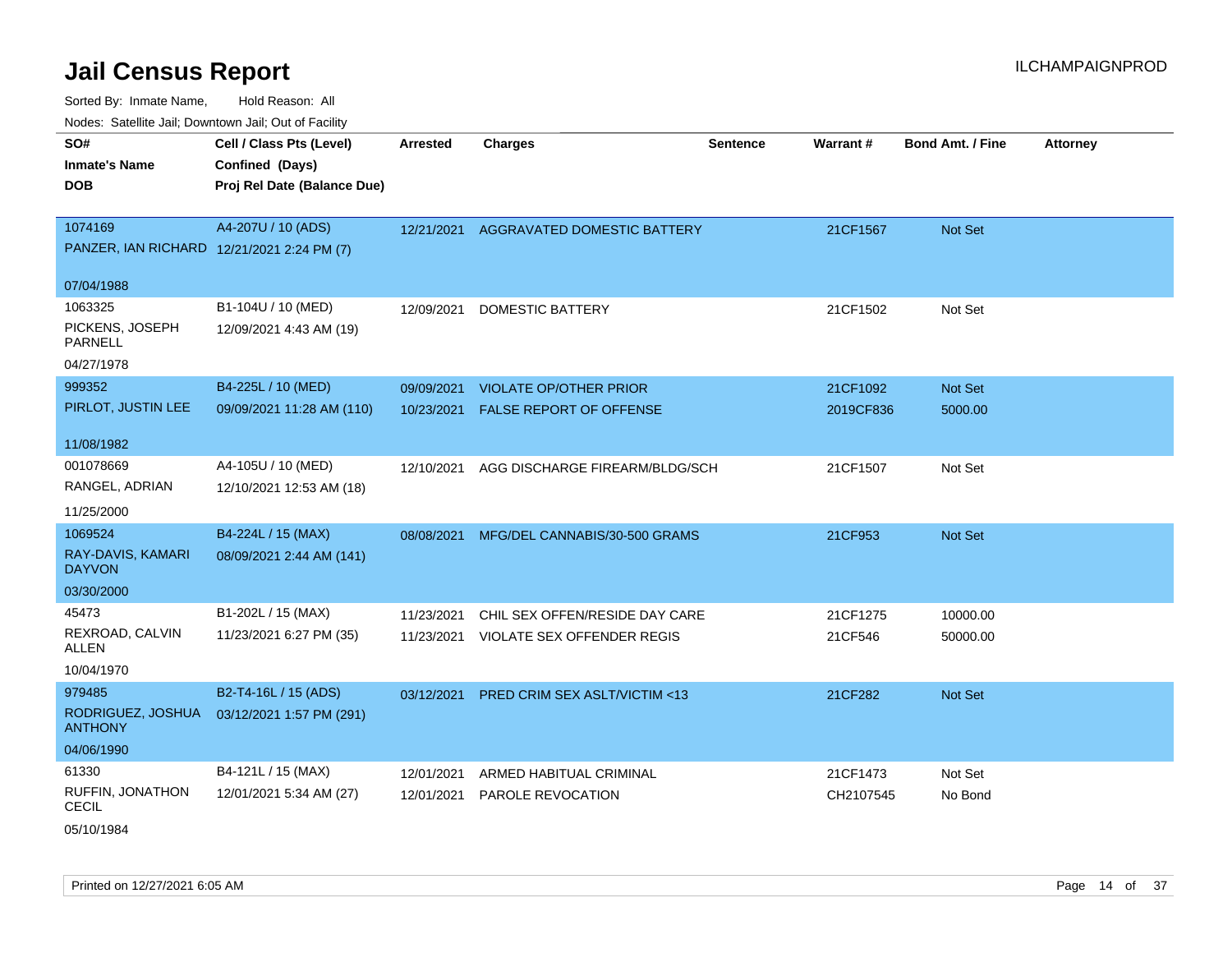Sorted By: Inmate Name, Hold Reason: All

Nodes: Satellite Jail; Downtown Jail; Out of Facility

| roaco. Oatomto dan, Downtown dan, Oat or Fability |                                              |                 |                                               |          |                 |                         |                 |
|---------------------------------------------------|----------------------------------------------|-----------------|-----------------------------------------------|----------|-----------------|-------------------------|-----------------|
| SO#                                               | Cell / Class Pts (Level)                     | <b>Arrested</b> | <b>Charges</b>                                | Sentence | <b>Warrant#</b> | <b>Bond Amt. / Fine</b> | <b>Attorney</b> |
| <b>Inmate's Name</b>                              | Confined (Days)                              |                 |                                               |          |                 |                         |                 |
| <b>DOB</b>                                        | Proj Rel Date (Balance Due)                  |                 |                                               |          |                 |                         |                 |
|                                                   |                                              |                 |                                               |          |                 |                         |                 |
| 1071161                                           | B4-124L / 15 (MAX)                           |                 | 08/18/2021 DELIVERY OF OR POSSESSION OF W/INT |          | 21CF1008        | No Bond                 |                 |
| <b>SANDERS, MARKELL</b><br><b>LAMAR</b>           | 08/18/2021 6:18 PM (132)                     |                 |                                               |          |                 |                         |                 |
| 02/02/2000                                        |                                              |                 |                                               |          |                 |                         |                 |
| 1047469                                           | B3-W5-18L / 10 (MED)                         | 07/03/2021      | CRIMINAL SEX ASSAULT/CONSENT                  |          | 21CF773         | Not Set                 |                 |
| <b>ALLEN</b>                                      | SCHINDLER, RICHARD 07/03/2021 10:25 PM (178) |                 |                                               |          |                 |                         |                 |
| 10/16/1979                                        |                                              |                 |                                               |          |                 |                         |                 |
| 001078704                                         | A3-212U / 15 (MAX)                           | 12/21/2021      | MURDER/INTENT TO KILL/INJURE                  |          | 21CF1575        | Not Set                 |                 |
| SHORTER, JAQUAN<br><b>MAURICE</b>                 | 12/23/2021 1:23 AM (5)                       |                 |                                               |          |                 |                         |                 |
| 10/08/1998                                        |                                              |                 |                                               |          |                 |                         |                 |
| 001078698                                         | A4-206U / 5 (MIN)                            | 12/20/2021      | DIRECT CRIMINAL CONTEMPT                      |          | 2019F44         | No Bond                 |                 |
| SIDES, BRIAN KEITH                                | 12/20/2021 4:23 PM (8)                       |                 |                                               |          |                 |                         |                 |
|                                                   |                                              |                 |                                               |          |                 |                         |                 |
| 12/08/1969                                        |                                              |                 |                                               |          |                 |                         |                 |
| 001078441                                         | <b>BOOKF-3 / 15 (ADS)</b>                    | 10/01/2021      | <b>ARMED HABITUAL CRIMINAL</b>                |          | 21CF1182        | <b>Not Set</b>          |                 |
| SINGLETON, CORRIE<br><b>DERRELL</b>               | 10/01/2021 12:36 PM (88)                     | 12/20/2021      | SPEEDING 26-34 MPH OVER LIMIT                 |          | 2021TR2701      | 1000.00                 |                 |
| 05/07/1983                                        |                                              |                 |                                               |          |                 |                         |                 |
| 38305                                             | B2-T2-06L / 10 (SPH)                         | 03/18/2020      | <b>CRIMINAL SEXUAL ABUSE</b>                  |          | 20CF-343        | 500000.00               |                 |
| STOVER, JOSH<br>ANDREW                            | 03/18/2020 10:24 AM (650)                    |                 |                                               |          |                 |                         |                 |
| 08/18/1973                                        |                                              |                 |                                               |          |                 |                         |                 |
| 001078182                                         | A3-114L / 5 (MIN)                            | 12/20/2021      | DRIVING ON REVOKED LICENSE                    |          | 2021CF800       | No Bond                 |                 |
| <b>STRONG, KEVIN</b><br><b>GARDNER</b>            | 12/20/2021 4:34 PM (8)                       |                 |                                               |          |                 |                         |                 |
| 02/12/1963                                        | 3/19/2022 (0.00)                             |                 |                                               |          |                 |                         |                 |
| 65920                                             | A3-213L / 15 (MAX)                           | 12/21/2021      | ARMED ROBBERY/ARMED W/FIREARM                 |          | 2021CF1543      | 100000.00               |                 |
| TAPSCOTT,<br><b>CORNELIUS</b>                     | 12/21/2021 10:57 PM (7)                      |                 |                                               |          |                 |                         |                 |
| 07/14/1985                                        |                                              |                 |                                               |          |                 |                         |                 |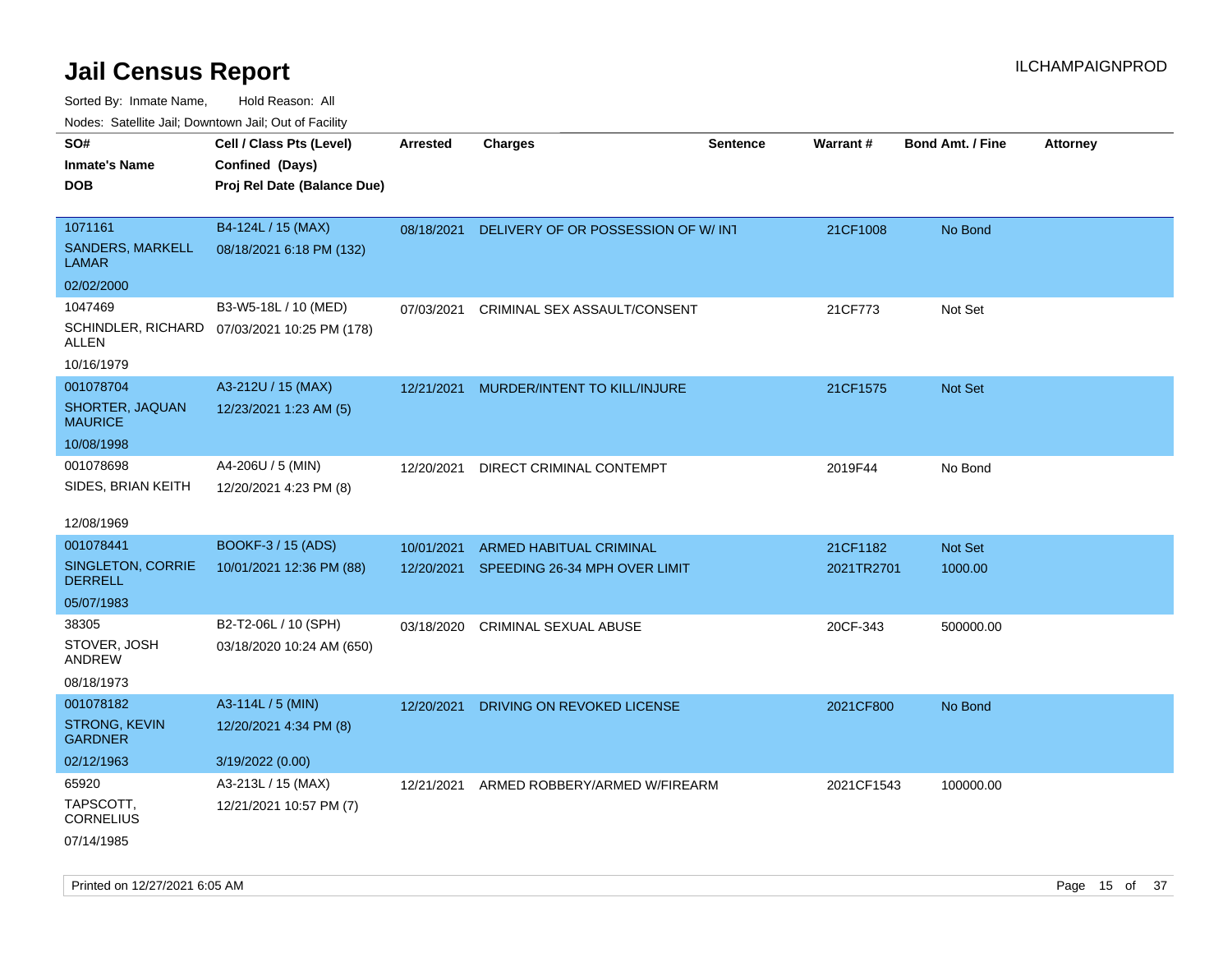| SO#                                        | Cell / Class Pts (Level)    | <b>Arrested</b> | <b>Charges</b>                 | <b>Sentence</b> | Warrant#  | <b>Bond Amt. / Fine</b> | <b>Attorney</b> |
|--------------------------------------------|-----------------------------|-----------------|--------------------------------|-----------------|-----------|-------------------------|-----------------|
| <b>Inmate's Name</b>                       | Confined (Days)             |                 |                                |                 |           |                         |                 |
| <b>DOB</b>                                 | Proj Rel Date (Balance Due) |                 |                                |                 |           |                         |                 |
|                                            |                             |                 |                                |                 |           |                         |                 |
| 1066794                                    | B3-W2-07U / 5 (MIN)         | 09/07/2021      | <b>VIOLATE OP/OTHER PRIOR</b>  |                 | 21CF1061  | Not Set                 |                 |
| <b>TAYLOR, STANLEY</b><br><b>JAMES</b>     | 09/07/2021 7:01 AM (112)    |                 |                                |                 |           |                         |                 |
| 01/05/1994                                 |                             |                 |                                |                 |           |                         |                 |
| 001078713                                  | <b>BOOKH-7 / 5 (MIN)</b>    | 12/24/2021      | <b>DOMESTIC BATTERY</b>        |                 | 21CMAWOW  | Not Set                 |                 |
| TAYLOR, WILLIAM LEE 12/24/2021 5:51 AM (4) |                             |                 |                                |                 |           |                         |                 |
|                                            |                             |                 |                                |                 |           |                         |                 |
| 04/12/1986                                 |                             |                 |                                |                 |           |                         |                 |
| 001078471                                  | B4-127U / 10 (MED)          | 10/11/2021      | AGG UUW/VEHICLE/<21            |                 | 21CF1210  | 100.00                  |                 |
| <b>THATCH, OMARION</b><br><b>DIAMONTE</b>  | 10/11/2021 1:26 AM (78)     |                 |                                |                 |           |                         |                 |
| 09/05/2003                                 |                             |                 |                                |                 |           |                         |                 |
| 21252                                      | B4-121U / 15 (MAX)          | 10/18/2021      | MFG/DEL 1<15 GR COCAINE/ANLG   |                 | 2021CF172 | 25000.00                |                 |
| THOMAS, ELIJAH                             | 10/18/2021 12:35 AM (71)    |                 |                                |                 |           |                         |                 |
| 07/31/1962                                 |                             |                 |                                |                 |           |                         |                 |
| 32058                                      | B4-123U / 15 (MAX)          | 06/14/2021      | <b>AGG DISCH FIREARM</b>       |                 | 21CF690   | Not Set                 |                 |
| THOMPSON, STEVEN<br><b>ONEAL</b>           | 06/14/2021 6:44 AM (197)    |                 |                                |                 |           |                         |                 |
| 03/14/1969                                 |                             |                 |                                |                 |           |                         |                 |
| 32910                                      | B3-W4-14L / 10 (MED)        | 10/04/2021      | DOM BTRY/HARM/1-2 PRECONV      |                 | 21CF1189  | Not Set                 |                 |
| TULL, CHRISTOPHER<br><b>MICHAEL</b>        | 10/04/2021 10:53 PM (85)    |                 |                                |                 |           |                         |                 |
| 04/02/1971                                 |                             |                 |                                |                 |           |                         |                 |
| 56994                                      | A3-111L / 15 (MAX)          | 12/09/2021      | STALKING/CAUSE FEAR FOR SAFETY |                 | 21CF1514  | <b>Not Set</b>          |                 |
| <b>TURNER, ROBERT</b>                      | 12/09/2021 9:23 PM (19)     | 12/13/2021      | <b>PAROLE REVOCATION</b>       |                 | CH2107735 | Not Set                 |                 |
| EARL, Senior                               |                             |                 |                                |                 |           |                         |                 |
| 09/07/1982                                 |                             |                 |                                |                 |           |                         |                 |
| 1070737                                    | A1-126L / 15 (MAX)          | 10/14/2021      | AGG KIDNAPG/<13/INTEL DISABL   |                 | 2020CF418 | 250000.00               |                 |
| WASHINGTON,<br><b>JASTINA VIRGINIA</b>     | 10/14/2021 12:02 PM (75)    |                 |                                |                 |           |                         |                 |
| 04/11/2000                                 |                             |                 |                                |                 |           |                         |                 |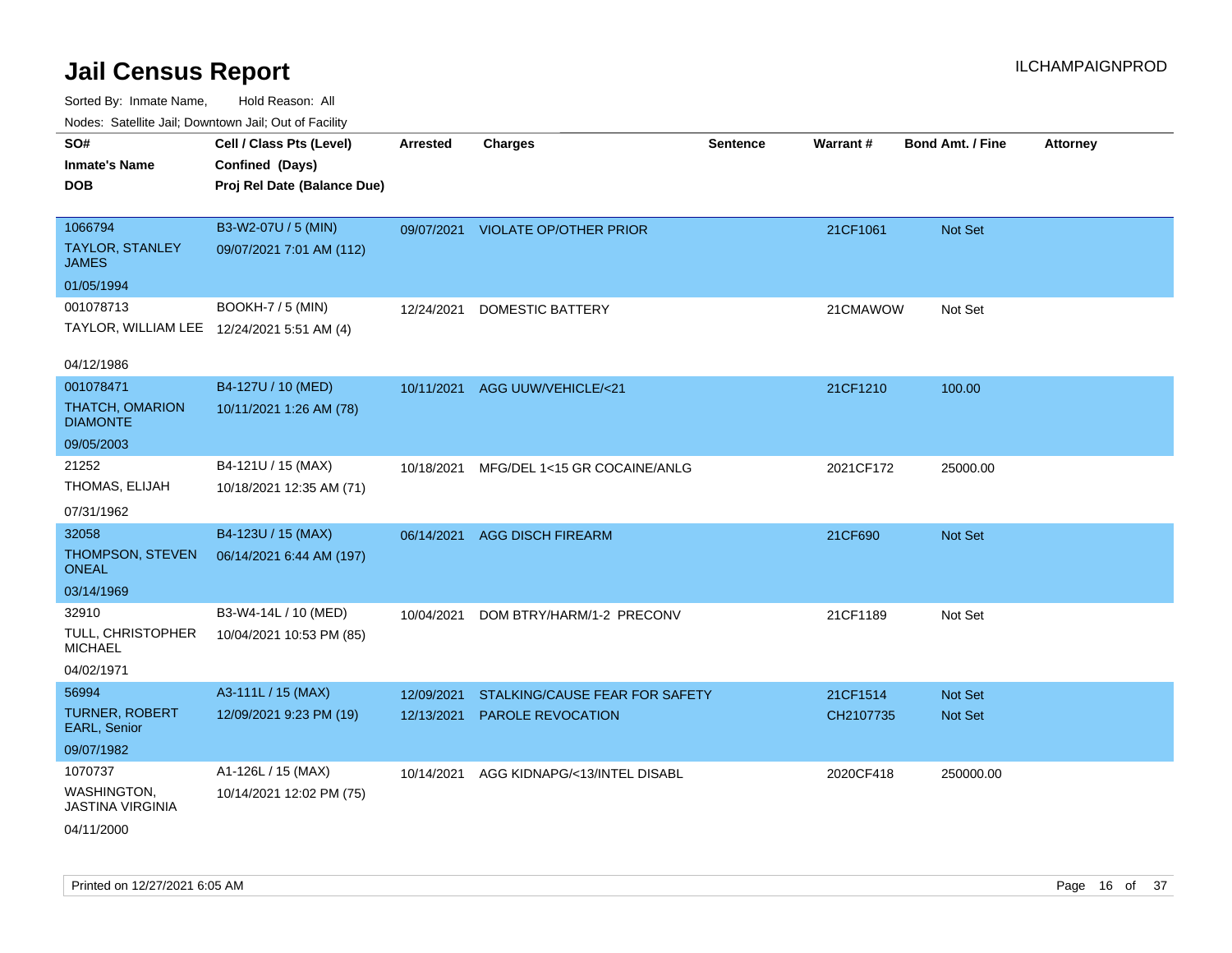| SO#<br><b>Inmate's Name</b><br><b>DOB</b>                            | Cell / Class Pts (Level)<br>Confined (Days)<br>Proj Rel Date (Balance Due) | Arrested                                                           | <b>Charges</b>                                                                                                                                             | <b>Sentence</b> | <b>Warrant#</b>                                          | <b>Bond Amt. / Fine</b>                             | <b>Attorney</b> |
|----------------------------------------------------------------------|----------------------------------------------------------------------------|--------------------------------------------------------------------|------------------------------------------------------------------------------------------------------------------------------------------------------------|-----------------|----------------------------------------------------------|-----------------------------------------------------|-----------------|
| 977140<br><b>WEBSTER, DERRIAL</b><br><b>DEVON</b>                    | B1-203L / 10 (MED)<br>10/24/2021 2:46 AM (65)                              | 10/24/2021                                                         | <b>ARMED HABITUAL CRIMINAL</b>                                                                                                                             |                 | 21CF1289                                                 | Not Set                                             |                 |
| 01/14/1990                                                           |                                                                            |                                                                    |                                                                                                                                                            |                 |                                                          |                                                     |                 |
| 001078296<br>WELCH, ERIC THOMAS 12/27/2021 3:02 AM (1)<br>12/11/1995 | BOOKH-3                                                                    | 12/27/2021<br>12/27/2021<br>12/27/2021<br>12/27/2021<br>12/27/2021 | OPERATE UNINSURED MTR VEHICLE<br>POSSESSING A CONTROLLED SUBSTANC<br>POSS DRUG PARAPHERNALIA<br>NO VALID REGIS/1ST AND 2ND<br>DRIVING ON SUSPENDED LICENSE |                 | 21TRAWOW<br>21CFAWOW<br>21CFAWOW<br>21TRAWOW<br>21TRAWOW | Not Set<br>Not Set<br>Not Set<br>Not Set<br>Not Set |                 |
| 001078328                                                            | B1-207U / 15 (MAX)                                                         | 08/30/2021                                                         | <b>FELON POSS/USE WEAPON/FIREARM</b>                                                                                                                       |                 | 21CF1045                                                 | Not Set                                             |                 |
| <b>WHITE, JUSTIN</b><br><b>STEVEN</b>                                | 08/30/2021 10:48 AM (120)                                                  |                                                                    |                                                                                                                                                            |                 |                                                          |                                                     |                 |
| 10/25/1995                                                           |                                                                            |                                                                    |                                                                                                                                                            |                 |                                                          |                                                     |                 |
| 54212<br><b>WHITLOCK, GEORGE</b><br>ABRAM<br>11/10/1978              | BOOKH-7 / 10 (MED)<br>12/21/2021 1:20 PM (7)                               | 12/21/2021<br>12/21/2021<br>12/21/2021<br>12/21/2021               | UNLAWFUL USE OF A WEAPON<br>RECEIVE/POSS/SELL STOLEN VEH<br>VIOLATE ORDER PROTECTION<br>OBSTRUCT JUST/DESTROY EVIDENCE                                     |                 | 2021CFAWOW<br>2021CF669<br>2021CM391<br>2021CF1223       | Not Set<br>10000.00<br>1000.00<br>10000.00          |                 |
| 001078709<br>WILLIAMS, DAVID LEE 12/22/2021 11:00 AM (6)             | <b>BOOKH-7 / 15 (MAX)</b>                                                  | 12/22/2021                                                         | ARMED VIOLENCE/CATEGORY I                                                                                                                                  |                 | 21CFAWOW                                                 | <b>Not Set</b>                                      |                 |
| 12/18/1989                                                           |                                                                            |                                                                    |                                                                                                                                                            |                 |                                                          |                                                     |                 |
| 1019420<br><b>WILLIAMS,</b><br>MARSHAWN ANTONIO                      | A3-115L / 10 (ADS)<br>12/14/2021 1:56 PM (14)                              | 12/14/2021                                                         | METH MANUFACTURING/15<100 GR                                                                                                                               | 8y (DOC)        | 21CF205                                                  | No Bond                                             |                 |
| 06/02/1994<br>638552<br><b>WILLIAMS, MICHAEL</b><br><b>JAMES</b>     | B2-DR / 5 (SPH)<br>10/07/2021 12:20 PM (82)                                | 10/07/2021                                                         | CHILD PORNOGRAPHY/PHOTOGRAPH                                                                                                                               |                 | 2021CF1207                                               | No Bond                                             |                 |
| 03/29/1964                                                           |                                                                            |                                                                    |                                                                                                                                                            |                 |                                                          |                                                     |                 |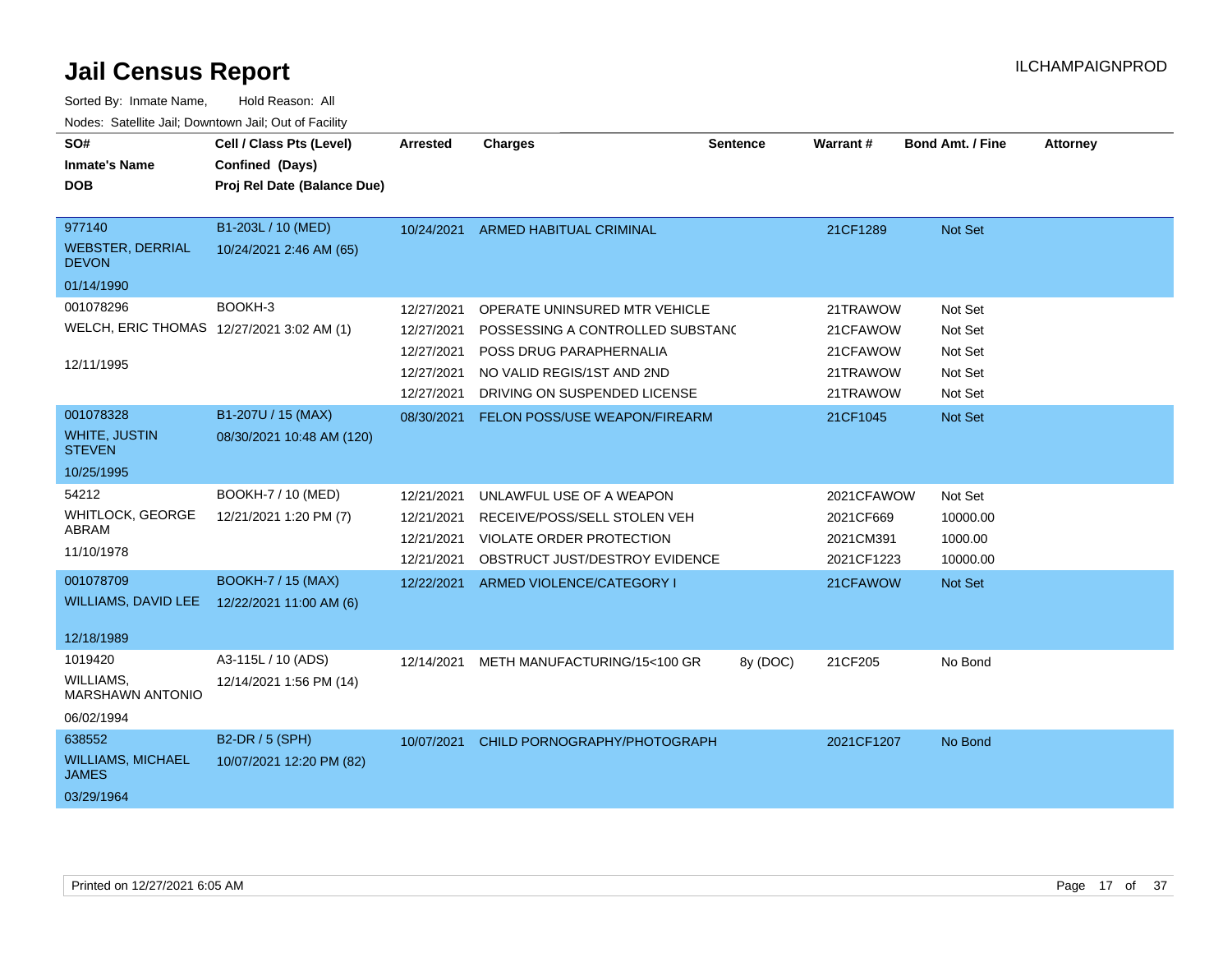| SO#<br><b>Inmate's Name</b>                 | Cell / Class Pts (Level)<br>Confined (Days)    | Arrested          | <b>Charges</b>                 | <b>Sentence</b> | Warrant#    | <b>Bond Amt. / Fine</b> | <b>Attorney</b> |
|---------------------------------------------|------------------------------------------------|-------------------|--------------------------------|-----------------|-------------|-------------------------|-----------------|
| <b>DOB</b>                                  | Proj Rel Date (Balance Due)                    |                   |                                |                 |             |                         |                 |
| 1066370<br><b>WILLIAMS, REONTE</b>          | B1-101L / 15 (MAX)<br>07/28/2021 5:40 AM (153) | 07/28/2021        | ARMED VIOLENCE/CATEGORY III    |                 | 2021 CF 882 | Not Set                 |                 |
| <b>REMIR</b><br>05/14/1999                  |                                                |                   |                                |                 |             |                         |                 |
| 001078711<br><b>WILLIS, RANDY</b><br>RAMEEL | BOOKF-1 / 10 (MED)<br>12/22/2021 4:15 PM (6)   | 12/22/2021        | AGG DISCHARGE FIREARM/OCC BLDG |                 | 21CFAWOW    | Not Set                 |                 |
| 09/10/2003                                  |                                                |                   |                                |                 |             |                         |                 |
| <b>Total Satellite Jail: 134</b>            |                                                | <b>Males: 115</b> | Unknown: 0<br>Females: 19      |                 |             |                         |                 |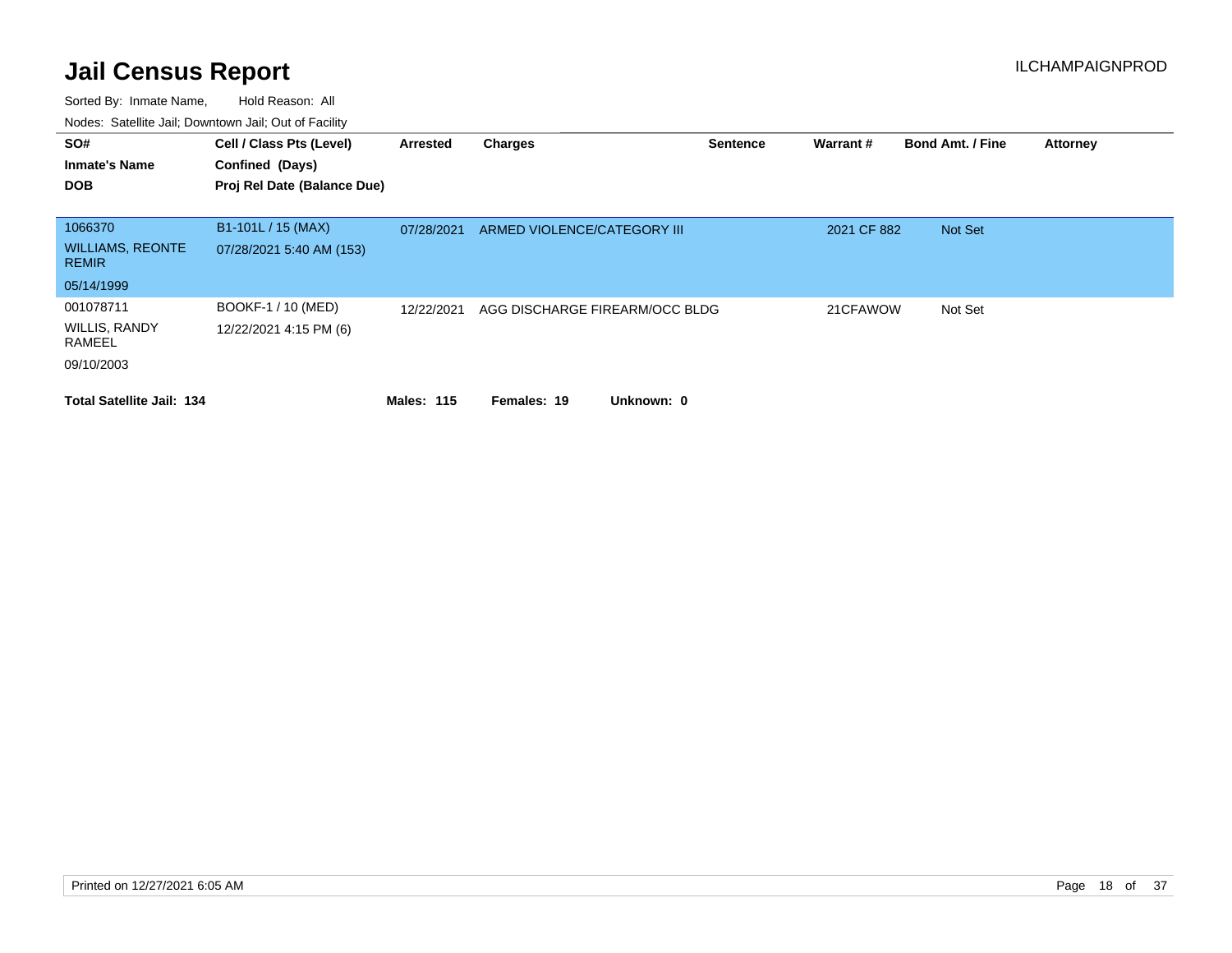| <b>Downtown Jail</b><br>SO#<br><b>Inmate's Name</b><br><b>DOB</b>        | Cell / Class Pts (Level)<br>Confined (Days)<br>Proj Rel Date (Balance Due) | <b>Arrested</b>                                                    | <b>Charges</b>                                                                                                                                            | <b>Sentence</b> | Warrant#                                               | <b>Bond Amt. / Fine</b>                                             | <b>Attorney</b> |
|--------------------------------------------------------------------------|----------------------------------------------------------------------------|--------------------------------------------------------------------|-----------------------------------------------------------------------------------------------------------------------------------------------------------|-----------------|--------------------------------------------------------|---------------------------------------------------------------------|-----------------|
| 1073165<br><b>ACKERMAN, CODY</b><br><b>JAMES</b><br>02/01/1989<br>969121 | G4L / 5 (MIN)<br>04/30/2021 4:48 PM (242)<br>15 / 15 (MAX)                 | 04/30/2021<br>04/30/2021<br>04/30/2021<br>05/03/2021<br>11/25/2021 | UNLWFL POSS/DRIVER/VEH/STOLEN<br>FORGERY/ISSUE/DELIVER DOCUMENT<br><b>BURGLARY</b><br>FORGERY/ISSUE/DELIVER DOCUMENT<br><b>CRIM TRESPASS TO RESIDENCE</b> |                 | 21CF486<br>19CF143<br>21CF516<br>2018CF689<br>21CF1444 | <b>Not Set</b><br>75000.00<br>Not Set<br>2500.00 / 75.00<br>Not Set |                 |
| BECKLEY, ANTHONY<br><b>PATRICK</b><br>06/30/1989                         | 11/25/2021 7:16 PM (33)                                                    |                                                                    |                                                                                                                                                           |                 |                                                        |                                                                     |                 |
| 517915<br><b>BOXLEY, CHARLES</b><br><b>OMAR</b><br>01/10/1985            | G5U / 5 (MIN)<br>08/03/2021 2:18 PM (147)                                  | 08/03/2021<br>08/03/2021<br>08/03/2021                             | <b>BURGLARY</b><br><b>BURGLARY</b><br>FORGERY/ISSUE/DELIVER DOCUMENT                                                                                      |                 | 21CF289<br>21CF679                                     | 20000.00<br>20000.00<br>No Bond                                     |                 |
| 1067476<br><b>BROWN, JAMES</b><br><b>BRONELL</b><br>01/08/1996           | C1U / 10 (MED)<br>11/13/2021 2:35 AM (45)                                  | 11/13/2021<br>11/13/2021                                           | AGG DOMESTIC BATTERY/STRANGLE<br><b>RESIDENTIAL BURGLARY</b>                                                                                              |                 | 20CF575<br>21CF385                                     | 5000.00<br>25000.00                                                 |                 |
| 1075941<br><b>BROWN, LIONEL</b><br><b>TERRELL</b><br>10/19/1981          | G2L / 5 (MIN)<br>10/08/2021 5:16 PM (81)                                   | 10/08/2021                                                         | <b>HARASS WITNESS/FAMILY MBR/REP</b>                                                                                                                      |                 | 2021CF1188                                             | 500000.00                                                           |                 |
| 61904<br><b>BURNETT, TIMOTHY</b><br><b>LYNN</b><br>09/09/1983            | D4 / 15 (ADS)<br>10/23/2021 5:43 PM (66)                                   | 10/23/2021                                                         | <b>ROBBERY</b>                                                                                                                                            |                 | 21CF1287                                               | Not Set                                                             |                 |
| 34805<br>CONERLY, KIN JOSEPH 10/01/2021 1:53 AM (88)<br>11/16/1971       | C3U / 15 (MAX)                                                             | 10/01/2021<br>10/01/2021<br>10/06/2021                             | <b>DOMESTIC BATTERY</b><br><b>ARMED HABITUAL CRIMINAL</b><br>POSS STOLEN VEHICLE > \$25,000                                                               |                 | 21CF1183<br>21CF1184<br>19CF1786                       | <b>Not Set</b><br><b>Not Set</b><br><b>Not Set</b>                  |                 |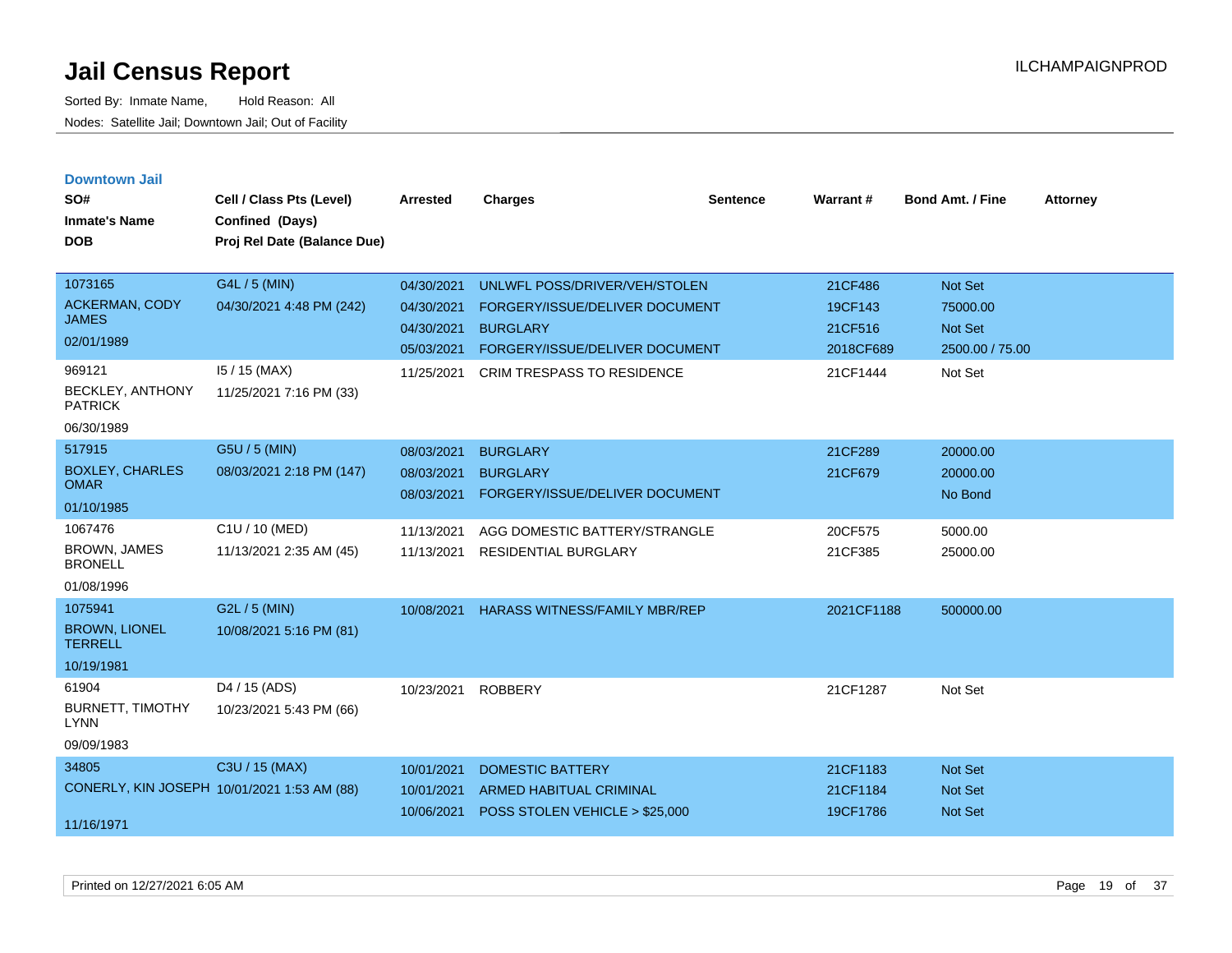| ivouss. Saleline Jali, Downtown Jali, Out of Facility |                                                                            |                 |                                  |                 |                 |                         |                 |
|-------------------------------------------------------|----------------------------------------------------------------------------|-----------------|----------------------------------|-----------------|-----------------|-------------------------|-----------------|
| SO#<br><b>Inmate's Name</b><br><b>DOB</b>             | Cell / Class Pts (Level)<br>Confined (Days)<br>Proj Rel Date (Balance Due) | <b>Arrested</b> | <b>Charges</b>                   | <b>Sentence</b> | <b>Warrant#</b> | <b>Bond Amt. / Fine</b> | <b>Attorney</b> |
| 1075361<br><b>COWART, TORREY</b>                      | J6L / 5 (ADS)                                                              | 04/16/2021      | <b>BURGLARY</b>                  |                 | 21CF414         | Not Set                 |                 |
| <b>BENJAMEN, Junior</b>                               | 04/16/2021 9:17 PM (256)                                                   |                 |                                  |                 |                 |                         |                 |
| 11/22/1987                                            |                                                                            |                 |                                  |                 |                 |                         |                 |
| 1067370                                               | E3L / 15 (MAX)                                                             | 11/05/2021      | FIREARM/FOID INVALID/NOT ELIG    |                 | 21CF1370        | Not Set                 |                 |
| DAVIS, AUSTIN<br><b>CHRISTOPHER</b>                   | 11/06/2021 12:23 AM (52)                                                   |                 |                                  |                 |                 |                         |                 |
| 08/11/1997                                            |                                                                            |                 |                                  |                 |                 |                         |                 |
| 1066719                                               | E4L / 10 (MED)                                                             | 06/09/2021      | RETAIL THEFT/DISP MERCH/<\$300   |                 | 19CM897         | 3000.00                 |                 |
| <b>DAVIS, TAVEON</b><br><b>CORNELIUS</b>              | 06/09/2021 10:50 PM (202)                                                  | 06/09/2021      | AGG DOMESTIC BATTERY/STRANGLE    |                 | 21CF310         | 100000.00               |                 |
| 12/21/1997                                            |                                                                            | 06/09/2021      | RET THEFT/DISP MERCH/>\$300      |                 | 19CF959         | 5000.00                 |                 |
| 001078223                                             | G6L / 5 (MIN)                                                              | 11/09/2021      | AGG DUI/NO VALID DL              |                 | 21CF1382        | Not Set                 |                 |
| DIEGO-MATEO,<br><b>JOAQUIN</b>                        | 11/09/2021 10:52 PM (49)                                                   |                 |                                  |                 |                 |                         |                 |
| 01/23/2002                                            |                                                                            |                 |                                  |                 |                 |                         |                 |
| 571307                                                | J3L / 15 (ADS)                                                             | 09/14/2020      | <b>CRIM SEXUAL ABUSE/CONSENT</b> |                 | 2020CF1026      | <b>Not Set</b>          |                 |
| <b>DOMINGO-</b><br>CASTANEDA,                         | 09/14/2020 11:19 PM (470)                                                  | 09/14/2020      | PRED CRIM SEX ASLT/VICTIM <13    |                 | 2020CF1025      | <b>Not Set</b>          |                 |
| 09/29/1989                                            |                                                                            |                 |                                  |                 |                 |                         |                 |
| 527379                                                | C9U / 15 (ADS)                                                             | 10/25/2021      | ARMED HABITUAL CRIMINAL          |                 | 21CF1297        | Not Set                 |                 |
| DRAKE, MARCELL<br>DEON                                | 10/25/2021 5:05 PM (64)                                                    | 10/27/2021      | AGG DOMESTIC BATTERY/STRANGLE    |                 | 21CF1245        | Not Set                 |                 |
| 04/20/1987                                            |                                                                            |                 |                                  |                 |                 |                         |                 |
| 959292                                                | K1 / 15 (ADS)                                                              | 04/01/2021      | ATTEMPT (FIRST DEGREE MURDER)    |                 | 2020CF565       | 2000000.00              |                 |
| DUNCAN, COREYON<br><b>ANTHONY</b>                     | 04/01/2021 8:46 PM (271)                                                   | 12/17/2021      | <b>MURDER</b>                    |                 | 21CF1542        | Not Set                 |                 |
| 01/17/1989                                            |                                                                            |                 |                                  |                 |                 |                         |                 |
| 1053207                                               | K <sub>2</sub> / 15 (SPH)                                                  | 06/06/2019      | MURDER/INTENT TO KILL/INJURE     |                 | 2019-CF849      | 2000000.00              |                 |
| FAUST, JAQUAVEON<br>LAVELL                            | 06/06/2019 2:24 PM (936)                                                   |                 |                                  |                 |                 |                         |                 |
| 07/25/1996                                            |                                                                            |                 |                                  |                 |                 |                         |                 |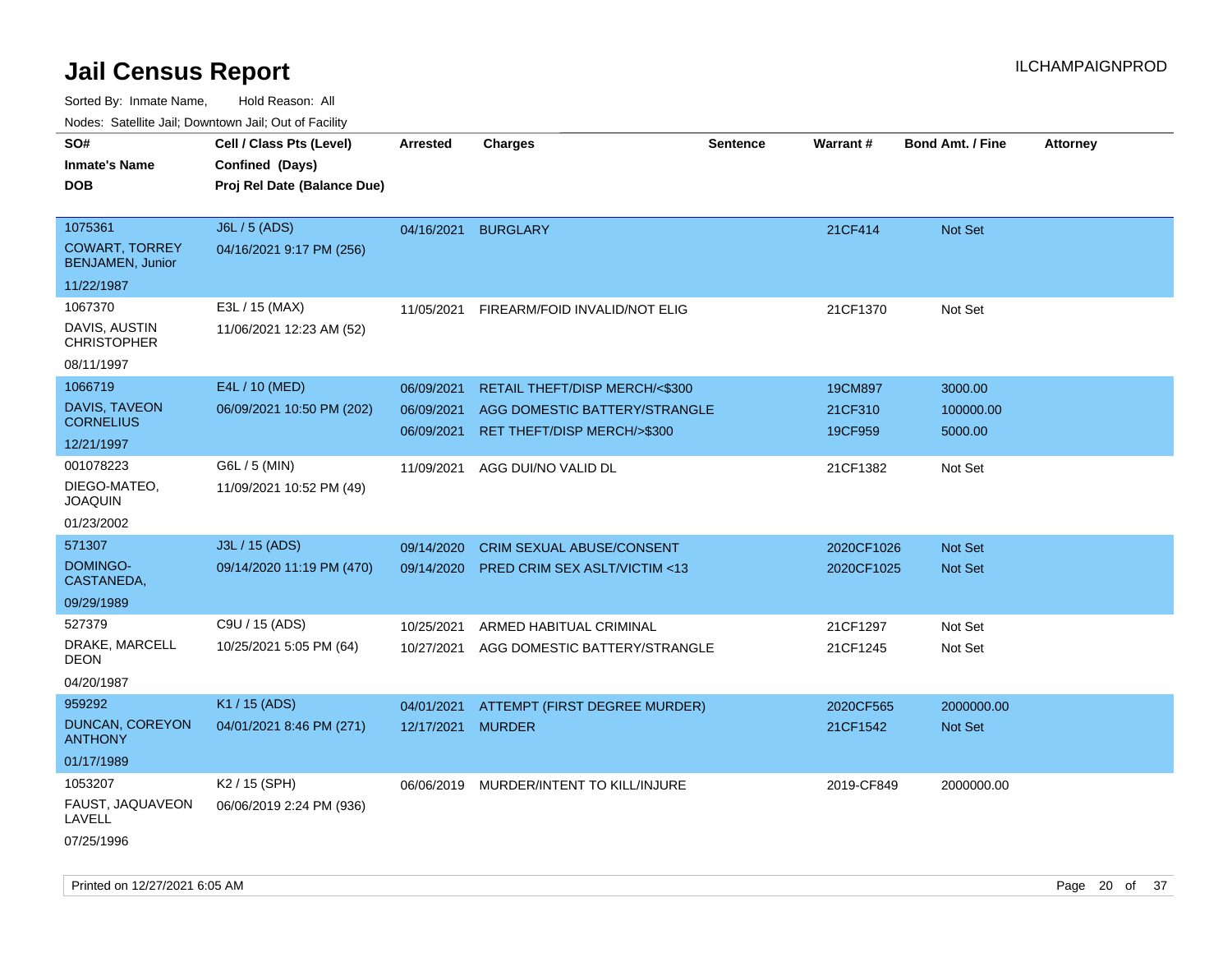Sorted By: Inmate Name, Hold Reason: All Nodes: Satellite Jail; Downtown Jail; Out of Facility

| ivuutos. Saltiilit Jall, Duwilluwii Jall, Oul of Facility |                                              |                 |                                          |                 |             |                         |                 |
|-----------------------------------------------------------|----------------------------------------------|-----------------|------------------------------------------|-----------------|-------------|-------------------------|-----------------|
| SO#                                                       | Cell / Class Pts (Level)                     | <b>Arrested</b> | <b>Charges</b>                           | <b>Sentence</b> | Warrant#    | <b>Bond Amt. / Fine</b> | <b>Attorney</b> |
| <b>Inmate's Name</b>                                      | Confined (Days)                              |                 |                                          |                 |             |                         |                 |
| <b>DOB</b>                                                | Proj Rel Date (Balance Due)                  |                 |                                          |                 |             |                         |                 |
|                                                           |                                              |                 |                                          |                 |             |                         |                 |
| 962759                                                    | E6L / 5 (ADS)                                | 07/16/2021      | METH DELIVERY<5 GRAMS                    |                 | 21CF833     | Not Set                 |                 |
|                                                           | FINLEY, KEVIN DANTE 07/16/2021 9:44 PM (165) | 07/29/2021      | AGG CRIM SEX ASSAULT/FELONY              |                 | 21CF891     | No Bond                 |                 |
|                                                           |                                              |                 |                                          |                 |             |                         |                 |
| 12/28/1988                                                |                                              |                 |                                          |                 |             |                         |                 |
| 524764                                                    | G3L / 5 (MIN)                                | 09/18/2021      | METH DELIVERY/15<100 GRAMS               |                 | 21CF627     | 50000.00                |                 |
| <b>FISCUS, ROBERT</b><br>LOWELL                           | 09/18/2021 10:50 AM (101)                    |                 |                                          |                 |             |                         |                 |
| 02/17/1986                                                |                                              |                 |                                          |                 |             |                         |                 |
| 1068917                                                   | H1L / 5 (MIN)                                | 08/11/2021      | VIO ORDER/PRIOR VIO OF ORDER             |                 | 21CF965     | Not Set                 |                 |
| <b>GARCIA, JUAN</b>                                       | 08/11/2021 9:24 PM (139)                     |                 |                                          |                 |             |                         |                 |
| <b>CARLOS</b>                                             |                                              |                 |                                          |                 |             |                         |                 |
| 10/21/1997                                                |                                              |                 |                                          |                 |             |                         |                 |
| 32913                                                     | $11 / 15$ (ADS)                              | 12/03/2021      | PRED CRIM SEX ASLT/VICTIM <13            |                 | 21CF1481    | Not Set                 |                 |
| GROB, WARREN A,                                           | 12/03/2021 4:24 PM (25)                      |                 |                                          |                 |             |                         |                 |
| Junior                                                    |                                              |                 |                                          |                 |             |                         |                 |
| 12/07/1950                                                |                                              |                 |                                          |                 |             |                         |                 |
| 1073611                                                   | G3U / 5 (MIN)                                | 02/09/2021      | MFG 15>100 GR ECSTASY/ANALOG             |                 | 21CF121     | 500000.00               |                 |
| <b>HAYES, CAMERON</b><br><b>TAYLOR MALEEK</b>             | 02/09/2021 3:10 PM (322)                     | 02/09/2021      | DELIVERY OF OR POSSESSION OF W/INT       |                 | 21CF160     | Not Set                 |                 |
| 08/10/1998                                                |                                              |                 |                                          |                 |             |                         |                 |
| 544770                                                    | D3 / 10 (MED)                                | 08/14/2021      | AGG DOMESTIC BATTERY/STRANGLE            |                 | 2021CF514   | 25000.00                |                 |
| HAYES, DEVON                                              | 08/14/2021 2:56 AM (136)                     | 08/14/2021      | AGGRAVATED DOMESTIC BATTERY              |                 | 21CF977     | No Bond                 |                 |
| <b>JERMAINE</b>                                           |                                              |                 |                                          |                 |             |                         |                 |
| 11/07/1987                                                |                                              |                 |                                          |                 |             |                         |                 |
| 1038973                                                   | I3 / 10 (MED)                                | 11/05/2021      | AGG DOMESTIC BATTERY/STRANGLE            |                 | 21CF1365    | <b>Not Set</b>          |                 |
| HAYS, DAMIEN CLYDE 11/05/2021 8:59 PM (53)                |                                              |                 |                                          |                 |             |                         |                 |
| 03/19/1994                                                |                                              |                 |                                          |                 |             |                         |                 |
| 1024228                                                   | K3 / 15 (SPH)                                |                 | 04/24/2018 *MURDER/INTENT TO KILL/INJURE |                 | 2018-CF1170 | 5000000.00              |                 |
| HILL, JAMONTE<br>RASHAD                                   | 04/24/2018 4:07 PM (1,344)                   |                 |                                          |                 |             |                         |                 |
| 05/23/1994                                                |                                              |                 |                                          |                 |             |                         |                 |

Printed on 12/27/2021 6:05 AM **Page 21 of 37**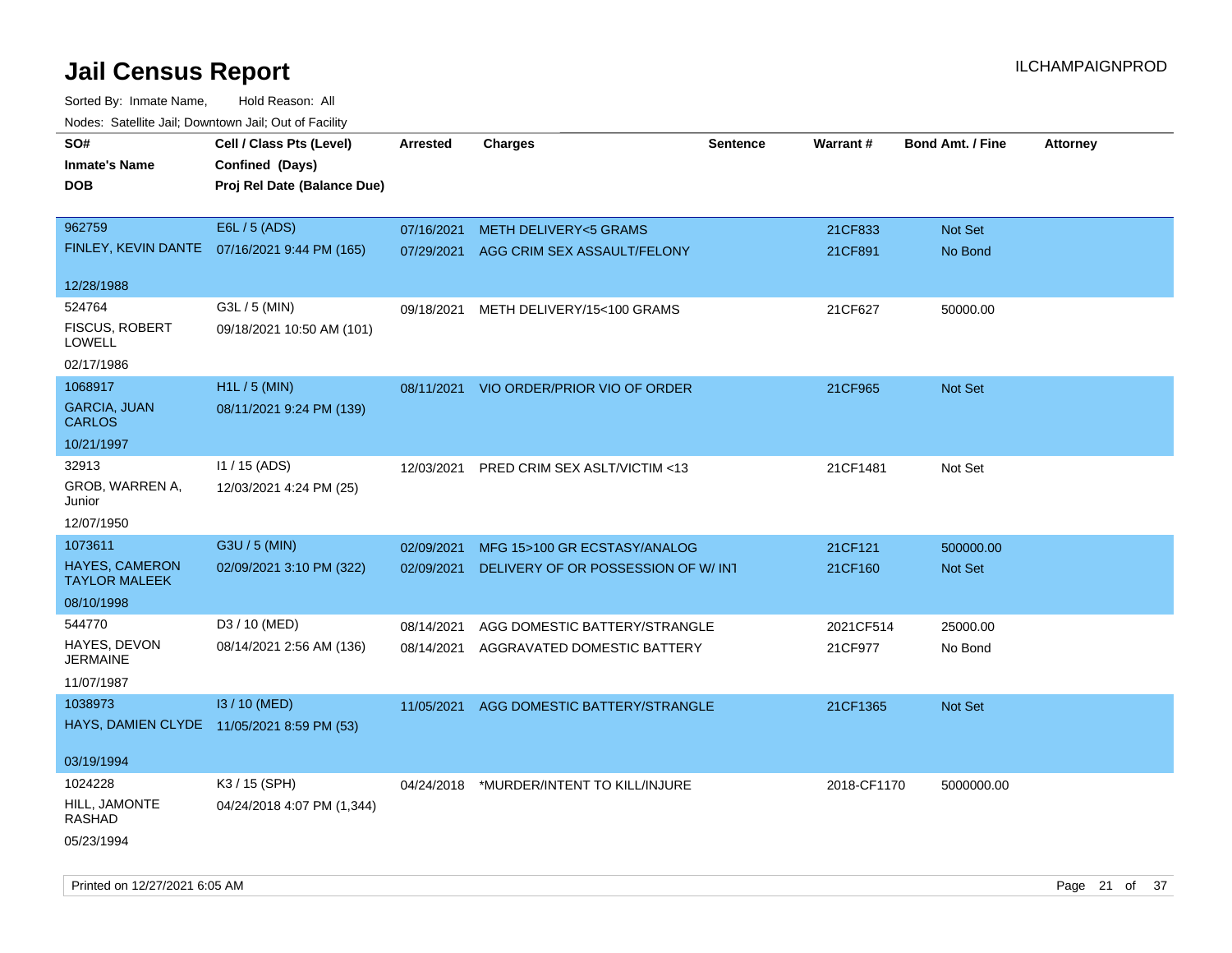| ivuutos. Saltiilit Jall, Duwilluwii Jall, Oul of Facility |                                             |                 |                                    |                 |            |                         |                 |
|-----------------------------------------------------------|---------------------------------------------|-----------------|------------------------------------|-----------------|------------|-------------------------|-----------------|
| SO#                                                       | Cell / Class Pts (Level)                    | <b>Arrested</b> | <b>Charges</b>                     | <b>Sentence</b> | Warrant#   | <b>Bond Amt. / Fine</b> | <b>Attorney</b> |
| <b>Inmate's Name</b>                                      | Confined (Days)                             |                 |                                    |                 |            |                         |                 |
| <b>DOB</b>                                                | Proj Rel Date (Balance Due)                 |                 |                                    |                 |            |                         |                 |
|                                                           |                                             |                 |                                    |                 |            |                         |                 |
| 1063119                                                   | J5L / 10 (MED)                              | 11/05/2021      | <b>BURGLARY</b>                    |                 | 2018CF877  | 10000.00                |                 |
| HUNT, KHALLEEL<br><b>MALIK</b>                            | 11/05/2021 7:47 AM (53)                     |                 |                                    |                 |            |                         |                 |
| 03/28/1999                                                |                                             |                 |                                    |                 |            |                         |                 |
| 1073894                                                   | E1U / 10 (ADS)                              | 09/09/2021      | VIOLATE SEX OFFENDER REGIS/2+      |                 | 2021CF920  | 10000.00                |                 |
|                                                           | JOKICH, ANTON VEGO 09/09/2021 2:14 PM (110) |                 |                                    |                 |            |                         |                 |
|                                                           |                                             |                 |                                    |                 |            |                         |                 |
| 05/30/1969                                                |                                             |                 |                                    |                 |            |                         |                 |
| 23138                                                     | D1 / 15 (MAX)                               | 06/17/2021      | AGG STALKING/CONFINE/RESTRAIN      | 5y (DOC)        | 18-CF-1333 | Not Set                 |                 |
| JONES, GLENN<br><b>CLAYTON</b>                            | 06/17/2021 12:51 PM (194)                   |                 |                                    |                 |            |                         |                 |
| 08/17/1958                                                |                                             |                 |                                    |                 |            |                         |                 |
| 24308                                                     | D <sub>2</sub> / 15 (MAX)                   | 06/03/2021      | <b>ROBBERY</b>                     |                 | 21CF625    | No Bond                 |                 |
| KWIATKOWSKI,<br>ROBERT JOHN                               | 06/03/2021 10:40 PM (208)                   |                 |                                    |                 |            |                         |                 |
| 08/08/1963                                                |                                             |                 |                                    |                 |            |                         |                 |
| 29681                                                     | J2L / 15 (ADS)                              | 07/14/2020      | PREDATORY CRIMINAL SEX ASSLT/CHILD |                 | 20CF-781   | 250000.00               |                 |
| LENOIR, JOHN<br><b>CHRISTOPHER</b>                        | 07/14/2020 12:51 PM (532)                   |                 |                                    |                 |            |                         |                 |
| 04/20/1966                                                |                                             |                 |                                    |                 |            |                         |                 |
| 001078320                                                 | J1L / 10 (SPH)                              | 11/23/2021      | RESIST/OBSTRUCTING A PEACE OFFICEI |                 | 21CM539    | Not Set                 |                 |
| <b>MARSH, PAUL</b><br>OLUFUNMILAYO                        | 11/23/2021 2:32 PM (35)                     |                 |                                    |                 |            |                         |                 |
| 07/13/1994                                                |                                             |                 |                                    |                 |            |                         |                 |
| 45113                                                     | E2L / 15 (MAX)                              | 11/20/2021      | ARMED HABITUAL CRIMINAL            |                 | 21CF1424   | No Bond                 |                 |
| MARTIN, JEREMIAH<br><b>FRANCIS</b>                        | 11/20/2021 1:18 AM (38)                     |                 |                                    |                 |            |                         |                 |
| 01/18/1977                                                |                                             |                 |                                    |                 |            |                         |                 |
| 1066623                                                   | G6U / 5 (MIN)                               | 11/17/2021      | MFG/DEL 15<100 GR COCA/ANALOG      |                 | 17CF1093   | 75000.00                |                 |
| MATA-OROZCO,<br><b>OLEGARIO</b>                           | 11/17/2021 5:08 PM (41)                     |                 |                                    |                 |            |                         |                 |
| 03/06/1995                                                |                                             |                 |                                    |                 |            |                         |                 |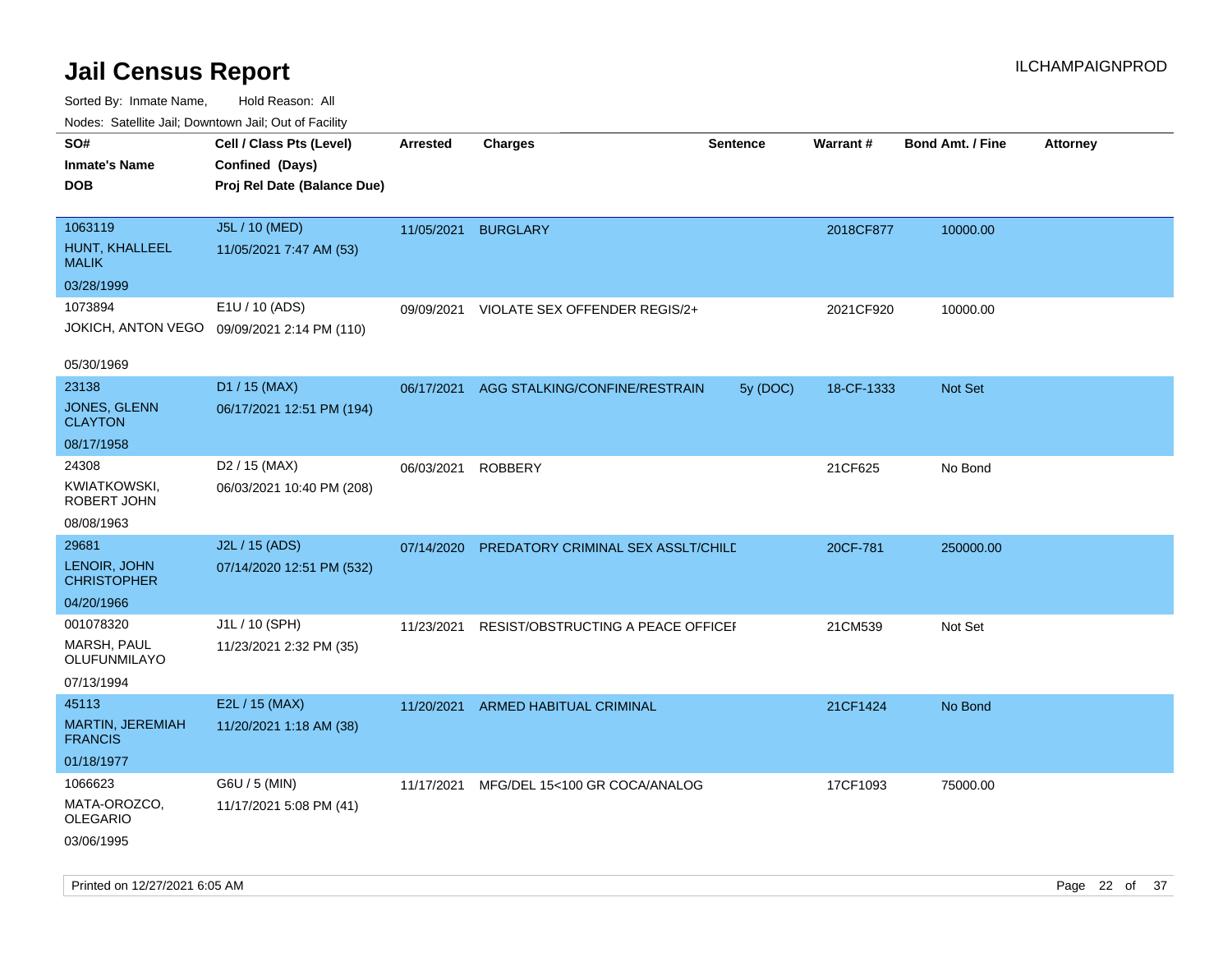Sorted By: Inmate Name, Hold Reason: All

Nodes: Satellite Jail; Downtown Jail; Out of Facility

| SO#                                          | Cell / Class Pts (Level)    | Arrested                 | <b>Charges</b>                                                 | Sentence | <b>Warrant#</b>      | <b>Bond Amt. / Fine</b>          | <b>Attorney</b> |
|----------------------------------------------|-----------------------------|--------------------------|----------------------------------------------------------------|----------|----------------------|----------------------------------|-----------------|
| <b>Inmate's Name</b>                         | Confined (Days)             |                          |                                                                |          |                      |                                  |                 |
| <b>DOB</b>                                   | Proj Rel Date (Balance Due) |                          |                                                                |          |                      |                                  |                 |
| 001078249                                    | B3 / 10 (MED)               |                          | 08/07/2021 FELON POSS/USE WEAPON/FIREARM                       |          | 21CF947              | Not Set                          |                 |
| MCCLENDON, CALVIN<br>M                       | 08/07/2021 8:56 AM (143)    |                          |                                                                |          |                      |                                  |                 |
| 04/29/1990                                   |                             |                          |                                                                |          |                      |                                  |                 |
| 40235                                        | G9U / 5 (MIN)               | 10/04/2021               | AGG DUI/4                                                      |          | 2021CF1145           | 35000.00                         |                 |
| MERRIWEATHER,<br><b>MARCUS TODD</b>          | 10/04/2021 4:41 PM (85)     |                          |                                                                |          |                      |                                  |                 |
| 11/28/1967                                   |                             |                          |                                                                |          |                      |                                  |                 |
| 1040273                                      | E5U / 15 (ADS)              | 09/30/2021               | <b>PRED CRIM SEX ASLT/VICTIM &lt;13</b>                        |          | 21CF329              | 500000.00                        |                 |
| METCALFE, LANELL<br><b>JARON</b>             | 09/30/2021 11:32 PM (89)    |                          |                                                                |          |                      |                                  |                 |
| 09/22/1988                                   |                             |                          |                                                                |          |                      |                                  |                 |
| 1075635                                      | B <sub>2</sub> / 10 (ADS)   | 05/11/2021               | MFG/DEL CANNABIS/30-500 GRAMS                                  |          | 20CF1402             | 100000.00                        |                 |
| MILES, DEVLON VON,<br>Junior                 | 05/11/2021 10:39 PM (231)   | 05/11/2021               | AGG DISCHARGE FIREARM/OCC VEH                                  |          | 21CF538              | Not Set                          |                 |
| 11/04/2000                                   |                             |                          |                                                                |          |                      |                                  |                 |
| 48033                                        | G9L / 5 (ADS)               | 12/04/2021               | DOMESTIC BATTERY/OTHER PRIOR                                   | 4y (DOC) | 21CF1482             | Not Set                          |                 |
| MOORE,<br><b>CHRISTOPHER ALLEN</b>           | 12/04/2021 4:38 PM (24)     |                          |                                                                |          |                      |                                  |                 |
| 07/02/1976                                   |                             |                          |                                                                |          |                      |                                  |                 |
| 1069209                                      | H2L / 10 (ADS)              | 04/07/2021               | AGG BATTERY/GREAT BODILY HARM                                  |          | 21CF376              | Not Set                          |                 |
| MOORE, DEVONTE<br>JAMAL                      | 04/07/2021 6:25 PM (265)    |                          |                                                                |          |                      |                                  |                 |
| 09/24/1995                                   |                             |                          |                                                                |          |                      |                                  |                 |
| 001078357                                    | H6L / 15 (ADS)              | 09/17/2021               | ARMED ROBBERY/ARMED W/FIREARM                                  |          | 21CF1230             | <b>Not Set</b>                   |                 |
| PETTIGREW, CAREY<br><b>CORNITRIAS DEOBLO</b> | 09/17/2021 9:56 AM (102)    | 09/17/2021<br>09/17/2021 | ARMED ROBBERY/ARMED W/FIREARM<br>ARMED ROBBERY/ARMED W/FIREARM |          | 21CF1128<br>21CF1129 | <b>Not Set</b><br><b>Not Set</b> |                 |
| 08/31/1986                                   |                             |                          |                                                                |          |                      |                                  |                 |
| 1022441                                      | H3L / 10 (ADS)              | 10/27/2021               | AGG BATTERY/PEACE OFFICER                                      |          | 2021 CF 12           | No Bond                          |                 |
| PICKENS, DONTRELL<br><b>DEMAR</b>            | 10/27/2021 1:39 PM (62)     | 10/27/2021               | AGG BATTERY/PEACE OFFICER                                      |          | 2020 CF 1488         | No Bond                          |                 |

12/10/1993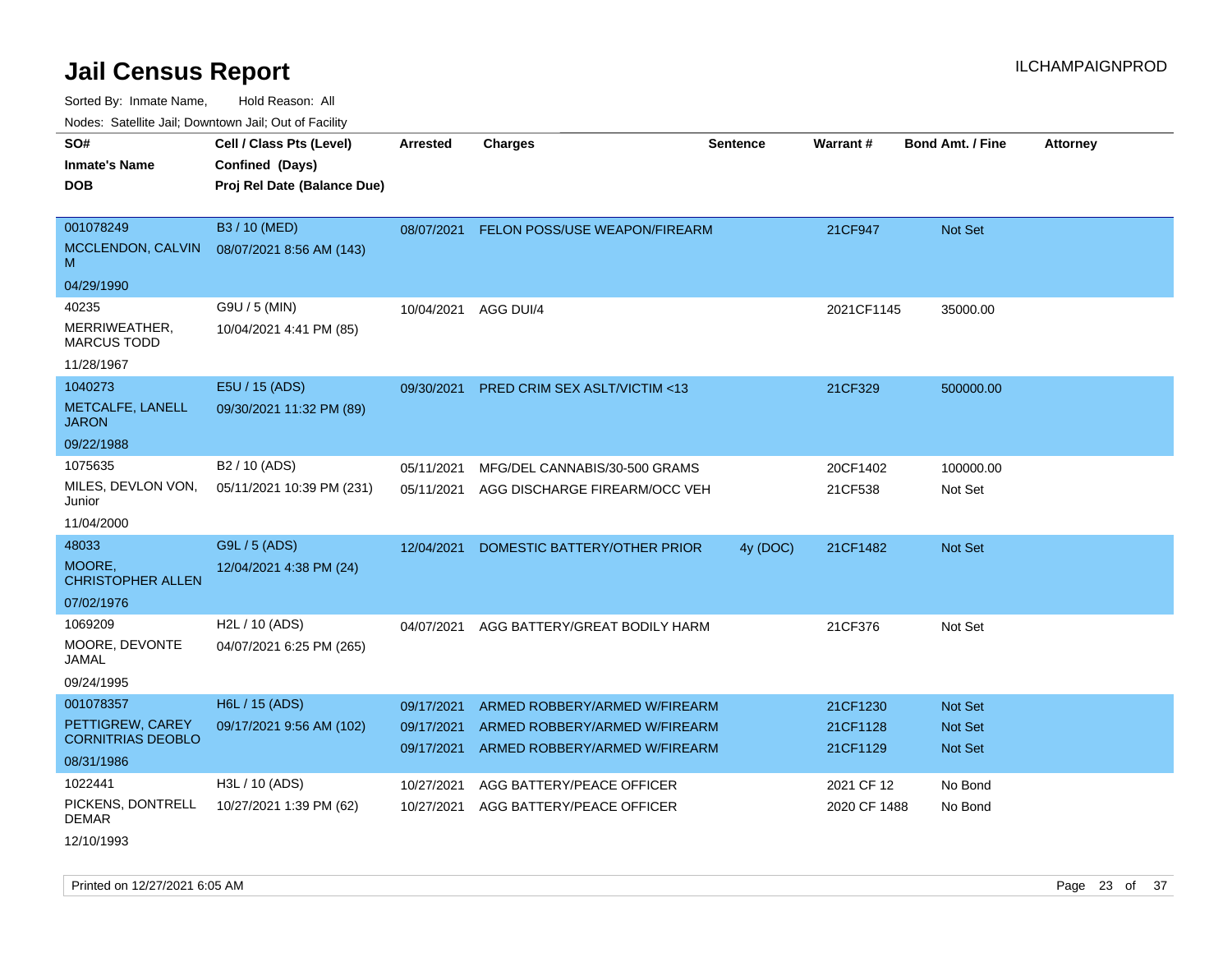| roaco. Calcinio dan, Downtown dan, Out or Fability |                             |                  |                                          |                 |            |                         |                 |
|----------------------------------------------------|-----------------------------|------------------|------------------------------------------|-----------------|------------|-------------------------|-----------------|
| SO#                                                | Cell / Class Pts (Level)    | <b>Arrested</b>  | <b>Charges</b>                           | <b>Sentence</b> | Warrant#   | <b>Bond Amt. / Fine</b> | <b>Attorney</b> |
| <b>Inmate's Name</b>                               | Confined (Days)             |                  |                                          |                 |            |                         |                 |
| <b>DOB</b>                                         | Proj Rel Date (Balance Due) |                  |                                          |                 |            |                         |                 |
|                                                    |                             |                  |                                          |                 |            |                         |                 |
| 001078602                                          | C7L / 10 (MED)              |                  | 11/21/2021 AGGRAVATED DOMESTIC BATTERY   |                 | 21CF1428   | Not Set                 |                 |
| RICHARDSON,<br><b>JOHNNY LINDAL</b>                | 11/21/2021 10:00 AM (37)    |                  |                                          |                 |            |                         |                 |
| 06/27/2000                                         |                             |                  |                                          |                 |            |                         |                 |
| 1072114                                            | A1U / 15 (SPH)              | 01/17/2021       | ATTEMPT (FIRST DEGREE MURDER)            |                 | 2021CF65   | Not Set                 |                 |
| ROBINSON, DONNELL                                  | 01/17/2021 2:40 PM (345)    | 01/17/2021       | ARMED ROBBERY/NO FIREARM                 |                 | 2020CF824  | 75000.00                |                 |
| <b>LEVON</b>                                       |                             | 02/17/2021       | AGGRAVATED BATTERY                       | 4y (DOC)        |            | 250000.00               |                 |
| 10/23/2000                                         |                             |                  |                                          |                 |            |                         |                 |
| 1006507                                            | C2L / 10 (MED)              | 10/21/2021       | DOMESTIC BATTERY/OTHER PRIOR             |                 | 21CF1269   | Not Set                 |                 |
| RODGERS, DYLAN<br><b>ROBERT</b>                    | 10/21/2021 12:34 AM (68)    | 10/21/2021       | PROBATION VIOLATION                      |                 | 2019CF1220 | 10000.00                |                 |
| 12/12/1991                                         |                             |                  |                                          |                 |            |                         |                 |
| 1068592                                            | J7L / 15 (ADS)              | 11/12/2021       | <b>BURGLARY</b>                          |                 | 21CF1393   | Not Set                 |                 |
| ROSS, TEVONTAE<br><b>TERRANCE</b>                  | 11/12/2021 8:41 AM (46)     |                  |                                          |                 |            |                         |                 |
| 12/15/1998                                         |                             |                  |                                          |                 |            |                         |                 |
| 59178                                              | F8L / 15 (MAX)              | 12/13/2021       | POSS AMT CON SUB EXCEPT(A)/(D)           |                 | 20CF221    | 5000.00                 |                 |
| <b>SANDERS, MICHAEL</b><br><b>JEAN</b>             | 12/13/2021 4:17 PM (15)     |                  | 12/13/2021 AGG DISCHARGE FIREARM/OCC VEH |                 | 21CF1274   | 1500000.00              |                 |
| 12/22/1967                                         |                             |                  |                                          |                 |            |                         |                 |
| 1057312                                            | G2U / 5 (MIN)               | 11/10/2021       | HOME INVASION/FIREARM                    |                 | 21CF1388   | Not Set                 |                 |
| <b>STARKS, RAMEON</b><br><b>TAHZIER</b>            | 11/10/2021 9:51 PM (48)     | 11/30/2021 THEFT |                                          |                 | 21CF1194   | 100000.00               |                 |
| 12/18/1996                                         |                             |                  |                                          |                 |            |                         |                 |
| 1051104                                            | G1U / 5 (MIN)               | 05/26/2021       | <b>BURGLARY</b>                          |                 | 21CF667    | Not Set                 |                 |
| STOVER, ANDREW<br><b>WADE</b>                      | 05/27/2021 12:59 AM (215)   | 05/26/2021       | DRIVING ON REVOKED LICENSE               |                 | 21TR4000   | Not Set                 |                 |
| 07/20/1994                                         |                             | 05/26/2021       | METH DELIVERY/5<15 GRAMS                 |                 | 21CF598    | <b>Not Set</b>          |                 |
| 1024184                                            | H5L / 10 (ADS)              | 09/08/2021       | AGG ASLT PEACE OFF/FIRE/ER WRK           |                 | 20CF1051   | No Bond                 |                 |
| SULLIVAN, CODY<br><b>MICHAEL</b>                   | 09/08/2021 3:28 PM (111)    |                  |                                          |                 |            |                         |                 |
| 08/15/1994                                         |                             |                  |                                          |                 |            |                         |                 |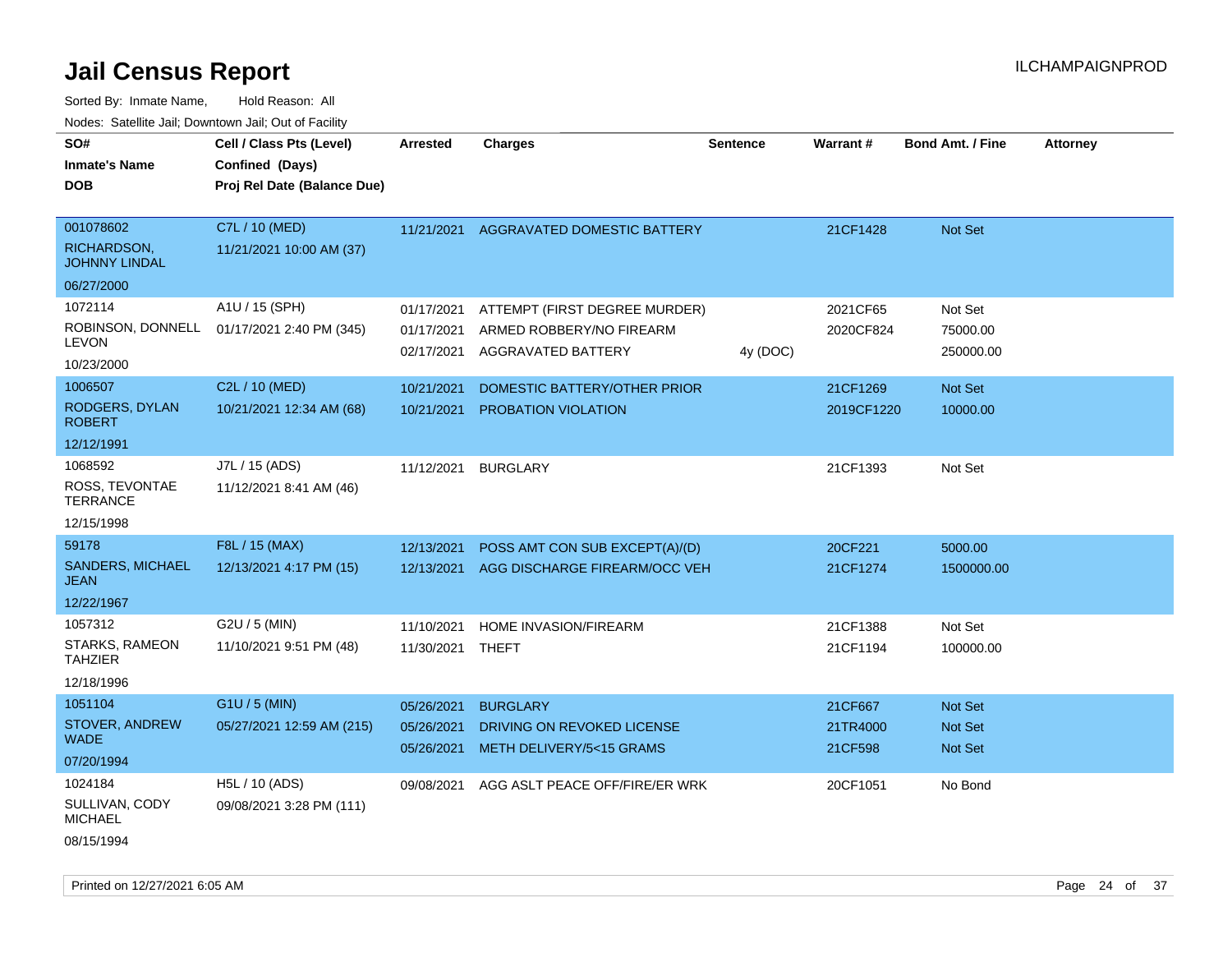Sorted By: Inmate Name, Hold Reason: All Nodes: Satellite Jail; Downtown Jail; Out of Facility

| SO#<br><b>Inmate's Name</b>              | Cell / Class Pts (Level)<br>Confined (Days) | Arrested            | <b>Charges</b>                 | <b>Sentence</b> | Warrant#   | <b>Bond Amt. / Fine</b> | <b>Attorney</b> |
|------------------------------------------|---------------------------------------------|---------------------|--------------------------------|-----------------|------------|-------------------------|-----------------|
| <b>DOB</b>                               | Proj Rel Date (Balance Due)                 |                     |                                |                 |            |                         |                 |
| 1068839                                  | C4L / 15 (MAX)                              |                     |                                |                 |            |                         |                 |
| TAYLOR, LONDON<br><b>JAVON</b>           | 08/07/2020 10:30 AM (508)                   | 08/07/2020 HOMICIDE |                                |                 | 2020-CF851 | 1000000.00              |                 |
| 08/16/1999                               |                                             |                     |                                |                 |            |                         |                 |
| 1004142                                  | F7L / 15 (MAX)                              | 10/27/2021          | POSSESSION OF METH/15<100GRAMS |                 | 2021CF1298 | 1500000.00              |                 |
| TOY, KAYON LARENZ                        | 10/22/2021 1:01 PM (67)                     |                     |                                |                 |            |                         |                 |
| 09/12/1991                               |                                             |                     |                                |                 |            |                         |                 |
| 1056971                                  | D6 / 10 (ADS)                               | 08/07/2021          | FELON POSS/USE WEAPON/FIREARM  |                 | 21CF948    | No Bond                 |                 |
| <b>TRAVIS, DENZEL</b><br><b>DANTRELL</b> | 08/07/2021 7:36 AM (143)                    | 08/08/2021          | AGG BATTERY/PUBLIC PLACE       |                 | 2020CF647  | 25000.00                |                 |
| 03/21/1993                               |                                             |                     |                                |                 |            |                         |                 |
| 001078250                                | F2L / 10 (MED)                              | 08/07/2021          | FELON POSS WEAPON/BODY ARMOR   |                 | 21CF950    | Not Set                 |                 |
| TRAVIS, JORDAN<br><b>TESHAUN</b>         | 08/07/2021 10:27 AM (143)                   |                     |                                |                 |            |                         |                 |
| 03/03/1996                               |                                             |                     |                                |                 |            |                         |                 |
| 30108                                    | J4L / 15 (ADS)                              | 07/30/2021          | <b>MURDER</b>                  |                 | 21CF902    | 2000000.00              |                 |
| VANDYKE, DARYL<br><b>ANTHONY</b>         | 07/30/2021 8:29 PM (151)                    |                     |                                |                 |            |                         |                 |
| 10/04/1965                               |                                             |                     |                                |                 |            |                         |                 |
| 968681                                   | D5 / 15 (ADS)                               | 08/27/2021          | AGG CRIM SX AB/VIC 13<18/TRUST |                 | 2020CF499  | 250000.00               |                 |
| WADE, DEMETRIUS<br><b>DARYL</b>          | 08/27/2021 2:25 AM (123)                    | 08/27/2021          | INDIRECT CRIMINAL CONTEMPT     | 5y (DOC)        | 2021CC16   | No Bond                 |                 |
| 01/07/1987                               |                                             |                     |                                |                 |            |                         |                 |
| 1070904                                  | G7U / 5 (MIN)                               | 10/28/2021          | <b>BURGLARY</b>                |                 | 2021CF321  | 15000.00                |                 |
| <b>WANKEL, JONAH</b><br><b>JAMES</b>     | 10/28/2021 3:42 AM (61)                     |                     |                                |                 |            |                         |                 |
| 12/15/1993                               |                                             |                     |                                |                 |            |                         |                 |
| 1070971                                  | $14/5$ (ADS)                                | 12/07/2021          | IDENTITY THEFT/<\$300          |                 | 20CF922    | Not Set                 |                 |
| <b>WEIR, CLINTON</b><br><b>HOWARD</b>    | 12/08/2021 3:45 AM (20)                     | 12/07/2021          | <b>RECKLESS DRIVING</b>        |                 | 19TR2348   | Not Set                 |                 |
| 03/15/1983                               |                                             |                     |                                |                 |            |                         |                 |

Printed on 12/27/2021 6:05 AM Page 25 of 37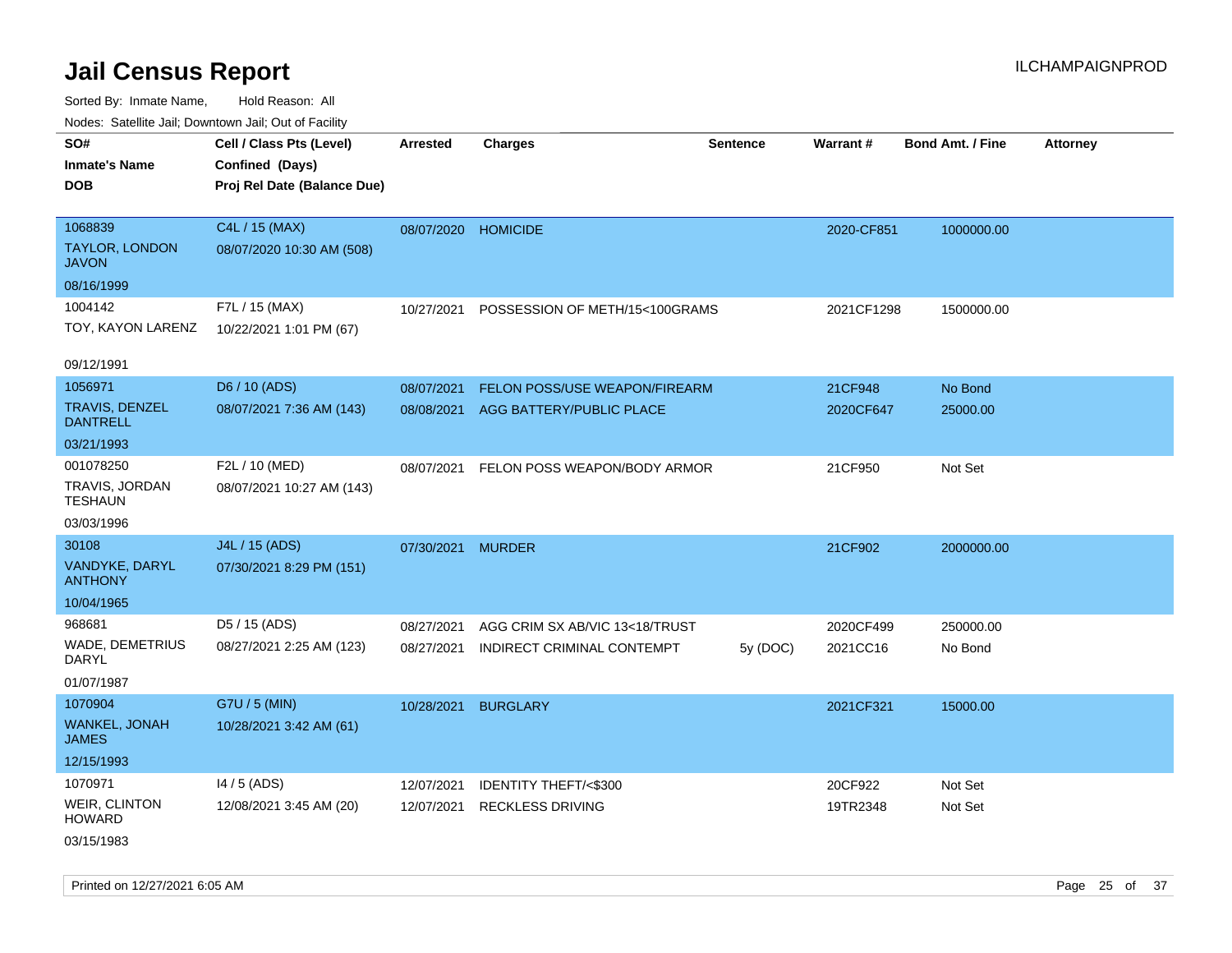| SO#                                        | Cell / Class Pts (Level)    | Arrested   | Charges                        | <b>Sentence</b> | Warrant#    | <b>Bond Amt. / Fine</b> | <b>Attorney</b> |
|--------------------------------------------|-----------------------------|------------|--------------------------------|-----------------|-------------|-------------------------|-----------------|
| <b>Inmate's Name</b>                       | Confined (Days)             |            |                                |                 |             |                         |                 |
| <b>DOB</b>                                 | Proj Rel Date (Balance Due) |            |                                |                 |             |                         |                 |
|                                            |                             |            |                                |                 |             |                         |                 |
| 1058072                                    | A2U / 15 (SPH)              | 02/25/2021 | <b>ARMED HABITUAL CRIMINAL</b> |                 |             | <b>Not Set</b>          |                 |
| <b>WILLIAMS, KENNETH</b><br><b>BERNARD</b> | 02/25/2021 3:24 PM (306)    |            |                                |                 |             |                         |                 |
| 10/04/1985                                 |                             |            |                                |                 |             |                         |                 |
| 9326                                       | $12/5$ (ADS)                | 06/14/2021 | <b>BURGLARY</b>                |                 | 2020-CF-625 | Not Set                 |                 |
| YOUNG, ANTHONY<br>PAUL                     | 06/14/2021 12:07 PM (197)   |            |                                |                 |             |                         |                 |
| 03/13/1954                                 |                             |            |                                |                 |             |                         |                 |
| <b>Total Downtown Jail: 57</b>             |                             | Males: 57  | Unknown: 0<br>Females: 0       |                 |             |                         |                 |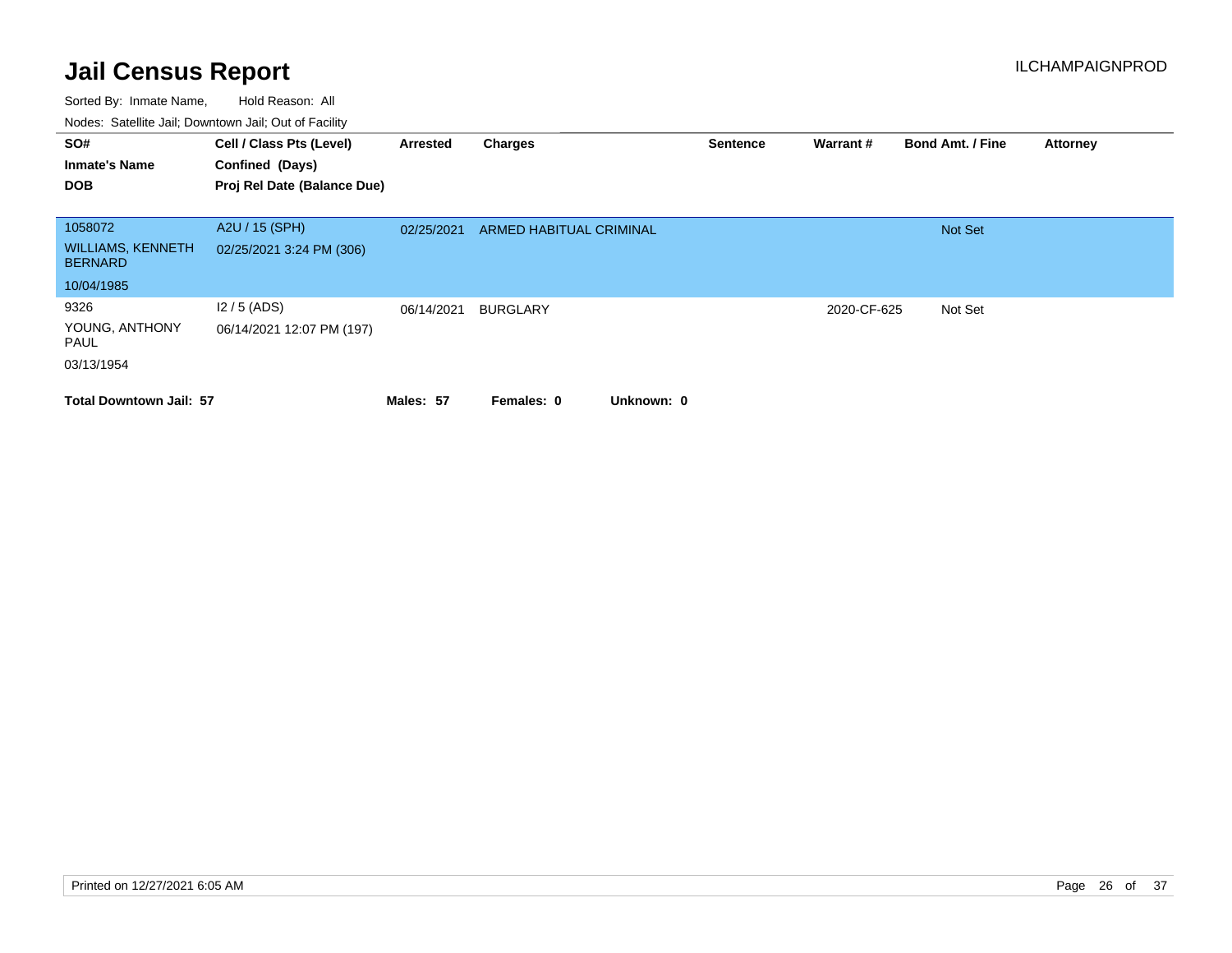|  | <b>Out of Facility</b> |  |
|--|------------------------|--|

| SO#<br><b>Inmate's Name</b><br><b>DOB</b>                         | Cell / Class Pts (Level)<br>Confined (Days)<br>Proj Rel Date (Balance Due) | <b>Arrested</b>          | <b>Charges</b>                                          | <b>Sentence</b> | Warrant#             | <b>Bond Amt. / Fine</b> | <b>Attorney</b> |
|-------------------------------------------------------------------|----------------------------------------------------------------------------|--------------------------|---------------------------------------------------------|-----------------|----------------------|-------------------------|-----------------|
| 61095<br>AMOS, DERRICK<br><b>JAMES</b>                            | <b>DEW / 10 (ADS)</b><br>05/02/2021 9:02 PM (240)                          | 05/02/2021               | HOME INVASION/CAUSE INJURY                              |                 | 2021CF323            | 100000.00               |                 |
| 06/12/1985                                                        |                                                                            |                          |                                                         |                 |                      |                         |                 |
| 19971<br><b>LYNN</b>                                              | <b>EHD</b><br>BARNESKE, RAYMOND 11/09/2021 9:32 AM (49)                    | 11/09/2021               | DRIVING RVK/SUSP DUI/SSS 4-9                            |                 | 2021CF968            | Not Set                 |                 |
| 08/17/1961                                                        | 5/6/2022 (0.00)                                                            |                          |                                                         |                 |                      |                         |                 |
| 516062                                                            | <b>DEW / 15 (MAX)</b>                                                      | 02/22/2021               | AGG DISCH FIR/VEH/PC OFF/FRMAN                          |                 | 21CF210              | No Bond                 |                 |
| <b>BENNETT, JOHN</b><br><b>MICHAEL</b>                            | 02/22/2021 10:47 AM (309)                                                  | 02/22/2021               | <b>PHONE HARASSMENT/2+</b>                              |                 | 20CF194              | 5000.00                 |                 |
| 04/30/1986                                                        |                                                                            |                          |                                                         |                 |                      |                         |                 |
| 976538                                                            | EHD<br>BLISSIT, WYATT TYRES 10/12/2021 10:05 AM (77)                       | 10/12/2021               | DOMESTIC BATTERY/OTHER PRIOR                            |                 | 2020CF1095           | Not Set                 |                 |
| 09/05/1989                                                        | 1/6/2022 (0.00)                                                            |                          |                                                         |                 |                      |                         |                 |
| 33993                                                             | <b>DEW / 10 (MED)</b>                                                      | 06/14/2021               | POSSESSING A CONTROLLED SUBSTANC                        |                 | 21CF657              | Not Set                 |                 |
| <b>BOOKER, STEPHON</b><br><b>MONTELL</b>                          | 06/14/2021 7:42 PM (197)                                                   | 06/14/2021<br>06/14/2021 | AGGRAVATED DOMESTIC BATTERY<br><b>PAROLE REVOCATION</b> |                 | 21CF688<br>CH2103612 | Not Set<br>No Bond      |                 |
| 06/11/1971                                                        |                                                                            |                          |                                                         |                 |                      |                         |                 |
| 1074315<br><b>BRIGGS, PATRICK</b><br><b>MONTAY</b><br>08/05/2001  | DEW / 15 (MAX)<br>08/03/2021 4:56 PM (147)                                 | 07/27/2021               | AGG DISCHARGE FIREARM/VEH/SCH                           |                 | 21CF927              | Not Set                 |                 |
| 001078065<br><b>BROWN, CHARMAN</b><br><b>LAKEEF</b><br>11/30/2002 | <b>KAN / 10 (ADS)</b><br>06/17/2021 12:32 PM (194)                         | 06/17/2021               | AGG BATTERY/DISCHARGE FIREARM                           |                 | 21CF704              | 1000000.00              |                 |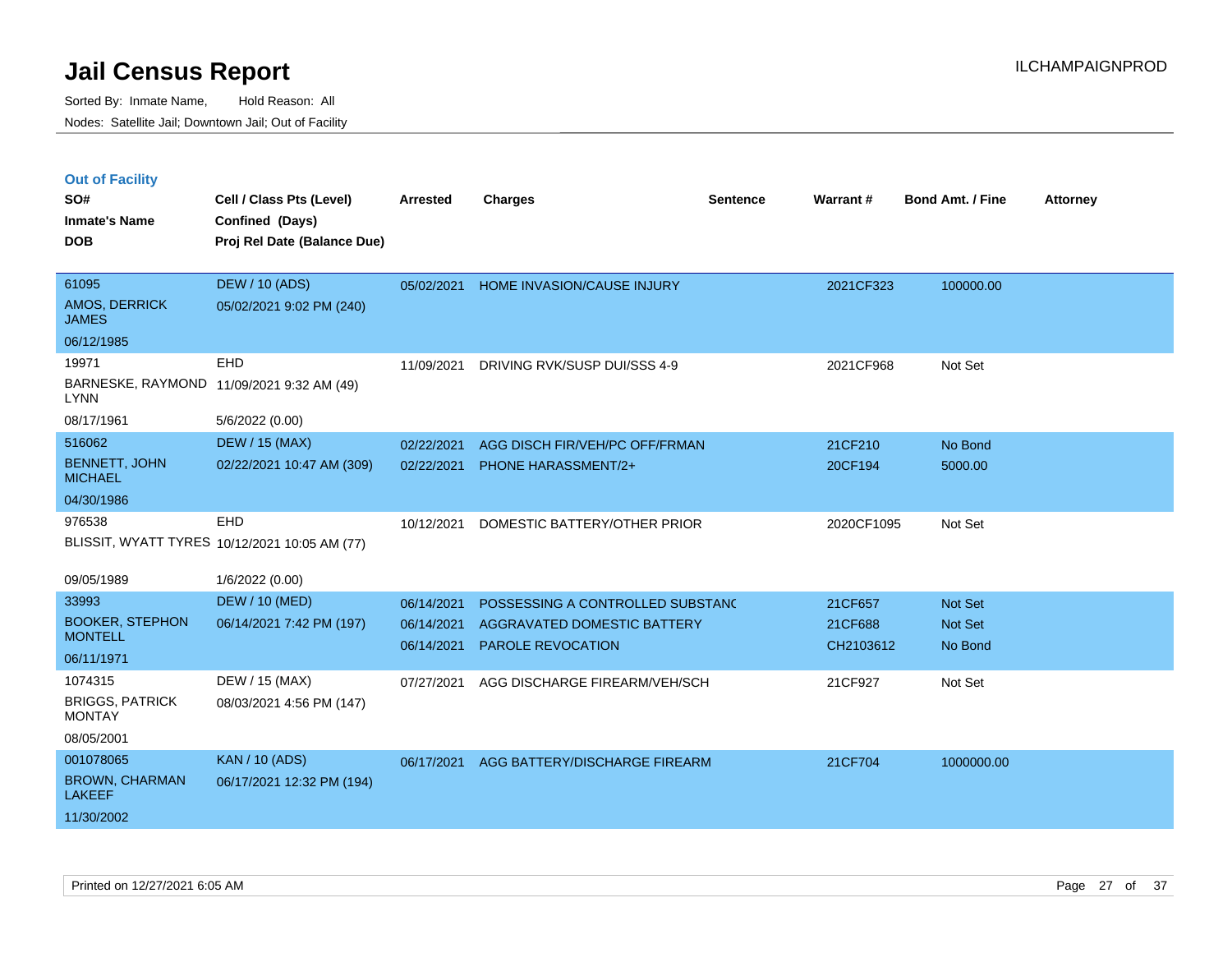| roaco. Calcinio dan, Downtown dan, Cal or Fability |                             |                 |                                    |                 |                 |                         |                 |
|----------------------------------------------------|-----------------------------|-----------------|------------------------------------|-----------------|-----------------|-------------------------|-----------------|
| SO#                                                | Cell / Class Pts (Level)    | <b>Arrested</b> | <b>Charges</b>                     | <b>Sentence</b> | <b>Warrant#</b> | <b>Bond Amt. / Fine</b> | <b>Attorney</b> |
| Inmate's Name                                      | Confined (Days)             |                 |                                    |                 |                 |                         |                 |
| <b>DOB</b>                                         | Proj Rel Date (Balance Due) |                 |                                    |                 |                 |                         |                 |
| 1038554                                            | <b>KAN / 15 (MAX)</b>       | 08/18/2021      | DELIVERY OF OR POSSESSION OF W/INT |                 | 21CF1009        | No Bond                 |                 |
| <b>BROWN, CORRION</b><br><b>DEVONTAE</b>           | 08/18/2021 5:40 PM (132)    | 08/18/2021      | ARMED HABITUAL CRIMINAL            |                 | 21CF1162        | <b>Not Set</b>          |                 |
| 04/19/1995                                         |                             |                 |                                    |                 |                 |                         |                 |
| 1038579                                            | KAN / 15 (MAX)              | 08/18/2021      | FELON POSS/USE WEAPON/FIREARM      |                 | 21CF1010        | Not Set                 |                 |
| <b>BROWN, MARKEL</b><br>rikki                      | 08/18/2021 2:05 PM (132)    |                 |                                    |                 |                 |                         |                 |
| 01/06/1995                                         |                             |                 |                                    |                 |                 |                         |                 |
| 1003006                                            | <b>KAN / 15 (MAX)</b>       | 08/19/2021      | FELON POSS/USE MACHINE GUN         |                 | 21CF1011        | No Bond                 |                 |
| <b>BROWN, ROCKEITH</b><br><b>JAVONTE</b>           | 08/19/2021 12:55 AM (131)   |                 |                                    |                 |                 |                         |                 |
| 07/23/1991                                         |                             |                 |                                    |                 |                 |                         |                 |
| 987334                                             | DEW / 15 (MAX)              | 03/10/2021      | ATTEMPT (FIRST DEGREE MURDER)      |                 | 19CF689         | Not Set                 |                 |
| CAIN, ISAIAH<br><b>DEPRIEST</b>                    | 03/10/2021 2:22 PM (293)    |                 |                                    |                 |                 |                         |                 |
| 12/23/1990                                         |                             |                 |                                    |                 |                 |                         |                 |
| 001078638                                          | <b>EHD</b>                  | 12/15/2021      | DRIVING ON SUSPENDED LICENSE       |                 | 2021TR1120      | <b>Not Set</b>          |                 |
| CAMPBELL, CARLA<br><b>GISSELLE</b>                 | 12/15/2021 11:03 AM (13)    |                 |                                    |                 |                 |                         |                 |
| 08/12/1980                                         | 2/12/2022 (0.00)            |                 |                                    |                 |                 |                         |                 |
| 992962                                             | DEW / 15 (ADS)              | 05/25/2021      | MURDER/INTENT TO KILL/INJURE       |                 | 2018CF1045      | 1000000.00              |                 |
| CAMPBELL, KEITH<br>KNAQEEB                         | 05/25/2021 1:19 PM (217)    |                 |                                    |                 |                 |                         |                 |
| 07/22/1991                                         |                             |                 |                                    |                 |                 |                         |                 |
| 001078576                                          | <b>KAN / 15 (MAX)</b>       | 11/09/2021      | UNLAWFUL USE OF A WEAPON           |                 | 21CF1383        | <b>Not Set</b>          |                 |
| CARTER, DEMONDRE<br><b>DAVON</b>                   | 11/09/2021 6:01 PM (49)     |                 |                                    |                 |                 |                         |                 |
| 05/27/2001                                         |                             |                 |                                    |                 |                 |                         |                 |
| 1064992                                            | KAN / 15 (MAX)              | 09/20/2021      | ARMED VIOLENCE/CATEGORY I          |                 | 21CF1137        | Not Set                 |                 |
| CARTER, KEJUAN<br>JAVONTE                          | 09/20/2021 11:42 PM (99)    |                 |                                    |                 |                 |                         |                 |
| 06/27/1998                                         |                             |                 |                                    |                 |                 |                         |                 |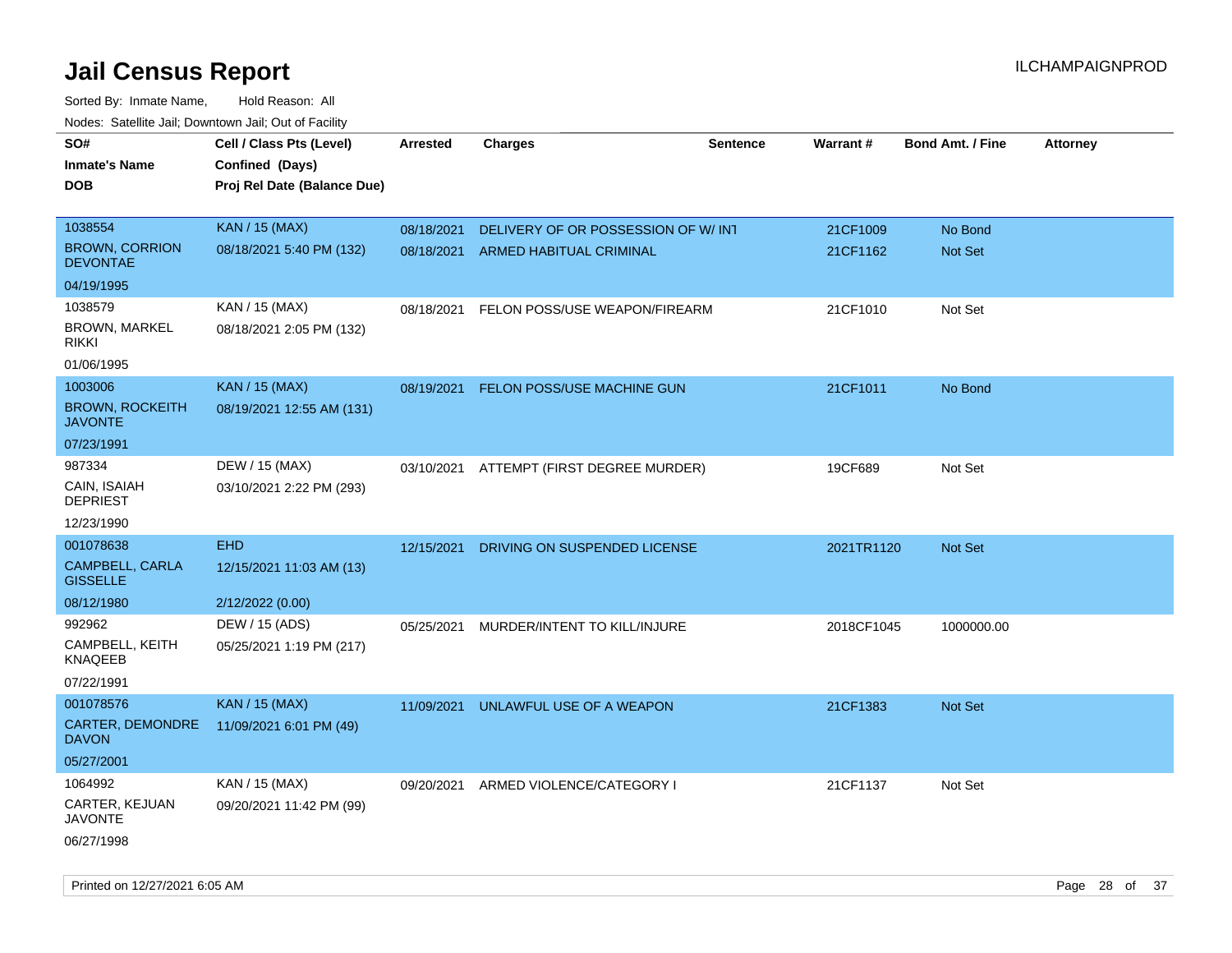| SO#<br><b>Inmate's Name</b><br><b>DOB</b>                            | Cell / Class Pts (Level)<br>Confined (Days)<br>Proj Rel Date (Balance Due) | Arrested                               | <b>Charges</b>                                                  | <b>Sentence</b> | <b>Warrant#</b>          | <b>Bond Amt. / Fine</b> | <b>Attorney</b> |
|----------------------------------------------------------------------|----------------------------------------------------------------------------|----------------------------------------|-----------------------------------------------------------------|-----------------|--------------------------|-------------------------|-----------------|
| 959420<br>CHAPPLE, RAYMOND<br><b>DEONTE</b>                          | <b>EHD</b><br>11/16/2021 9:49 AM (42)                                      | 11/16/2021                             | AGG DUI/NO VALID DL                                             |                 | 2021CF673                | Not Set                 |                 |
| 06/30/1988                                                           | 12/29/2021 (0.00)                                                          |                                        |                                                                 |                 |                          |                         |                 |
| 001078461<br>COLE, ERIC JOSE                                         | <b>KAN / 10 (MED)</b><br>10/08/2021 12:25 AM (81)                          | 10/07/2021<br>10/07/2021<br>10/08/2021 | AGG UNLAWFUL USE WEAPON/PERSON<br>AGG DOMESTIC BATTERY/STRANGLE |                 | 2021CF1209<br>2021CF1208 | No Bond<br>Not Set      |                 |
| 01/24/2002<br>57733                                                  | <b>KAN / 15 (SPH)</b>                                                      |                                        | <b>HARASS WITNESS/FAMILY MBR/REP</b>                            |                 | 21CF1218                 | Not Set                 |                 |
| <b>CRAIG, ANTOINE</b><br><b>DARRELL</b>                              | 02/25/2020 4:08 PM (672)                                                   | 02/25/2020<br>02/25/2020               | <b>HOMICIDE</b><br><b>FELON POSS/USE WEAPON/FIREARM</b>         |                 | 2020-CF250<br>19CF-1827  | 2000000.00<br>80000.00  |                 |
| 10/09/1982                                                           |                                                                            |                                        |                                                                 |                 |                          |                         |                 |
| 001077939<br><b>CROSS, PATRICK</b><br><b>DONTRELLE</b><br>11/07/2001 | DEW / 10 (MED)<br>05/10/2021 7:31 PM (232)                                 | 05/10/2021<br>06/02/2021               | FIREARM/FOID INVALID/NOT ELIG<br>POSS STOLEN VEHICLE > \$25,000 |                 | 21CF526<br>21CF612       | No Bond<br>Not Set      |                 |
| 1061304                                                              | <b>DEW / 15 (MAX)</b>                                                      | 10/11/2021                             | <b>ARMED HABITUAL CRIMINAL</b>                                  |                 | 21CF1226                 | No Bond                 |                 |
| <b>DORRIS, KEMION</b><br><b>DAETOCE</b>                              | 10/11/2021 7:30 PM (78)                                                    | 10/11/2021<br>10/11/2021               | ARMED HABITUAL CRIMINAL<br><b>HOME INVASION/FIREARM</b>         |                 | 21CF1227<br>21CF1228     | No Bond<br>No Bond      |                 |
| 11/19/1997                                                           |                                                                            |                                        |                                                                 |                 |                          |                         |                 |
| 995885<br>FINLEY, KENON<br><b>MARQUIS</b>                            | <b>EHD</b><br>11/30/2021 10:33 AM (28)                                     | 11/30/2021                             | DRIVING ON SUSPENDED LICENSE                                    |                 | 2021TR4222               | Not Set                 |                 |
| 09/13/1991                                                           | 12/29/2021 (0.00)                                                          |                                        |                                                                 |                 |                          |                         |                 |
| 60154<br>GARCIA-MEZA,<br><b>CARLOS</b>                               | <b>EHD</b><br>10/20/2021 9:23 AM (69)                                      | 10/20/2021                             | AGG DUI/LIC SUSP OR REVOKED                                     |                 | 2021cf261                | Not Set                 |                 |
| 03/06/1983                                                           | 1/16/2022 (0.00)                                                           |                                        |                                                                 |                 |                          |                         |                 |
| 986642<br>GARELLI, SAMMY<br><b>JOSEPH</b>                            | <b>EHD</b><br>12/14/2021 9:32 AM (14)                                      | 12/14/2021                             | DRIVING ON SUSPENDED LICENSE                                    |                 | 2020TR8374               | Not Set                 |                 |
| 06/24/1982                                                           | 1/12/2022 (0.00)                                                           |                                        |                                                                 |                 |                          |                         |                 |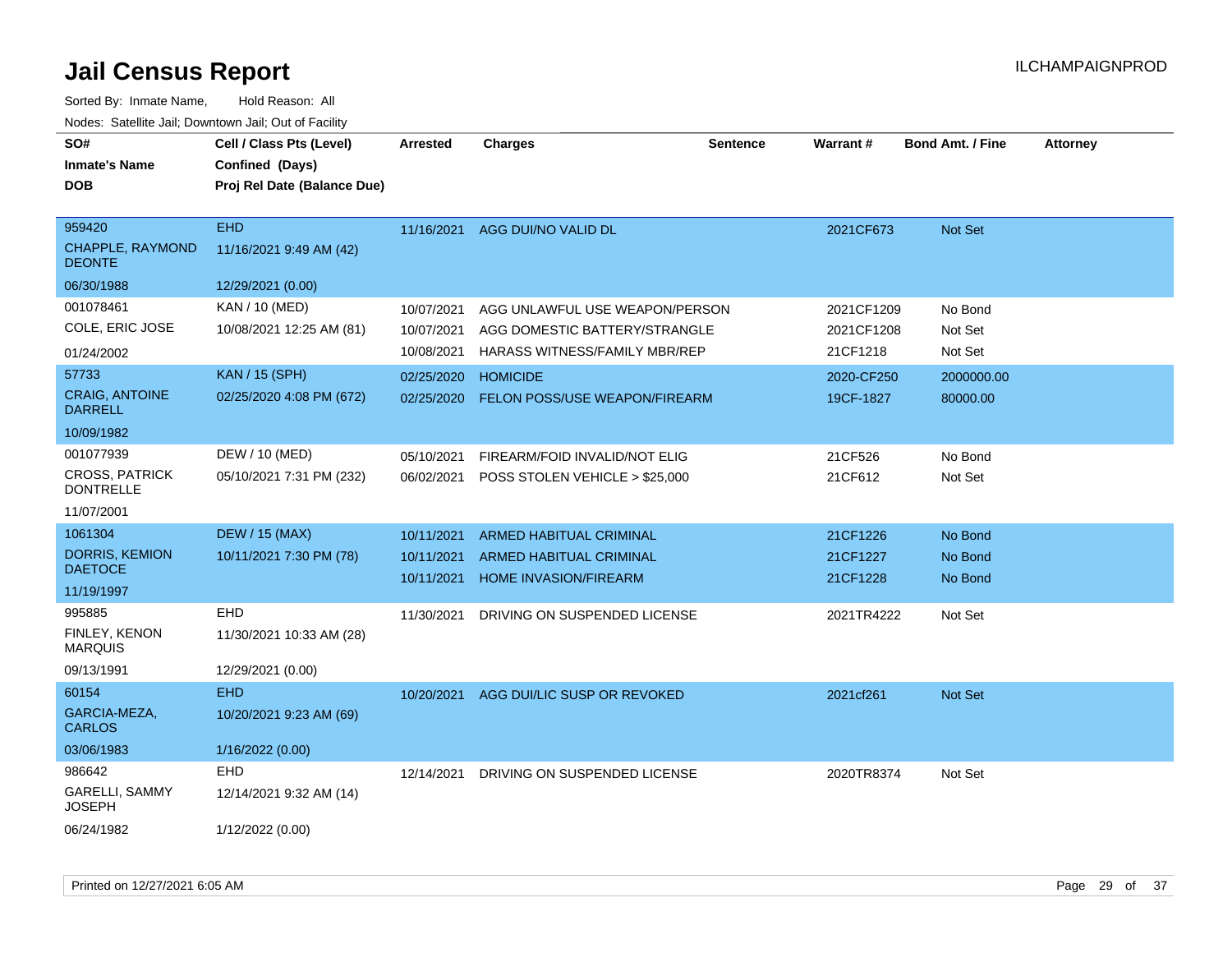| SO#<br><b>Inmate's Name</b><br><b>DOB</b>  | Cell / Class Pts (Level)<br>Confined (Days)<br>Proj Rel Date (Balance Due) | <b>Arrested</b> | <b>Charges</b>                            | <b>Sentence</b> | Warrant#   | <b>Bond Amt. / Fine</b> | <b>Attorney</b> |
|--------------------------------------------|----------------------------------------------------------------------------|-----------------|-------------------------------------------|-----------------|------------|-------------------------|-----------------|
| 001077363<br>GARY, DAKOTA<br><b>TREVON</b> | <b>KAN / 25 (SPH)</b><br>10/30/2020 10:41 AM (424)                         |                 | 10/30/2020 HOME INVASION/FIREARM          |                 | 20CF1202   | 500000.00               |                 |
| 12/31/2001                                 |                                                                            |                 |                                           |                 |            |                         |                 |
| 1013012                                    | KAN / 15 (MAX)                                                             | 07/08/2021      | ATTEMPT (FIRST DEGREE MURDER)             |                 | 2021CF790  | 1000000.00              |                 |
| GARY, XAVIER LAMAR                         | 07/08/2021 9:24 AM (173)                                                   | 07/08/2021      | FELON POSS/USE FIREARM PRIOR              |                 | 2020CF650  | 25000.00                |                 |
| 12/14/1991                                 |                                                                            |                 | 07/08/2021 FELON POSS/USE FIREARM PRIOR   |                 | 21CF798    | Not Set                 |                 |
| 1065946                                    | <b>KAN / 10 (MED)</b>                                                      | 09/04/2021      | AGG BATTERY/DISCHARGE FIREARM             |                 | 21CF1057   | 750000.00               |                 |
| <b>GODBOLT, DESMOND</b><br><b>DEVONTAE</b> | 09/04/2021 1:17 AM (115)                                                   | 09/04/2021      | <b>RESIST/OBSTRUCTING A PEACE OFFICEF</b> |                 | 21CM407    | <b>Not Set</b>          |                 |
| 11/15/1997                                 |                                                                            |                 |                                           |                 |            |                         |                 |
| 1070118                                    | KAN / 15 (MAX)                                                             | 08/31/2021      | AGGRAVATED DOMESTIC BATTERY               |                 | 21CF1049   | No Bond                 |                 |
| <b>GRAHAM, CORTEZ</b><br>LAMON             | 08/31/2021 9:32 PM (119)                                                   | 09/02/2021      | PROBATION VIOLATION                       |                 | 21CF55     | Not Set                 |                 |
| 03/31/1976                                 |                                                                            |                 |                                           |                 |            |                         |                 |
| 1000641                                    | <b>KAN / 10 (MED)</b>                                                      | 09/14/2021      | ARMED HABITUAL CRIMINAL                   |                 | 21CF1116   | No Bond                 |                 |
| <b>GRANT, CEDRIC</b><br><b>DYSHAWN</b>     | 09/14/2021 6:32 PM (105)                                                   |                 |                                           |                 |            |                         |                 |
| 01/03/1991                                 |                                                                            |                 |                                           |                 |            |                         |                 |
| 1076506                                    | KAN / 15 (MAX)                                                             | 09/17/2021      | AGG UUW/PERSON/CM THREAT VIOL             |                 | 21CF1131   | Not Set                 |                 |
|                                            | GRAY, JAMARH EMERE 09/17/2021 10:41 AM (102)                               | 09/20/2021      | DOMESTIC BATTERY                          |                 | 21CM430    | Not Set                 |                 |
| 06/21/2003                                 |                                                                            |                 |                                           |                 |            |                         |                 |
| 973845                                     | <b>EHD</b>                                                                 | 12/21/2021      | DRIVING ON SUSPENDED LICENSE              |                 | 2021TR647  | Not Set                 |                 |
| <b>GRIFFITH, PRESTON</b><br><b>JOEL</b>    | 12/21/2021 10:42 AM (7)                                                    |                 |                                           |                 |            |                         |                 |
| 08/16/1982                                 | 1/19/2022 (0.00)                                                           |                 |                                           |                 |            |                         |                 |
| 1042532                                    | EHD                                                                        | 12/21/2021      | DRIVING ON SUSPENDED LICENSE              |                 | 2021TR4179 | Not Set                 |                 |
| HARMON, DANICCI<br>JAISHA ASHANNA          | 12/21/2021 9:56 AM (7)                                                     |                 |                                           |                 |            |                         |                 |
| 11/23/1993                                 | 12/30/2021 (0.00)                                                          |                 |                                           |                 |            |                         |                 |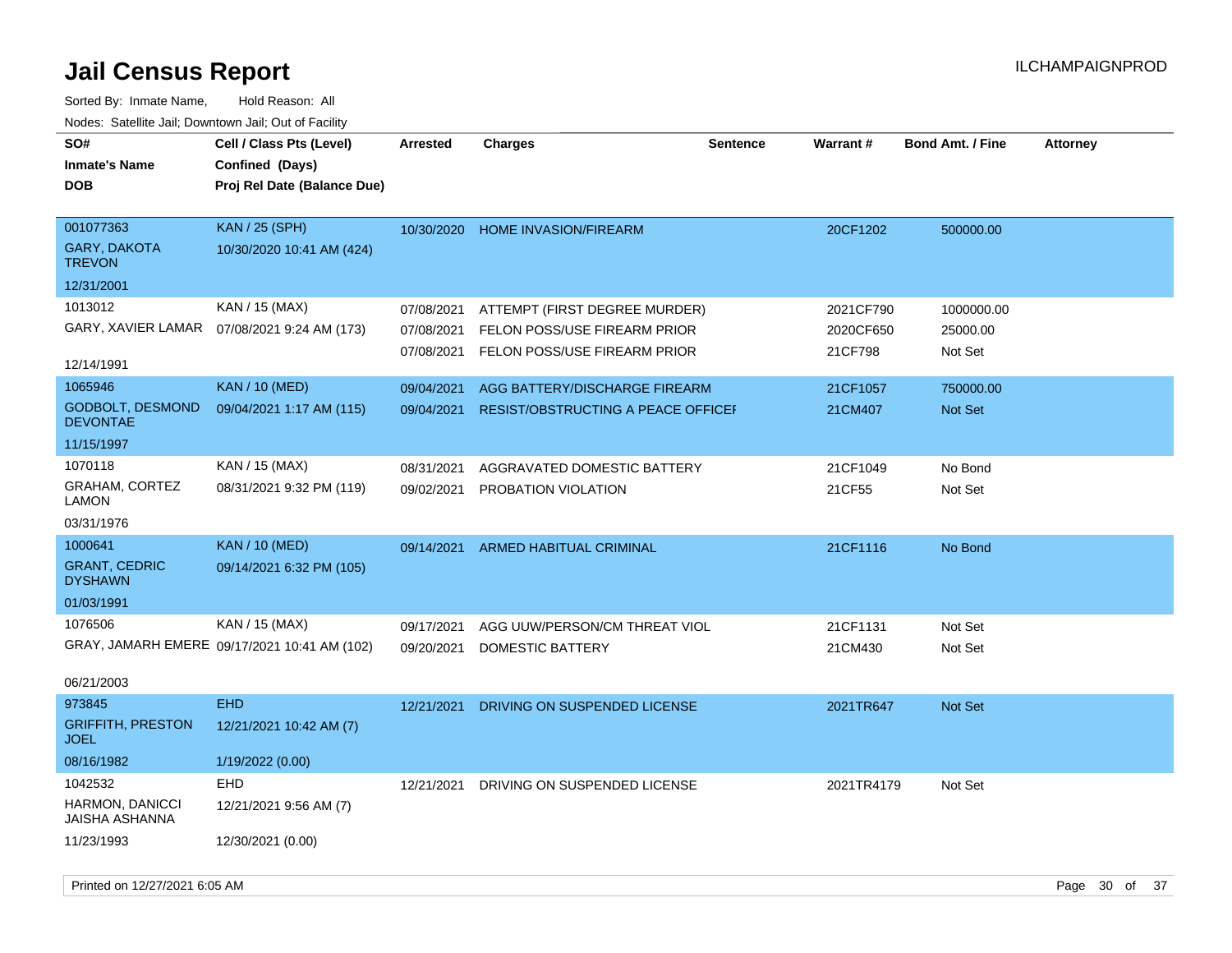| SO#<br><b>Inmate's Name</b><br><b>DOB</b> | Cell / Class Pts (Level)<br>Confined (Days)<br>Proj Rel Date (Balance Due) | <b>Arrested</b> | Charges                        | <b>Sentence</b>         | Warrant#   | <b>Bond Amt. / Fine</b> | <b>Attorney</b> |  |
|-------------------------------------------|----------------------------------------------------------------------------|-----------------|--------------------------------|-------------------------|------------|-------------------------|-----------------|--|
|                                           |                                                                            |                 |                                |                         |            |                         |                 |  |
| 1041176                                   | <b>DEW / 15 (MAX)</b>                                                      | 10/05/2021      | <b>PAROLE REVOCATION</b>       |                         |            | <b>Not Set</b>          |                 |  |
| HART, DAVEON<br><b>LATTEEF</b>            | 10/05/2021 10:35 AM (84)                                                   | 10/06/2021      | AGGRAVATED DOMESTIC BATTERY    |                         |            | <b>Not Set</b>          |                 |  |
| 03/15/1996                                |                                                                            |                 |                                |                         |            |                         |                 |  |
| 1045186                                   | DEW / 15 (MAX)                                                             | 08/16/2021      | ARMED VIOLENCE/CATEGORY I      |                         | 21CF934    | 1000000.00              |                 |  |
| HOLBROOK, JOHNNIE<br><b>MATHIS</b>        | 08/16/2021 11:07 AM (134)                                                  | 08/16/2021      | FELON POSS/USE WEAPON/FIREARM  |                         | 19CF968    | Not Set                 |                 |  |
| 07/19/1996                                |                                                                            | 08/16/2021      | AGG FLEEING POLICE/21 MPH OVER |                         | 21CF988    | Not Set                 |                 |  |
|                                           |                                                                            | 08/16/2021      | FELON POSS/USE WEAPON/FIREARM  |                         | 21CF989    | Not Set                 |                 |  |
| 001078146                                 | <b>DEW / 15 (MAX)</b>                                                      | 07/09/2021      | AGG BATTERY/DISCHARGE FIREARM  |                         | 21CF795    | 1000000.00              |                 |  |
| HUNT, TEIGAN<br><b>JAZAIREO</b>           | 07/09/2021 12:41 PM (172)                                                  | 07/09/2021      | ARMED ROBBERY/ARMED W/FIREARM  |                         | 21CF806    | Not Set                 |                 |  |
| 05/14/2003                                |                                                                            |                 |                                |                         |            |                         |                 |  |
| 989743                                    | DEW / 15 (ADS)                                                             | 04/13/2021      | AGG DISCHARGE FIREARM/VEH/SCH  |                         | 21CF400    | Not Set                 |                 |  |
| JACKSON, STEVE<br>ALLEN                   | 04/13/2021 2:45 AM (259)                                                   | 04/13/2021      | AGGRAVATED DOMESTIC BATTERY    |                         | 21CF399    | Not Set                 |                 |  |
| 06/04/1991                                |                                                                            |                 |                                |                         |            |                         |                 |  |
| 50495                                     | <b>EHD</b>                                                                 | 08/10/2021      | DRIVING RVK/SUSP DUI/SSS 10-14 |                         | 2020CF997  | <b>Not Set</b>          |                 |  |
| <b>JENKINS, ARNOLD</b><br><b>FARRIS</b>   | 08/10/2021 9:08 AM (140)                                                   | 08/10/2021      | DRIVING RVK/SUSP DUI/SSS 10-14 |                         | 2019CF1363 | <b>Not Set</b>          |                 |  |
| 04/19/1962                                | 2/4/2022 (0.00)                                                            |                 |                                |                         |            |                         |                 |  |
| 001077709                                 | <b>EHD</b>                                                                 | 07/06/2021      | DRIVING RVK/SUSP DUI/SSS 4-9   |                         | 2021CF167  | Not Set                 |                 |  |
| JINKINS, DEWAYNE<br>ALLEN                 | 07/06/2021 9:00 AM (175)                                                   |                 |                                |                         |            |                         |                 |  |
| 01/02/1967                                | 1/1/2022 (0.00)                                                            |                 |                                |                         |            |                         |                 |  |
| 1076450                                   | <b>DEW / 15 (MAX)</b>                                                      | 06/25/2020      | AGG DISCHARGE OF A FIREARM     | 6y/0m/0d (DO: 2020CF703 |            | Not Set                 |                 |  |
| <b>JONES, CARLOS</b><br><b>ANTONIO</b>    | 06/25/2020 2:13 PM (551)                                                   | 11/02/2020      | <b>HOME INVASION/FIREARM</b>   | 11y (DOC)               | 20CF1204   | No Bond                 |                 |  |
| 11/18/2001                                |                                                                            |                 |                                |                         |            |                         |                 |  |
| 998873                                    | EHD                                                                        | 10/12/2021      | DRIVING RVK/SUSP DUI/SSS 3RD   |                         | 2021CF235  | Not Set                 |                 |  |
| KINCAID, AMANDA<br><b>MICHELLE</b>        | 10/12/2021 11:31 AM (77)                                                   |                 |                                |                         |            |                         |                 |  |
| 01/07/1990                                | 1/9/2022 (0.00)                                                            |                 |                                |                         |            |                         |                 |  |
| Printed on 12/27/2021 6:05 AM             |                                                                            |                 |                                |                         |            |                         | Page 31 of 37   |  |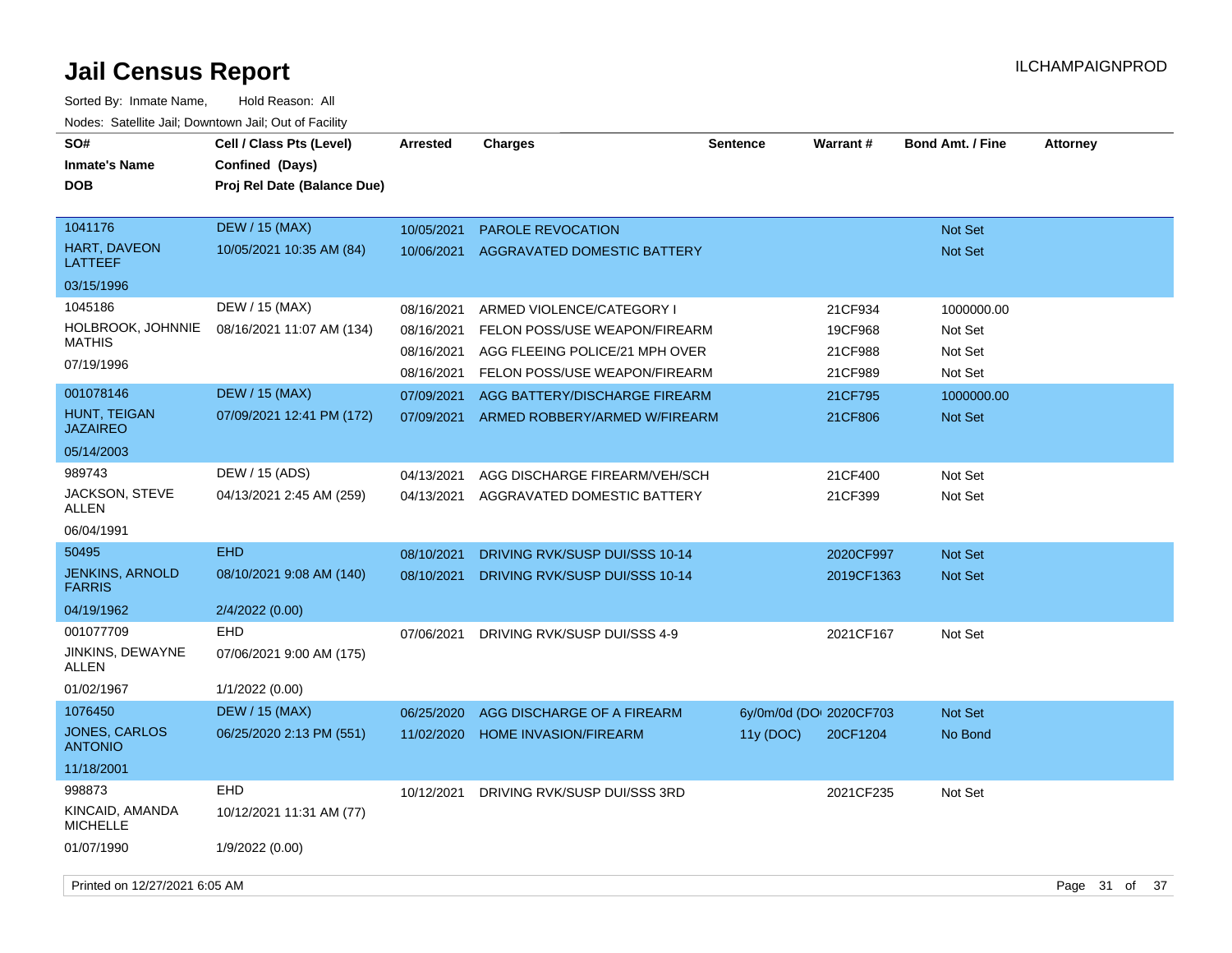| SO#                                      | Cell / Class Pts (Level)    | <b>Arrested</b>          | <b>Charges</b>                                                | <b>Sentence</b> | Warrant#              | <b>Bond Amt. / Fine</b> | <b>Attorney</b> |
|------------------------------------------|-----------------------------|--------------------------|---------------------------------------------------------------|-----------------|-----------------------|-------------------------|-----------------|
| <b>Inmate's Name</b>                     | Confined (Days)             |                          |                                                               |                 |                       |                         |                 |
| <b>DOB</b>                               | Proj Rel Date (Balance Due) |                          |                                                               |                 |                       |                         |                 |
|                                          |                             |                          |                                                               |                 |                       |                         |                 |
| 001078401                                | <b>DEW / 10 (ADS)</b>       | 09/19/2021               | UNLAWFUL VEHICULAR INVASION                                   |                 | 21CF1134              | Not Set                 |                 |
| <b>KNIGHT, ERIC</b>                      | 09/19/2021 7:32 PM (100)    | 09/19/2021               | HRSMT/THREATEN PERSON/KILL                                    |                 | 2021CF561             | 50000.00                |                 |
| 07/11/1991                               |                             | 09/21/2021               | <b>BURGLARY</b>                                               |                 | 21CF1139              | Not Set                 |                 |
| 1064445                                  | DEW / 15 (MAX)              | 04/23/2021               | FELON POSS/USE FIREARM/PAROLE                                 |                 | 21CF899               | Not Set                 |                 |
| LARUE, TERENCE<br><b>TRAMEL</b>          | 04/23/2021 11:18 AM (249)   | 04/23/2021<br>04/23/2021 | AGG DISCHARGE FIREARM/OCC VEH<br>POSSESS 15<100 GRAMS COCAINE |                 | 2021CF295<br>19CF1052 | 500000.00<br>10000.00   |                 |
| 12/23/1998                               |                             |                          |                                                               |                 |                       |                         |                 |
| 001078237                                | <b>KAN / 15 (ADS)</b>       | 08/03/2021               | AGG DISCHARGE FIREARM/OCC VEH                                 |                 | 21CF928               | No Bond                 |                 |
| <b>LAWS, TERON</b><br><b>RAMONTE</b>     | 08/03/2021 6:29 PM (147)    |                          |                                                               |                 |                       |                         |                 |
| 04/03/2001                               |                             |                          |                                                               |                 |                       |                         |                 |
| 001078470                                | DEW / 15 (MAX)              | 10/10/2021               | MURDER/INTENT TO KILL/INJURE                                  |                 | 21CF1221              | Not Set                 |                 |
| LEE, AMAHRION<br><b>JA'MERE</b>          | 10/10/2021 1:23 PM (79)     |                          |                                                               |                 |                       |                         |                 |
| 11/05/2002                               |                             |                          |                                                               |                 |                       |                         |                 |
| 001078170                                | <b>KAN / 10 (MED)</b>       | 09/07/2021               | AGG UNLAWFUL USE OF WEAPON/VEH                                |                 | 21CF1060              | Not Set                 |                 |
| LEMONS, DEANGELO<br><b>DEVELLE</b>       | 09/07/2021 12:49 AM (112)   |                          |                                                               |                 |                       |                         |                 |
| 05/29/2003                               |                             |                          |                                                               |                 |                       |                         |                 |
| 56792                                    | DEW / 10 (MED)              | 02/02/2021               | ARMED HABITUAL CRIMINAL                                       |                 | 2021CF141             | 500000.00               |                 |
| LILLARD, LAWRENCE<br><b>TYRONE</b>       | 02/02/2021 2:11 PM (329)    | 02/22/2021               | DRIVING ON REVOKED LICENSE                                    |                 | 21TR426               | 5000.00                 |                 |
| 10/20/1982                               |                             |                          |                                                               |                 |                       |                         |                 |
| 46837                                    | <b>KAN / 15 (MAX)</b>       | 09/07/2021               | <b>RESIDENTIAL BURGLARY</b>                                   |                 | 2019-CF-1207          | 25000.00                |                 |
| <b>MARCRUM, JEFFERY</b><br><b>LEE</b>    | 09/07/2021 11:43 AM (112)   |                          |                                                               |                 |                       |                         |                 |
| 11/17/1968                               |                             |                          |                                                               |                 |                       |                         |                 |
| 1069949                                  | <b>EHD</b>                  | 11/30/2021               | DRIVING ON REVOKED LICENSE                                    |                 | 2021TR1726            | Not Set                 |                 |
| <b>MARSHALL, ERIC</b><br><b>VONTREAL</b> | 11/30/2021 3:13 PM (28)     |                          |                                                               |                 |                       |                         |                 |
| 04/28/1997                               | 12/29/2021 (0.00)           |                          |                                                               |                 |                       |                         |                 |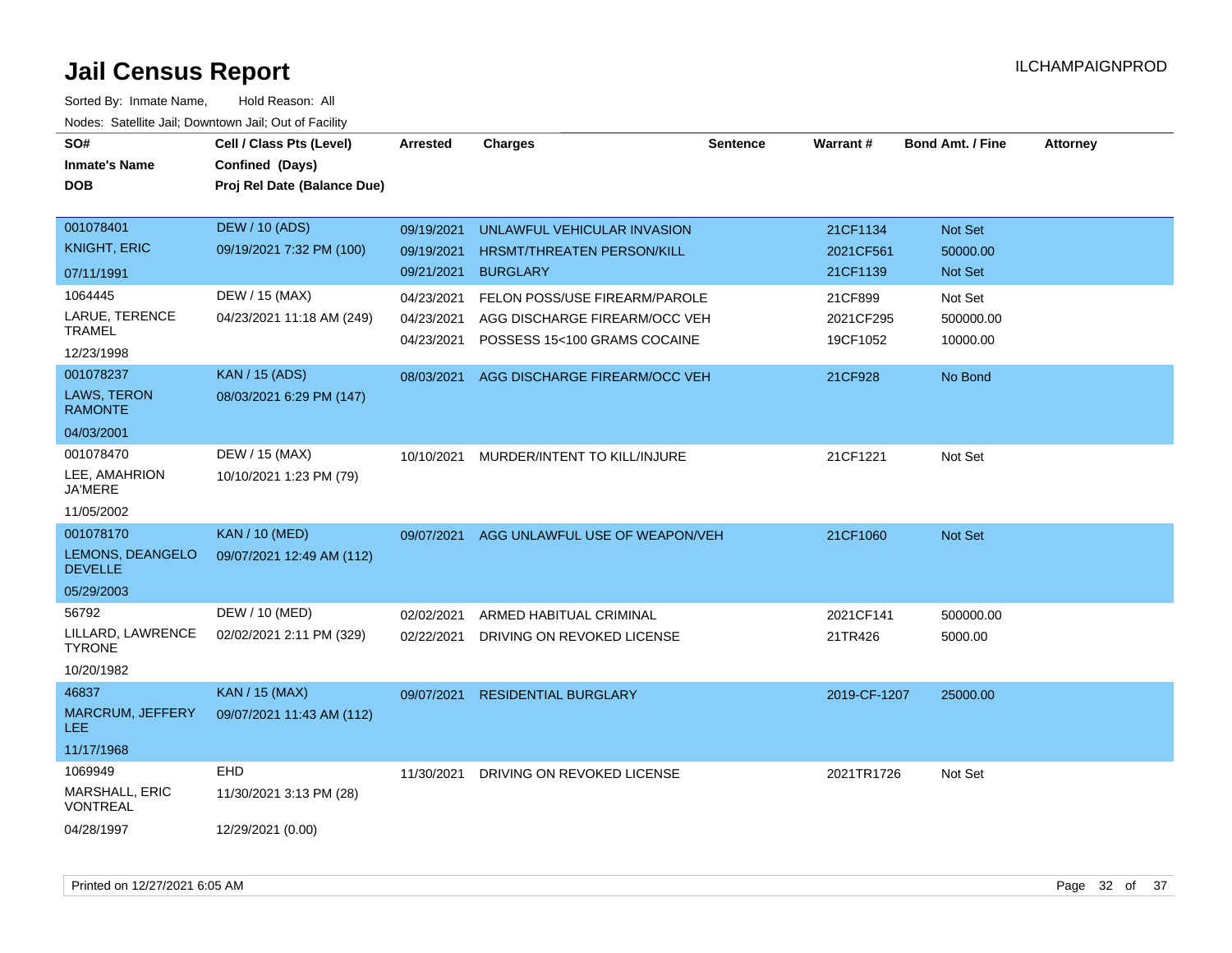Sorted By: Inmate Name, Hold Reason: All Nodes: Satellite Jail; Downtown Jail; Out of Facility

| Nodes. Satellite Jali, Downtown Jali, Out of Facility |                                               |                 |                                |                 |             |                         |                 |
|-------------------------------------------------------|-----------------------------------------------|-----------------|--------------------------------|-----------------|-------------|-------------------------|-----------------|
| SO#                                                   | Cell / Class Pts (Level)                      | <b>Arrested</b> | <b>Charges</b>                 | <b>Sentence</b> | Warrant#    | <b>Bond Amt. / Fine</b> | <b>Attorney</b> |
| <b>Inmate's Name</b>                                  | Confined (Days)                               |                 |                                |                 |             |                         |                 |
| DOB                                                   | Proj Rel Date (Balance Due)                   |                 |                                |                 |             |                         |                 |
|                                                       |                                               |                 |                                |                 |             |                         |                 |
| 001078575                                             | <b>KAN / 10 (MED)</b>                         | 11/09/2021      | <b>GUNRUNNING</b>              |                 | 21CF1330    | 750000.00               |                 |
| <b>MCLAURIN, KEYON A</b>                              | 11/09/2021 12:41 PM (49)                      |                 |                                |                 |             |                         |                 |
|                                                       |                                               |                 |                                |                 |             |                         |                 |
| 11/19/2002                                            |                                               |                 |                                |                 |             |                         |                 |
| 1011046                                               | KAN / 15 (ADS)                                | 04/10/2021      | ATTEMPT (FIRST DEGREE MURDER)  |                 | 21CF392     | Not Set                 |                 |
| <b>MILES, DARRION</b><br><b>ANTONIO KEVONTA</b>       | 04/11/2021 12:46 AM (261)                     |                 |                                |                 |             |                         |                 |
| 03/18/1990                                            |                                               |                 |                                |                 |             |                         |                 |
| 001077278                                             |                                               |                 |                                |                 |             |                         |                 |
|                                                       | <b>DEW / 15 (MAX)</b>                         | 10/06/2020      | MURDER/INTENT TO KILL/INJURE   |                 | 2020CF146   | 2000000.00              |                 |
| MILLER, D'ANDRE                                       | 10/06/2020 12:49 PM (448)                     | 10/06/2020      | AGG FLEEING POLICE/21 MPH OVER |                 | 2019CF1171  | 50000.00                |                 |
| 09/08/1986                                            |                                               |                 |                                |                 |             |                         |                 |
| 1026477                                               | KAN / 15 (ADS)                                | 09/21/2021      | AGG DISCHARGE FIREARM/OCC VEH  |                 | 21CF1138    | Not Set                 |                 |
| NEWBILL, DEVONTRE<br><b>LAMONT</b>                    | 09/21/2021 2:27 AM (98)                       | 09/22/2021      | PROBATION VIOLATION            |                 | 20CF577     | Not Set                 |                 |
| 11/22/1993                                            |                                               |                 |                                |                 |             |                         |                 |
|                                                       |                                               |                 |                                |                 |             |                         |                 |
| 1072907                                               | <b>KAN</b>                                    | 07/14/2021      | ATTEMPT (FIRST DEGREE MURDER)  |                 | 2021-CF-832 | 2000000.00              |                 |
| NIKOLAEV, YEVGENIY                                    | 07/14/2021 10:10 PM (167)                     | 07/14/2021      | CRIMINAL DAMAGE <\$500/SCHOOL  |                 | 2021CF840   | 5000.00                 |                 |
| 10/06/1983                                            |                                               |                 |                                |                 |             |                         |                 |
| 001078558                                             | DEW / 10 (MED)                                | 11/03/2021      | UNLAWFUL USE OF A WEAPON       |                 | 21CF1352    | Not Set                 |                 |
| PARRISH, DOMINIC<br>WALTER                            | 11/03/2021 1:25 PM (55)                       |                 |                                |                 |             |                         |                 |
| 08/23/2001                                            |                                               |                 |                                |                 |             |                         |                 |
| 001077928                                             | <b>EHD</b>                                    | 09/01/2021      | AGG DOMESTIC BATTERY/STRANGLE  |                 | 2021CF515   | <b>Not Set</b>          |                 |
| PATTON, MICHAEL<br>RYAN                               | 09/01/2021 9:43 AM (118)                      |                 |                                |                 |             |                         |                 |
| 08/15/1994                                            | 12/31/2021 (0.00)                             |                 |                                |                 |             |                         |                 |
| 001078063                                             | DEW / 15 (MAX)                                | 06/15/2021      | AGG CRIM SEX ASSAULT/WEAPON    |                 | 2021CF678   | 1000000.00              |                 |
|                                                       | PERRY, ROBERT Junior 06/15/2021 4:37 PM (196) | 06/15/2021      | <b>ROBBERY</b>                 |                 | 2021CF159   | 25000.00                |                 |
|                                                       |                                               |                 |                                |                 |             |                         |                 |

12/21/1990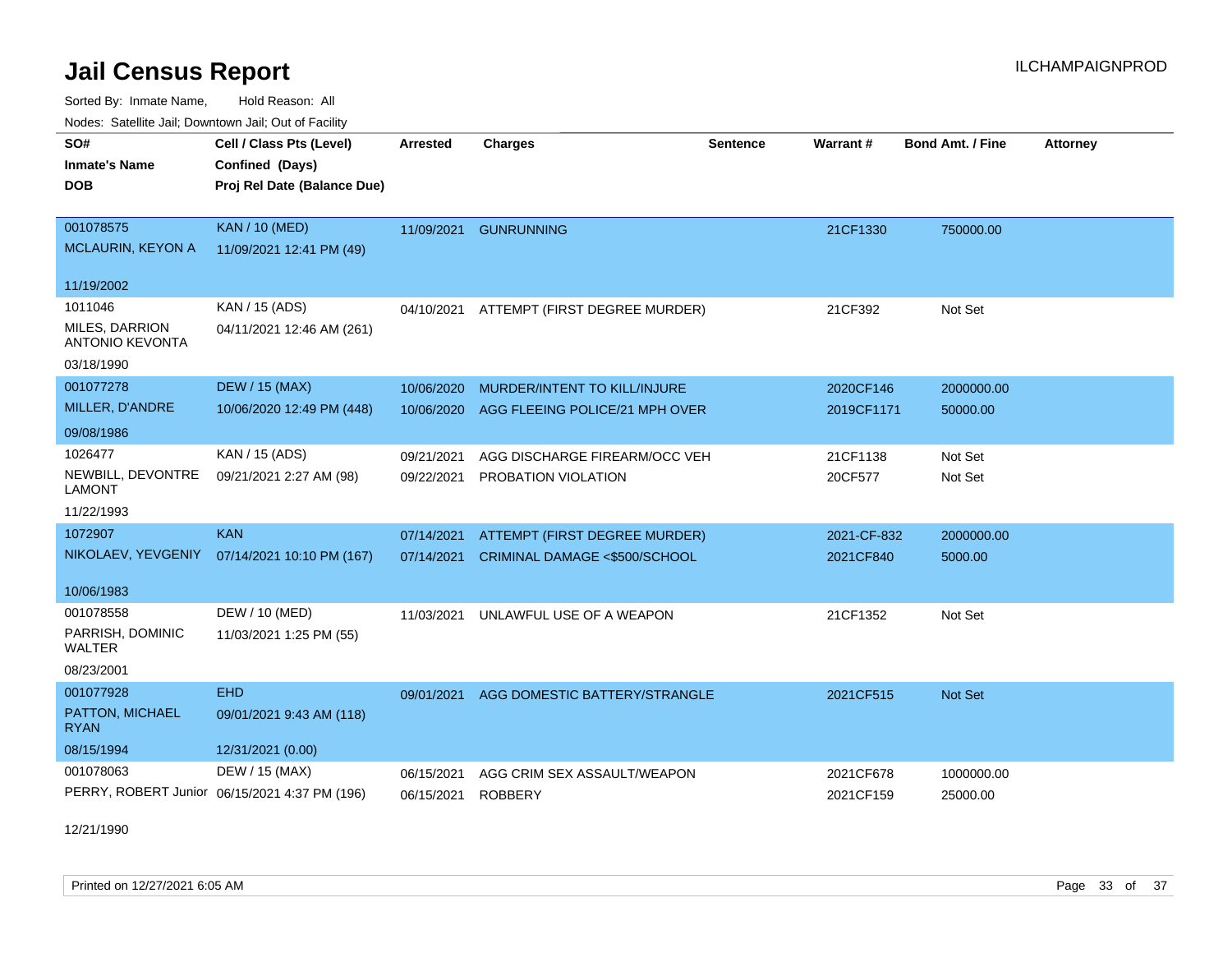Sorted By: Inmate Name, Hold Reason: All

| Nodes: Satellite Jail; Downtown Jail; Out of Facility |  |
|-------------------------------------------------------|--|
|                                                       |  |

| SO#                                     | Cell / Class Pts (Level)                    | <b>Arrested</b> | <b>Charges</b>                           | <b>Sentence</b> | Warrant#    | <b>Bond Amt. / Fine</b> | <b>Attorney</b> |
|-----------------------------------------|---------------------------------------------|-----------------|------------------------------------------|-----------------|-------------|-------------------------|-----------------|
| <b>Inmate's Name</b>                    | Confined (Days)                             |                 |                                          |                 |             |                         |                 |
| <b>DOB</b>                              | Proj Rel Date (Balance Due)                 |                 |                                          |                 |             |                         |                 |
|                                         |                                             |                 |                                          |                 |             |                         |                 |
| 001077614                               | <b>KAN / 15 (MAX)</b>                       |                 | 01/17/2021 ATTEMPT (FIRST DEGREE MURDER) |                 | 21CF66      | Not Set                 |                 |
| <b>DEVON</b>                            | ROBINSON, DONTRELL 01/17/2021 3:08 PM (345) |                 |                                          |                 |             |                         |                 |
| 09/22/2002                              |                                             |                 |                                          |                 |             |                         |                 |
| 1061216                                 | KAN / 10 (MED)                              | 06/22/2021      | HOME INVASION/FIREARM                    |                 | 21CF727     | Not Set                 |                 |
| RUNGE, ANDRE<br><b>MARSEAN</b>          | 06/22/2021 4:42 PM (189)                    |                 |                                          |                 |             |                         |                 |
| 12/05/1997                              |                                             |                 |                                          |                 |             |                         |                 |
| 650295                                  | <b>PIA / 50 (MAX)</b>                       | 04/22/2020      | <b>CRIMINAL SEXUAL ASSAULT</b>           |                 | 2020-CF407  | 750000.00               |                 |
| SANDAGE, JERALD                         | 04/22/2020 6:30 AM (615)                    | 04/22/2020      | <b>CRIMINAL SEXUAL ASSAULT</b>           |                 | 2020-CF408  | 750000.00               |                 |
| <b>EUGENE</b>                           |                                             | 04/22/2020      | <b>CRIMINAL SEXUAL ABUSE</b>             |                 | 2020-CF409  | 750000.00               |                 |
| 06/07/1971                              |                                             | 04/22/2020      | <b>CRIMINAL SEXUAL ASSAULT</b>           |                 | 2020-CF410  | 750000.00               |                 |
|                                         |                                             | 04/22/2020      | OFFICIAL MISCONDUCT                      |                 | 2019-CF1811 | 25000.00                |                 |
| 50614                                   | EHD                                         | 12/15/2021      | DRIVING RVK/SUSP DUI/SSS 3RD             |                 | 2021CF677   | Not Set                 |                 |
| SANFORD, AMBER<br><b>NICOLE</b>         | 12/15/2021 10:18 AM (13)                    |                 |                                          |                 |             |                         |                 |
| 12/07/1979                              | 1/12/2022 (0.00)                            |                 |                                          |                 |             |                         |                 |
| 1062194                                 | <b>DEW / 15 (MAX)</b>                       | 02/27/2020      | MURDER/OTHER FORCIBLE FELONY             |                 | 20CF-247    | 1000000.00              |                 |
| <b>SIMMONS, MICHAEL</b><br><b>JAMAL</b> | 02/27/2020 1:11 PM (670)                    | 09/23/2020      | AGG BATTERY/DISCHARGE FIREARM            |                 | 20CF1061    | Not Set                 |                 |
| 11/03/1997                              |                                             |                 |                                          |                 |             |                         |                 |
| 001078115                               | KAN / 15 (MAX)                              | 07/01/2021      | ARMED VIOLENCE/CATEGORY I                |                 | 21CF772     | Not Set                 |                 |
| SMITH, JAMES<br>NASHAUN, Junior         | 07/01/2021 2:44 PM (180)                    | 07/30/2021      | DRIVING ON SUSPENDED LICENSE             |                 | 21TR5804    | 1500.00                 |                 |
| 09/18/2000                              |                                             |                 |                                          |                 |             |                         |                 |
| 001077868                               | <b>DEW / 15 (MAX)</b>                       | 04/21/2021      | ARMED ROBBERY/ARMED W/FIREARM            |                 | 21CF445     | Not Set                 |                 |
| SPEARMENT,<br><b>KENTRELL</b>           | 04/21/2021 9:48 PM (251)                    | 08/19/2021      | FLEEING/ATTEMPT ELUDE OFFICER            |                 | 2021TR1053  | 1000.00                 |                 |
| 01/21/2002                              |                                             |                 |                                          |                 |             |                         |                 |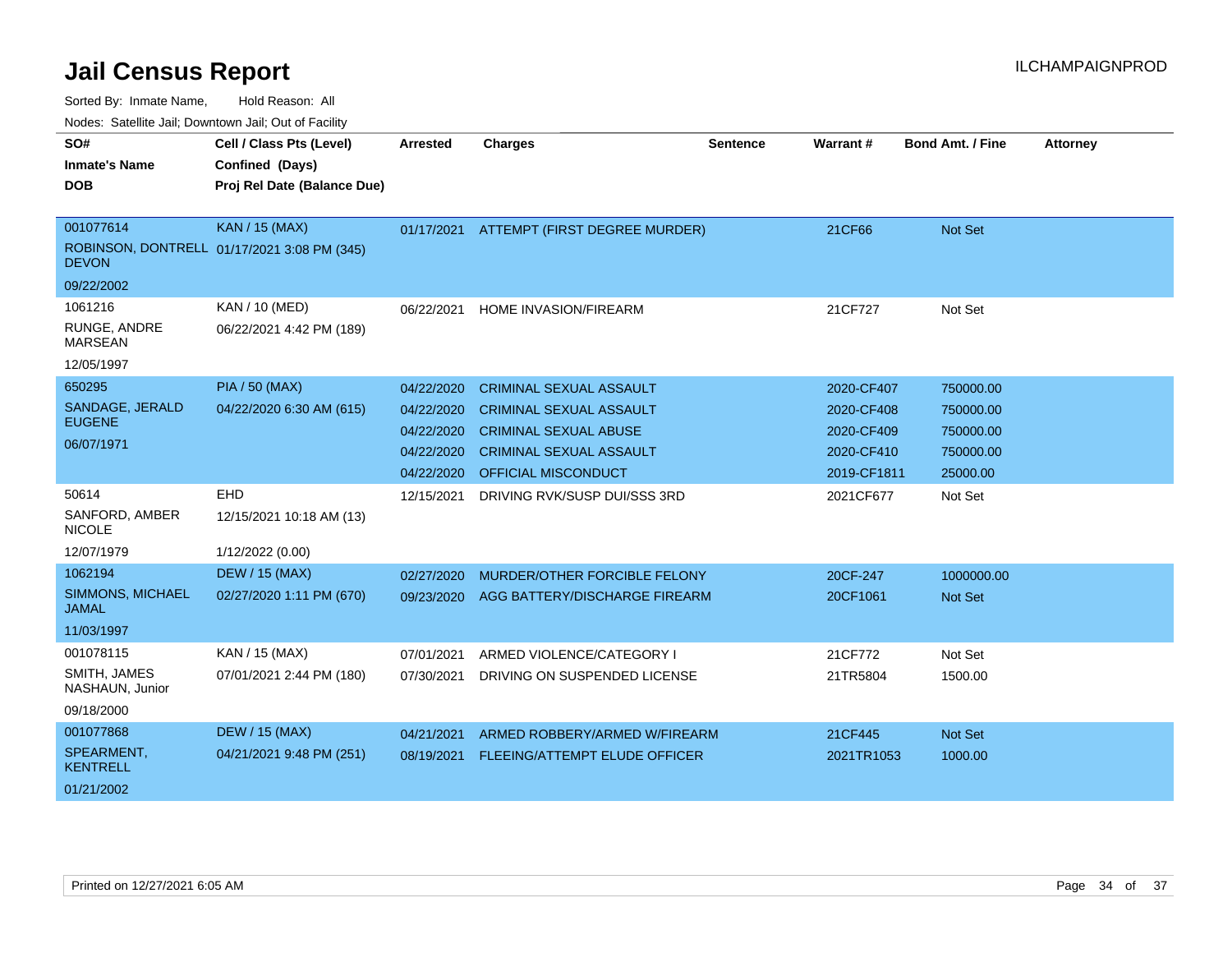| roaco. Oatomto dan, Downtown dan, Oat or Fability  |                                                                            |            |                                          |                 |            |                         |                 |
|----------------------------------------------------|----------------------------------------------------------------------------|------------|------------------------------------------|-----------------|------------|-------------------------|-----------------|
| SO#<br><b>Inmate's Name</b><br><b>DOB</b>          | Cell / Class Pts (Level)<br>Confined (Days)<br>Proj Rel Date (Balance Due) | Arrested   | <b>Charges</b>                           | <b>Sentence</b> | Warrant#   | <b>Bond Amt. / Fine</b> | <b>Attorney</b> |
| 001077854<br>STUKINS, DANNY RAY                    | <b>EHD</b><br>09/15/2021 10:17 AM (104)                                    | 09/15/2021 | DRIVING RVK/SUSP DUI/SSS 4-9             |                 | 2021CF306  | Not Set                 |                 |
| 07/05/1985                                         | 3/13/2022 (0.00)                                                           |            |                                          |                 |            |                         |                 |
| 1046632<br>08/10/1996                              | KAN / 15 (MAX)<br>TATE, JAVON MARQUIS 09/14/2021 12:10 PM (105)            | 09/14/2021 | ARMED VIOLENCE/CATEGORY II               |                 | 21CF912    | 750000.00               |                 |
| 1033031                                            | KAN / 15 (MAX)                                                             |            |                                          |                 |            |                         |                 |
| <b>TOMS, ANDREW</b><br><b>CHUCKY</b>               | 08/19/2020 5:59 PM (496)                                                   | 08/19/2020 | *AGG BATTERY W/FIREARM/PERSON            |                 | 2020-CF923 | 500000.00               |                 |
| 09/28/1978                                         |                                                                            |            |                                          |                 |            |                         |                 |
| 27007                                              | KAN / 15 (MAX)                                                             | 09/19/2021 | DOMESTIC BATTERY/OTHER PRIOR             |                 | 21CF1133   | No Bond                 |                 |
| TUELL, ROBERT<br><b>STEPHEN</b>                    | 09/19/2021 9:51 AM (100)                                                   |            |                                          |                 |            |                         |                 |
| 09/25/1967                                         |                                                                            |            |                                          |                 |            |                         |                 |
| 001078263                                          | <b>KAN / 10 (ADS)</b>                                                      | 08/11/2021 | AGG BATTERY/PUBLIC PLACE                 |                 | 2020CF420  | 7500.00                 |                 |
| <b>TURK, BRANDON</b><br><b>LARSHAWN</b>            | 08/11/2021 6:23 PM (139)                                                   | 08/11/2021 | RECEIVE/POSS/SELL STOLEN VEH             |                 | 2020CF928  | 200000.00               |                 |
| 10/18/1995                                         |                                                                            |            |                                          |                 |            |                         |                 |
| 001078386<br>TURNER, AMARIO                        | KAN / 10 (MED)<br>09/14/2021 11:42 PM (105)                                | 09/14/2021 | POSSESSION OF STOLEN FIREARM             |                 | 2021CF1099 | 250000.00               |                 |
| 09/23/2002                                         |                                                                            |            |                                          |                 |            |                         |                 |
| 1040925<br><b>WEATHERALL,</b><br>JOHNNY EARL JAMES | <b>KAN / 10 (MED)</b><br>10/05/2021 4:17 PM (84)                           | 10/05/2021 | AGG BATTERY/DISCHARGE FIREARM            |                 | 2021CF1105 | 1000000.00              |                 |
| 04/29/1994                                         |                                                                            |            |                                          |                 |            |                         |                 |
| 1062558                                            | DEW / 10 (MED)                                                             |            | 10/02/2021 FELON POSS/USE WEAPON/FIREARM |                 | 21CF1185   | Not Set                 |                 |
| <b>WELLS, JIAMANTE</b><br>AMORE                    | 10/02/2021 8:29 PM (87)                                                    |            |                                          |                 |            |                         |                 |
| 09/02/1995                                         |                                                                            |            |                                          |                 |            |                         |                 |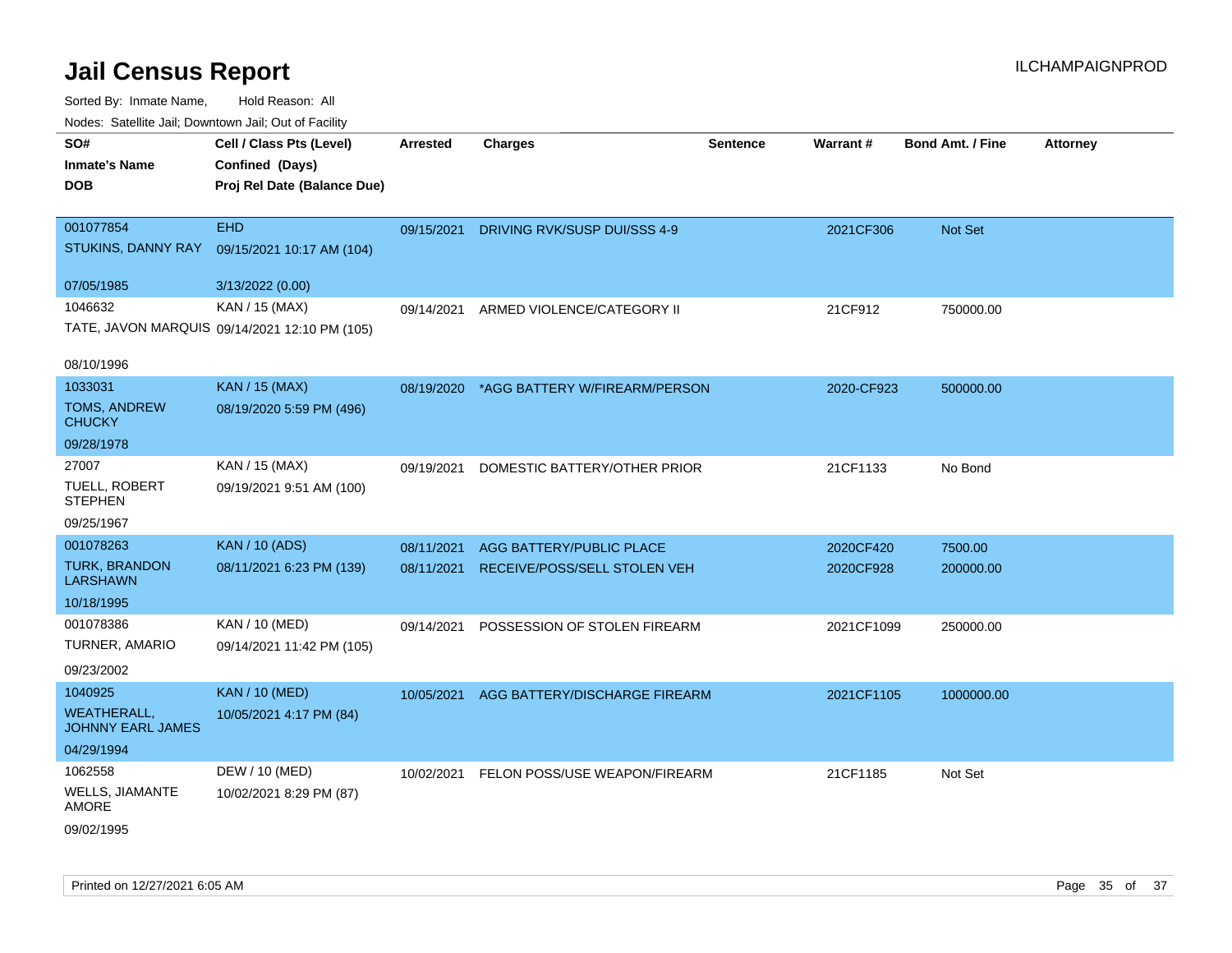| SO#<br><b>Inmate's Name</b><br>DOB          | Cell / Class Pts (Level)<br>Confined (Days)<br>Proj Rel Date (Balance Due) | Arrested   | <b>Charges</b>                     | <b>Sentence</b> | Warrant#      | <b>Bond Amt. / Fine</b> | <b>Attorney</b> |
|---------------------------------------------|----------------------------------------------------------------------------|------------|------------------------------------|-----------------|---------------|-------------------------|-----------------|
|                                             |                                                                            |            |                                    |                 |               |                         |                 |
| 1002033                                     | <b>KAN / 15 (MAX)</b>                                                      | 09/08/2021 | DRIVING ON SUSPENDED LICENSE       |                 | 2019-TR-11944 | 5000.00                 |                 |
| <b>WEST, ANTONIO</b><br><b>DEONTA</b>       | 09/08/2021 11:01 PM (111)                                                  | 09/08/2021 | ARMED ROBBERY/ARMED W/FIREARM      |                 | 2020-CF-1406  | 500000.00               |                 |
|                                             |                                                                            | 09/08/2021 | AGG UNLAWFUL USE OF WEAPON/VEH     |                 | 2021-CF-AWOW  | <b>Not Set</b>          |                 |
|                                             |                                                                            | 09/08/2021 | <b>OBSTRCT JUSTICE/LEAVE STATE</b> |                 | 2021-CF-AWOW  | <b>Not Set</b>          |                 |
|                                             |                                                                            | 09/08/2021 | ARMED VIOLENCE/CATEGORY I          |                 | 2021-CF-AWOW  | <b>Not Set</b>          |                 |
| 04/15/1992                                  |                                                                            |            |                                    |                 |               |                         |                 |
| 1022068                                     | DEW / 15 (ADS)                                                             | 10/10/2021 | FELON POSS/USE WEAPON/FIREARM      |                 | 21CF1212      | Not Set                 |                 |
| <b>WILKINS, MICHAEL</b><br>CARL             | 10/10/2021 5:07 AM (79)                                                    |            |                                    |                 |               |                         |                 |
| 07/10/1992                                  |                                                                            |            |                                    |                 |               |                         |                 |
| 001077508                                   | <b>DEW / 15 (ADS)</b>                                                      | 12/10/2020 | MURDER/STRONG PROB KILL/INJURE     | 55y (DOC)       | 2020CF1293    | No Bond                 |                 |
| <b>WILLIAMS, CALVIN</b><br><b>TIMOTHY</b>   | 12/10/2020 8:55 PM (383)                                                   |            |                                    |                 |               |                         |                 |
| 10/23/2002                                  |                                                                            |            |                                    |                 |               |                         |                 |
| 539662                                      | KAN / 10 (MED)                                                             | 08/14/2021 | AGGRAVATED BATTERY                 |                 | 21CF979       | No Bond                 |                 |
| WILLIAMS, JAVONTAE                          | 08/14/2021 1:28 AM (136)                                                   | 08/14/2021 | AGGRAVATED DOMESTIC BATTERY        |                 | 2020CF1098    | 25000.00                |                 |
| <b>DEMAR</b>                                |                                                                            | 08/14/2021 | DOM BTRY/CONTACT/1-2 PRECONV       |                 | 2021CF770     | 250000.00               |                 |
| 07/28/1991                                  |                                                                            | 08/14/2021 | <b>CITY OV ARREST</b>              |                 | 2017OV893     | 1000.00                 |                 |
| 1037579                                     | <b>KAN / 10 (MED)</b>                                                      | 08/17/2021 | FELON POSS/USE WEAPON/FIREARM      |                 | 2019CF73      | No Bond                 |                 |
| <b>WILLIAMS, STEVEN</b><br>PATRICK, Second  | 08/17/2021 8:16 PM (133)                                                   |            |                                    |                 |               |                         |                 |
| 11/25/1994                                  |                                                                            |            |                                    |                 |               |                         |                 |
| 001078632                                   | EHD                                                                        | 12/01/2021 | DRIVING ON SUSPENDED LICENSE       |                 | 2021TR1420    | Not Set                 |                 |
| WILSON, CIERRA<br>LYNAI                     | 12/01/2021 10:27 AM (27)                                                   |            |                                    |                 |               |                         |                 |
| 03/24/1992                                  | 1/14/2022 (0.00)                                                           |            |                                    |                 |               |                         |                 |
| 545746                                      | <b>KAN / 15 (ADS)</b>                                                      | 08/07/2021 | FELON POSS/USE WEAPON/FIREARM      |                 | 21CF949       | Not Set                 |                 |
| <b>WOODS, MICHAEL</b><br><b>LACKENDRICK</b> | 08/07/2021 8:40 AM (143)                                                   | 08/07/2021 | <b>BURGLARY</b>                    |                 | 2020CF597     | 50000.00                |                 |
| 10/06/1996                                  |                                                                            | 08/07/2021 | <b>WARRANT OUT OF COUNTY</b>       |                 | 2020TR9119    | 5000.00                 |                 |